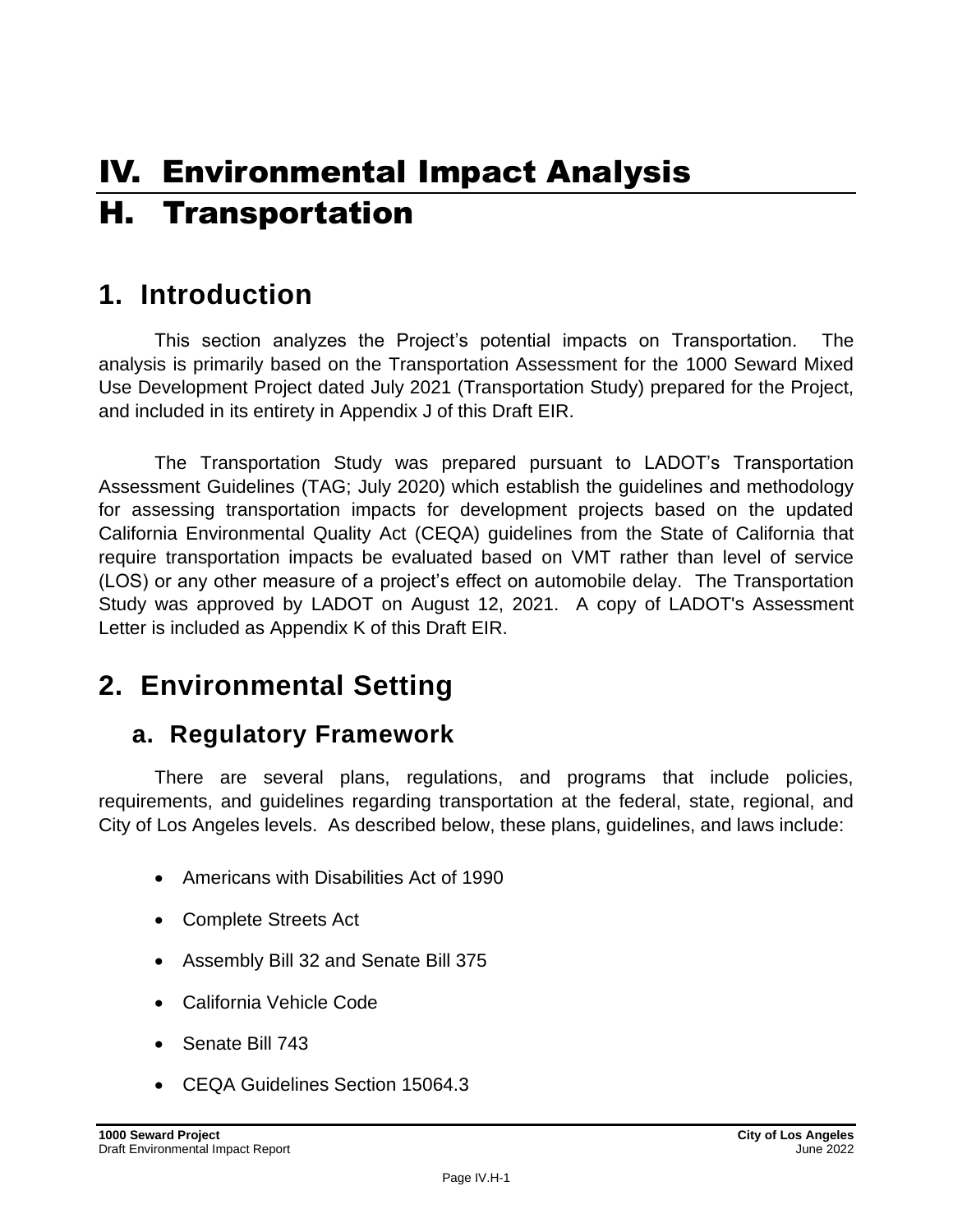- Southern California Association of Governments 2020–2045 Regional Transportation Plan/Sustainable Communities Strategy
- City of Los Angeles Mobility Plan 2035
- Hollywood Community Plan
- Los Angeles Municipal Code
- LADOT Transportation Assessment Guidelines
- LADOT Manual of Policies and Procedures Section 321
- Vision Zero
- Interim Guidance on Freeway Safety
- Citywide Design Guidelines
	- (1) Federal
		- *(a) Americans with Disabilities Act of 1990*

Titles I, II, III, and V of the Americans with Disabilities Act (ADA) have been codified in Title 42 of the United States Code, beginning at Section 12101. Title III prohibits discrimination based on disability in "places of public accommodation" (businesses and non-profit agencies that serve the public) and "commercial facilities" (other businesses). The regulation includes Appendix A through Part 36 (Standards for Accessible Design), establishing minimum standards for ensuring accessibility when designing and constructing a new facility or altering an existing facility. Examples of key guidelines include detectable warnings for pedestrians entering traffic where there is no curb, a clear zone of 48 inches for the pedestrian travel way, and a vibration-free zone for pedestrians.

(2) State

### *(a) Complete Streets Act*

AB 1358, the Complete Streets Act (Government Code Sections 65040.2 and 65302), was signed into law by Governor Arnold Schwarzenegger in September 2008. As of January 1, 2011, the law requires cities and counties, when updating the part of a local general plan that addresses roadways and traffic flows, to ensure that those plans account for the needs of all roadway users. Specifically, the legislation requires cities and counties to ensure that local roads and streets adequately accommodate the needs of bicyclists, pedestrians and transit riders, as well as motorists.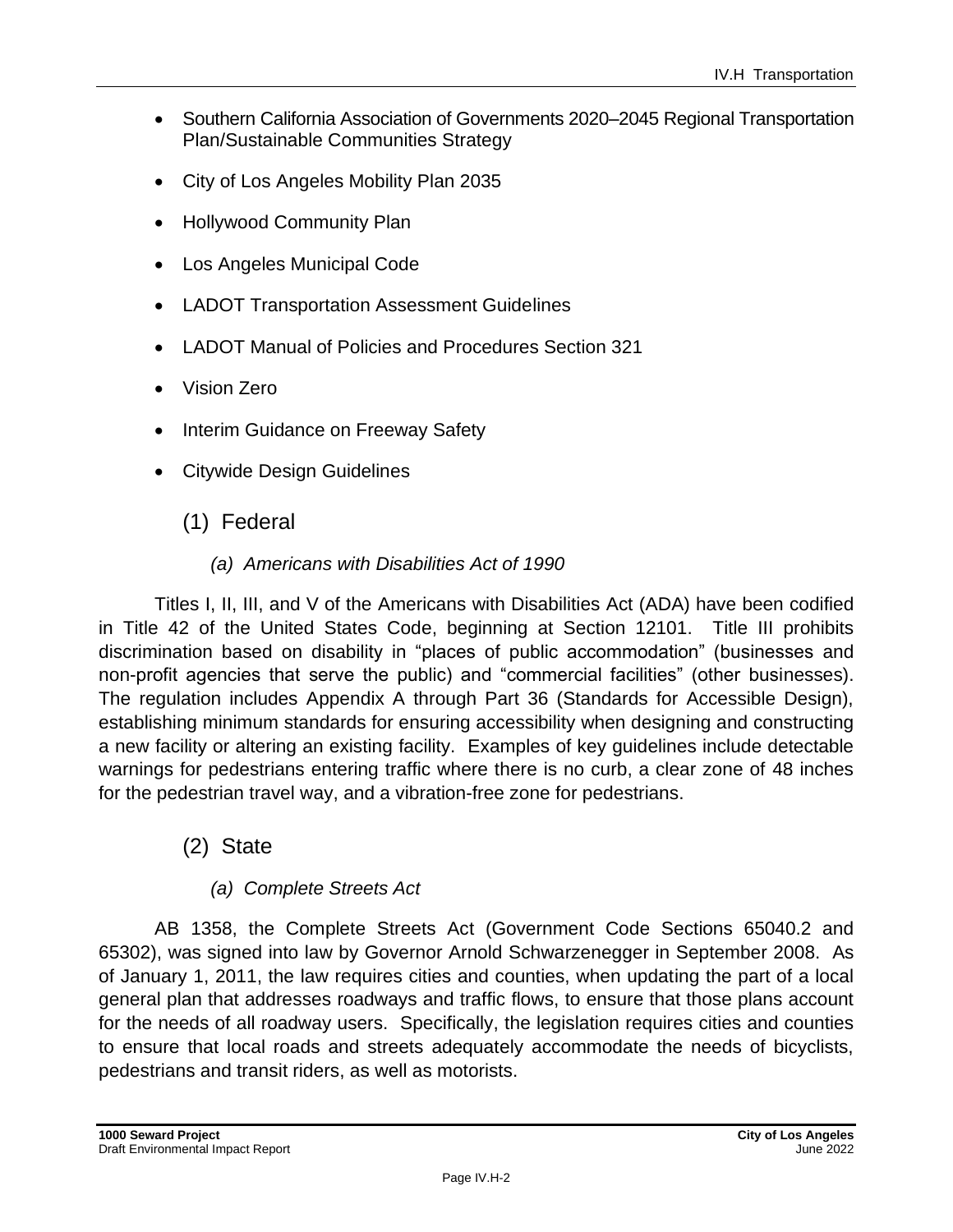At the same time, the California Department of Transportation (Caltrans), which administers transportation programming for the State, unveiled a revised version of Deputy Directive 64 (DD-64-R1 October 2008), an internal policy document that now explicitly embraces Complete Streets as the policy covering all phases of state highway projects, from planning to construction to maintenance and repair.

### *(b) Assembly Bill 32 and Senate Bill 375*

With the passage of Assembly Bill (AB) 32, the Global Warming Solutions Act of 2006, the State of California committed itself to reducing statewide greenhouse gas (GHG) emissions to 1990 levels by 2020. The California Air Resources Board (CARB) is coordinating the response to comply with AB 32.

On December 11, 2008, CARB adopted its Scoping Plan for AB 32. This scoping plan included the approval of Senate Bill (SB) 375 as the means for achieving regional transportation-related GHG targets. SB 375 provides guidance on how curbing emissions from cars and light trucks can help the state comply with AB 32.

There are five major components to SB 375. First, regional GHG emissions targets: California CARB's Regional Targets Advisory Committee guides the adoption of targets to be met by 2020 and 2035 for each Metropolitan Planning Organization (MPO) in the state. These targets, which MPOs may propose themselves, are updated every 8 years in conjunction with the revision schedule of housing and transportation elements.

Second, MPOs are required to prepare a Sustainable Communities Strategy (SCS) that provides a plan for meeting regional targets. The SCS and the Regional Transportation Plan (RTP) must be consistent with each other, including action items and financing decisions. If the SCS does not meet the regional target, the MPO must produce an Alternative Planning Strategy that details an alternative plan to meet the target.

Third, SB 375 requires that regional housing elements and transportation plans be synchronized on 8-year schedules. In addition, Regional Housing Needs Assessment (RHNA) allocation numbers must conform to the SCS. If local jurisdictions are required to rezone land as a result of changes in the housing element, rezoning must take place within three years.

Fourth, SB 375 provides CEQA streamlining incentives for preferred development types. Certain residential or mixed-use projects qualify if they conform to the SCS. Transit-oriented developments (TODs) also qualify if they: (1) are at least 50 percent residential; (2) meet density requirements; and (3) are within 0.5 mile of a transit stop. The degree of CEQA streamlining is based on the degree of compliance with these development preferences.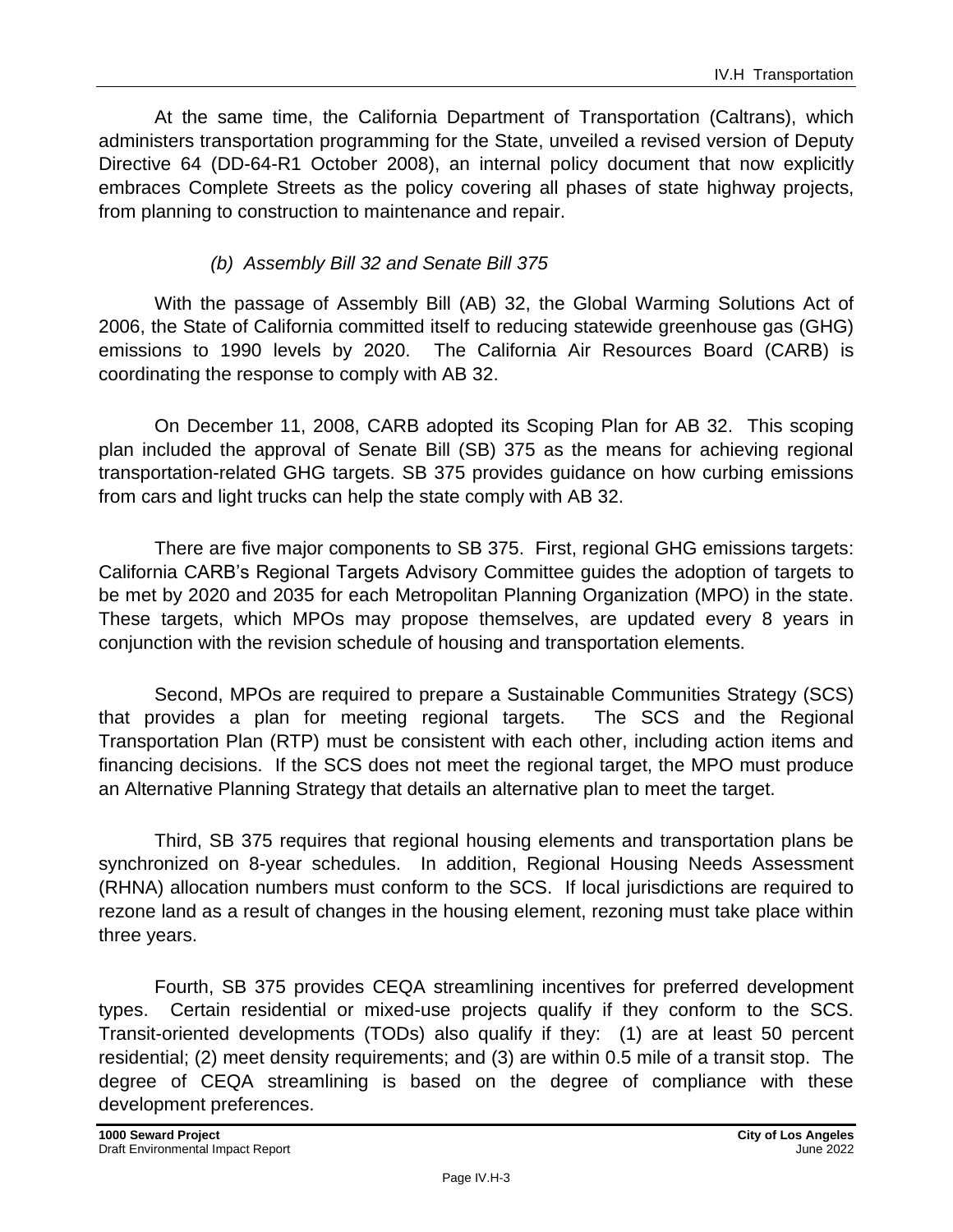Finally, MPOs must use transportation and air emissions modeling techniques consistent with guidelines prepared by the California Transportation Commission (CTC). Regional Transportation Planning Agencies, cities, and counties are encouraged, but not required, to use travel demand models consistent with the CTC guidelines.

### *(c) California Vehicle Code*

The California Vehicle Code (CVC) provides requirements for ensuring emergency vehicle access regardless of traffic conditions. Sections 21806(a)(1), 21806(a)(2), and 21806(c) define how motorists and pedestrians are required to yield the right-of-way to emergency vehicles.

#### *(d) Senate Bill 743*

On September 27, 2013, Governor Jerry Brown signed SB 743, which went into effect in January 2014. SB 743 directed the Governor's Office of Planning and Research (OPR) to develop revisions to the CEQA Guidelines by July 1, 2014, to establish new criteria for determining the significance of transportation impacts and define alternative metrics for traffic LOS. This started a process that changes transportation impact analysis under CEQA. These changes include elimination of auto delay, LOS, and other similar measures of vehicular capacity or traffic congestion as a basis for determining significant impacts for land use projects and plans in California. Additionally, as discussed further below, as part of SB 743, parking impacts for particular types of development projects in areas well served by transit are not considered significant impacts on the environment. According to the legislative intent contained in SB 743, these changes to current practice were necessary to "more appropriately balance the needs of congestion management with statewide goals related to infill development, promotion of public health through active transportation, and reduction of greenhouse gas emissions."

On January 20, 2016, OPR released the *Revised Proposal on Updates to the CEQA Guidelines on Evaluating Transportation Impacts in CEQA*, which was an update to *Updating Transportation Impacts Analysis in the CEQA Guidelines, Preliminary Discussion Draft of Updates to the CEQA Guidelines Implementing Senate Bill 743*, which had been released August 6, 2014. Of particular relevance was the updated text of the proposed new CEQA Guidelines Section 15064.3 that relates to the determination of the significance of transportation impacts, alternatives, and mitigation measures. Specifically, CEQA Guidelines Section 15064.3, which is discussed further below, establishes VMT as the most appropriate measure of transportation impacts. In November 2018, the California Natural Resources Agency finalized the updates to the CEQA Guidelines and the updated guidelines became effective on December 28, 2018.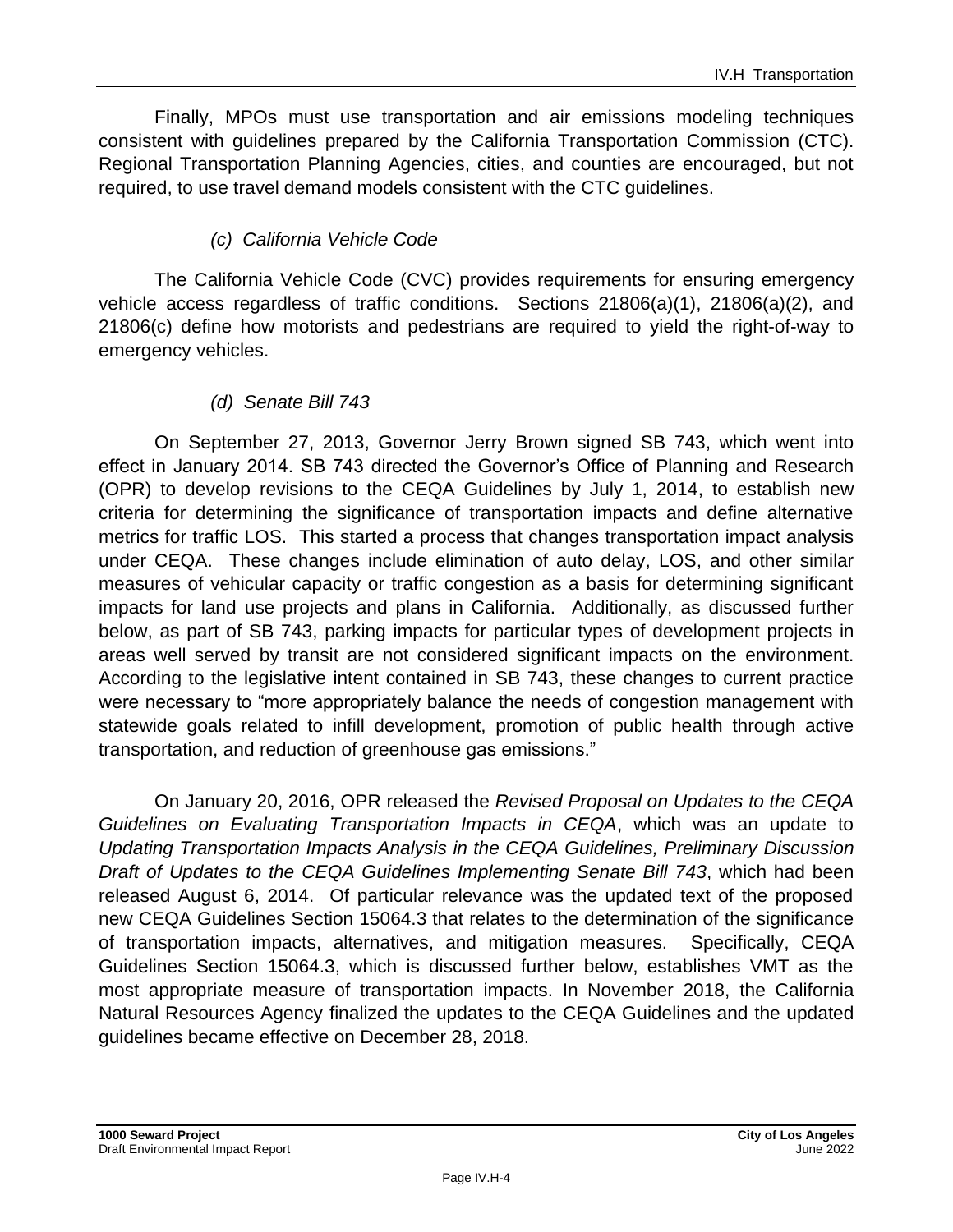Based on these changes, on July 30, 2019, the City of Los Angeles City Council adopted the CEQA Transportation Analysis Update, which sets forth the revised thresholds of significance for evaluating transportation impacts, as well as screening and evaluation criteria for determining impacts. The CEQA Transportation Analysis Update establishes VMT as the City's formal method of evaluating a project's transportation impacts. In conjunction with this update, LADOT adopted its TAG (adopted in July 2019 and updated in July 2020), which defines the methodology for analyzing a project's transportation impacts in accordance with SB 743.

### *(e) CEQA Guidelines Section 15064.3*

As discussed above, recent changes to CEQA include the adoption of Section 15064.3, *Determining the Significance of Transportation Impacts*. CEQA Guidelines Section 15064.3 establishes VMT as the most appropriate measure of transportation impacts. Generally, land use projects within 0.5 mile of either an existing major transit stop<sup>1</sup> or a stop along an existing high-quality transit corridor<sup>2</sup> should be presumed to cause a less than significant transportation impact. Projects that decrease vehicle miles traveled in the project area compared to existing conditions should be presumed to have a less than significant transportation impact. A lead agency has discretion to choose the most appropriate methodology to evaluate VMT, including whether to express the change in absolute terms, per capita, per household or in any other measure. A lead agency may also use models to estimate VMT, and may revise those estimates to reflect professional judgment based on substantial evidence. As discussed further below, LADOT developed City of Los Angeles VMT Calculator Version 1.3 (May 2020) (VMT Calculator) to estimate project-specific daily household VMT per capita and daily work VMT per employee for developments within City limits. The methodology for determining VMT based on the VMT Calculator is consistent with CEQA Guidelines Section 15064.3 and the TAG.

### (3) Regional

#### *(a) Southern California Association of Governments 2020–2045 Regional Transportation Plan/Sustainable Communities Strategy*

In compliance with SB 375, on September 3, 2020, the Southern California Association of Government's (SCAG) Regional Council adopted the Connect SoCal 2020– 2045 Regional Transportation Plan/Sustainable Communities Strategy (2020–2045

*<sup>1</sup> "Major transit stop" is defined in Public Resources Code Section 21064.3 as a site containing an existing rail transit station, a ferry terminal served by either a bus or rail transit service, or the intersection of two or more major bus routes with a frequency of service interval of 15 minutes or less during the morning and afternoon peak commute periods.*

*<sup>2</sup> "High-quality transit corridors" are defined in Public Resources Code Section 21155 as a corridor with fixed route bus service with service intervals no longer than 15 minutes during peak commute hours.*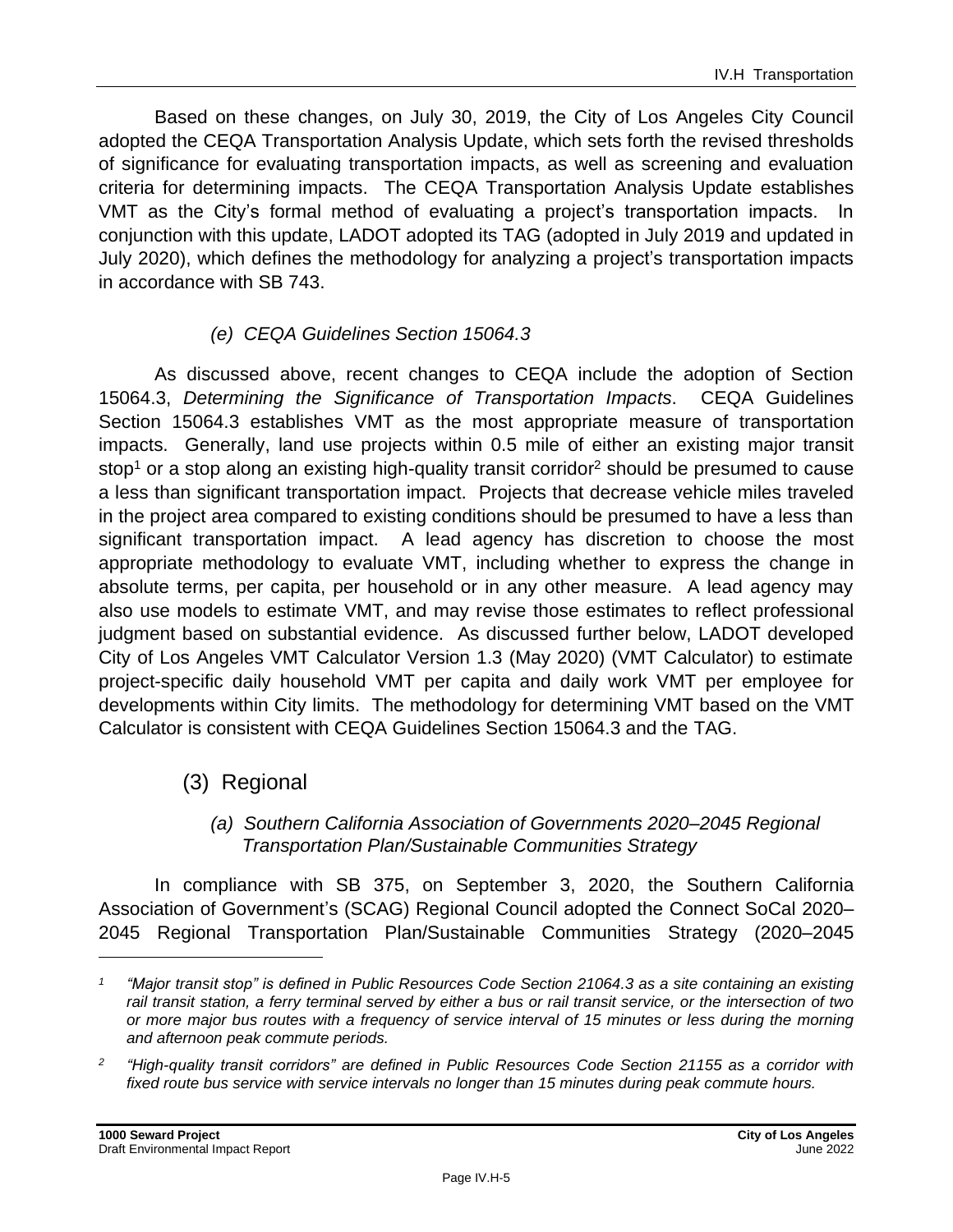RTP/SCS), a long-range visioning plan that incorporates land use and transportation strategies to increase mobility options and achieve a more sustainable growth pattern while meeting greenhouse gas reduction targets set by CARB. The 2020–2045 RTP/SCS contains baseline socioeconomic projections that are used as the basis for SCAG's transportation planning, as well as the provision of services by the six-county region of Imperial, Los Angeles, Orange, Riverside, San Bernardino, and Ventura counties. SCAG policies are directed towards the development of regional land use patterns that contribute to reductions in vehicle miles and improvements to the transportation system.

The 2020–2045 RTP/SCS builds on the long-range vision of SCAG's prior 2016– 2040 RTP/SCS to balance future mobility and housing needs with economic, environmental and public health goals. A substantial concentration and share of growth is directed to Priority Growth Areas (PGAs), which include high-quality transit areas (HQTAs), Transit Priority Areas (TPAs), job centers, Neighborhood Mobility Areas (NMAs) and Livable Corridors. These areas account for four percent of SCAG's total land area but the majority of directed growth. HQTAs are corridor-focused PGAs within 0.5 mile of an existing or planned fixed guideway transit stop or a bus transit corridor where buses pick up passengers at a frequency of every 15 minutes (or less) during peak commuting hours. TPAs are PGAs that are within 0.5 mile of a major transit stop that is existing or planned. Job centers are defined as areas with significant higher employment density than surrounding areas which capture density peaks and locally significant job centers throughout all six counties in the region. NMAs are PGAs with robust residential to nonresidential land use connections, high roadway intersection densities, and low-to-moderate traffic speeds. Livable Corridors are arterial roadways where local jurisdictions may plan for a combination of the following elements: high-quality bus frequency; higher density residential and employment at key intersections; and increased active transportation through dedicated bikeways.

The 2020–2045 RTP/SCS' "Core Vision" prioritizes the maintenance and management of the region's transportation network, expanding mobility choices by co-locating housing, jobs, and transit, and increasing investment in transit and complete streets. Strategies to achieve the "Core Vision" include but are not limited to: Smart Cities and Job Centers, Housing Supportive Infrastructure, Go Zones, and Shared Mobility. Connect SoCal intends to create benefits for the SCAG region by achieving regional goals for sustainability, transportation equity, improved public health and safety, and enhancement of the regions' overall quality of life. These benefits include but are not limited to a 5-percent reduction in VMT per capita, 9-percent reduction in vehicle hours traveled, and a two percent increase in work-related transit trips.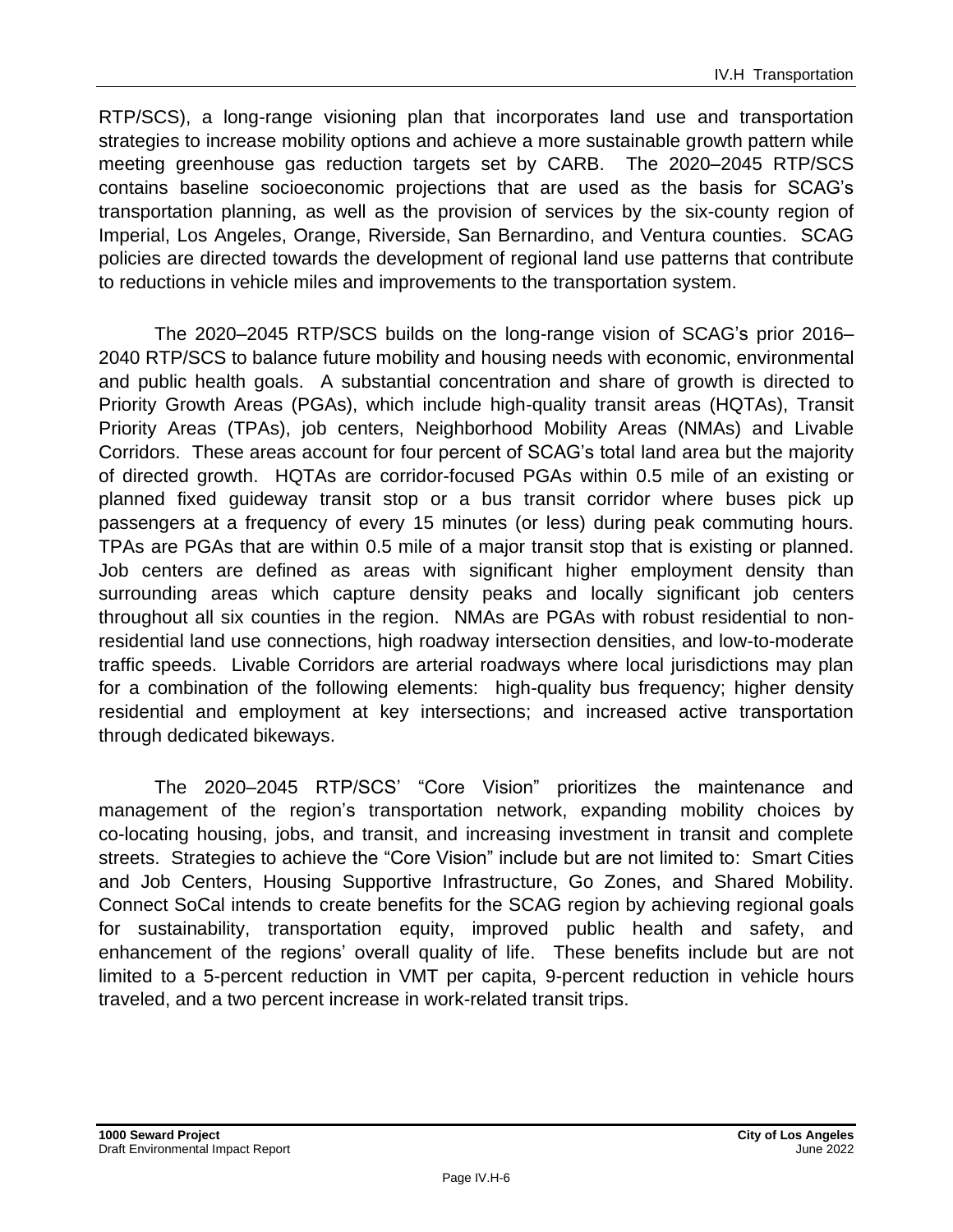(4) Local

### *(a) City of Los Angeles Mobility Plan 2035*

In August 2015, the City Council adopted Mobility Plan 2035 (Mobility Plan), which serves as the City's General Plan circulation element. The City Council has adopted several amendments to the Mobility Plan since its initial adoption, including the most recent amendment on September 7, 2016.<sup>3</sup> The Mobility Plan incorporates "complete streets" principles and lays the policy foundation for how the City's residents interact with their streets. The Mobility Plan includes five main goals that define the City's high-level mobility priorities:

- 1. Safety First;
- 2. World Class Infrastructure;
- 3. Access for All Angelenos;
- 4. Collaboration, Communication, and Informed Choices; and
- 5. Clean Environments and Healthy Communities.

Each of the goals contains objectives and policies to support the achievement of those goals.

Street classifications are designated in the Mobility Plan and may be amended by a Community Plan and are intended to create a balance between traffic flow and other important street functions, including transit routes and stops, pedestrian environments, bicycle routes, building design and site access, etc. The Complete Streets Design Guide, which was adopted by the City Council alongside the Mobility Plan, defines the street classifications as follows

- Arterial Streets: Major streets that serve through traffic and provide access to major commercial activity centers. Arterials are divided into two categories:
	- Boulevards represent the widest streets that typically provide regional access to major destinations and include two further categories, Boulevard I and Boulevard II.

*<sup>3</sup> Los Angeles Department of City Planning, Mobility Plan 2035: An Element of the General Plan, approved by City Planning Commission on June 23, 2016, and adopted by City Council on September 7, 2016.*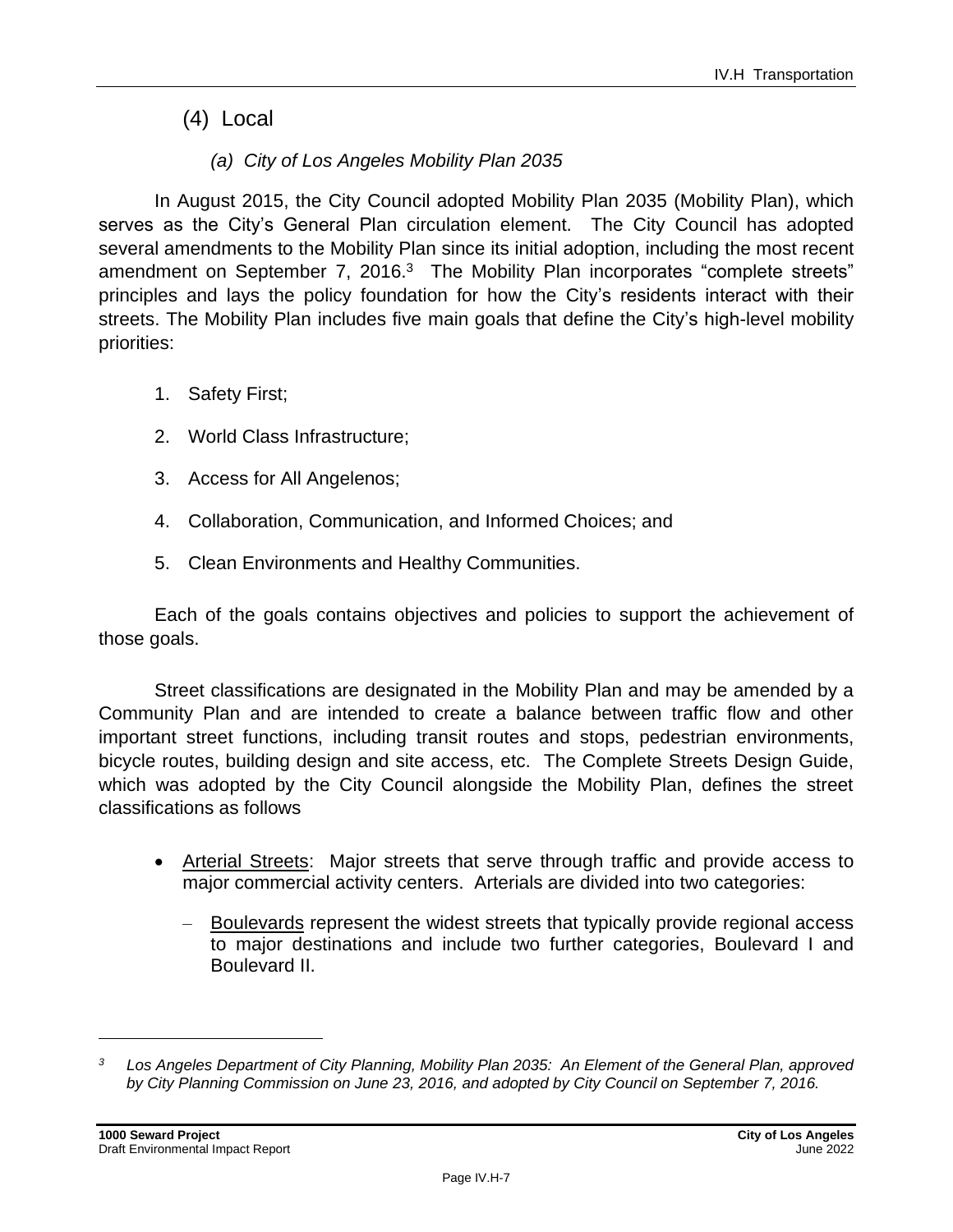- Avenues pass through both residential and commercial areas and include three further categories, Avenue I, Avenue II, and Avenue III.
- Collector Streets: Generally located in residential neighborhoods and provide access to and from arterial streets for local traffic and are not intended for cutthrough traffic.
- Local Streets: Intended to accommodate lower volumes of vehicle traffic and provide parking on both sides of the street.
	- Continuous local streets that connect to other streets at both ends, and/or
	- Non-Continuous local streets that lead to a dead-end.

The Mobility Plan also identifies enhanced networks of major and neighborhood streets that facilitate multi-modal mobility within the citywide transportation system. This layered approach to complete streets selects a subset of the City's streets to prioritize travel for specific transportation modes. In all, there are four enhanced networks: the Bicycle Enhanced Network; Transit Enhanced Network; Vehicle Enhanced Network; and Neighborhood Enhanced Network. In addition to these networks, many areas that could benefit from additional pedestrian features are identified as Pedestrian Enhanced Districts.

### *(b) Hollywood Community Plan*

The Land Use Element of the City's General Plan includes 35 community plans. Community plans are intended to provide an official guide for future development and propose approximate locations and dimensions for land use. The community plans establish standards and criteria for the development of housing, commercial uses, and industrial uses, as well as circulation and service systems. The community plans implement the City's General Plan Framework at the local level and consist of both text and an accompanying generalized land use map. The community plans' texts express goals, objectives, policies, and programs to address growth in the community, including those that relate to the transportation system required to support such growth. The community plans' maps depict the desired arrangement of land uses as well as street classifications and the locations and characteristics of public service facilities.

This Project falls within the boundaries of the Hollywood Community Plan. While an update to the Hollywood Community Plan is currently under development, the current plan remains in effect. While the Hollywood Community Plan does not include transportationrelated objectives, policies, and programs, it identifies the need to maximize the development opportunities of the rail transit system (i.e., the B Line (Red)).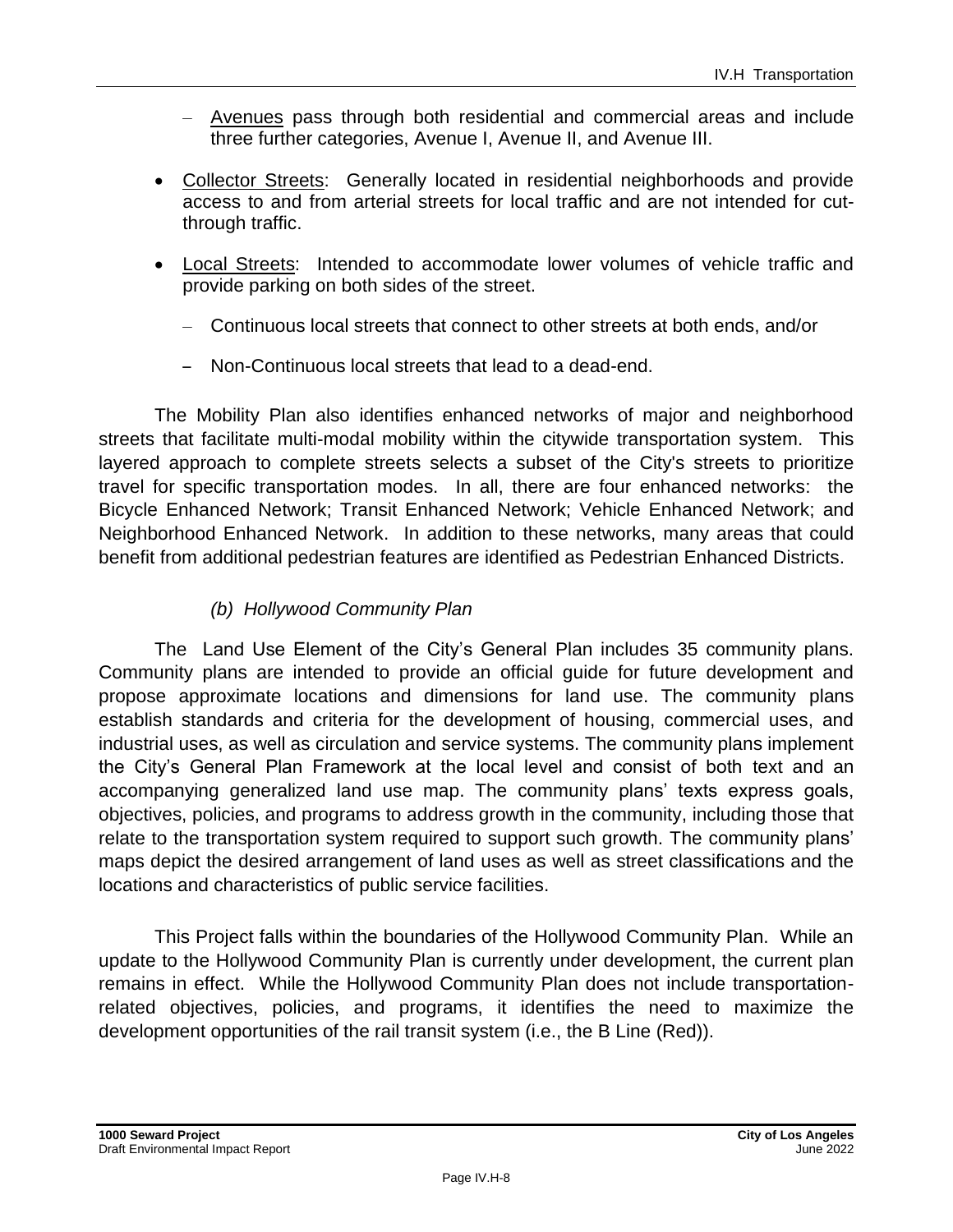### *(c) Los Angeles Municipal Code*

With regard to construction traffic, Los Angeles Municipal Code (LAMC) Section 41.40 limits construction activities to the hours from 7:00 A.M. to 9:00 P.M. on weekdays and from 8:00 A.M. to 6:00 P.M. on Saturdays and national holidays. No construction is permitted on Sundays.

LAMC Section 12.37 sets forth requirements for street dedications and improvements for new development projects. Specifically, LAMC Section 12.37 states that no building or structure shall be erected or enlarged on any property, and no building permit shall be issued therefore, on any R3 or less restrictive zone, or in any lot in the RD1.5, RD2, or R3 Zones, if the lot abuts a major or secondary highway or collector street unless one-half of the street adjacent to the subject property has been dedicated and improved to the full width to meet the standards for a highway or collector street as provided in the LAMC.

With regard to on-site bicycle parking, LAMC Section 12.21 A.16 sets forth requirements for long-term and short-term bicycle parking for residential and commercial buildings. Where there is a combination of uses on a lot, the number of bicycle parking spaces required shall be the sum of the requirements of the various uses. LAMC Section 12.21 A.16 also includes facility requirements, design standards and siting requirements for bicycle parking.

LAMC Section 12.26 J provides for Transportation Demand Management (TDM) and Trip Reduction Measures that are applicable to the construction of new non-residential gross floor area. Different TDM requirements are provided for developments in excess of 25,000 square feet of gross floor area, 50,000 square feet of gross floor area, and 100,000 square feet of gross floor area. The TDM requirements set forth therein vary depending upon the maximum non-residential gross floor area described above, and include measures such as the provision of a bulletin board, display case, or kiosk with transit information and carpool/vanpool parking spaces.

### *(d) LADOT Transportation Assessment Guidelines*

As discussed above, on July 30, 2019, LADOT updated its Transportation Impact Study Guidelines, travel demand model and transportation impact thresholds based on vehicle miles traveled, pursuant to State CEQA Guidelines Section 15064.3, of the 2019 CEQA Updates that implement SB 743. The City established the TAG that includes both CEQA thresholds (and screening criteria) and non-CEQA thresholds (and screening criteria. LADOT most recently updated the TAG in July 2020. The CEQA thresholds provide the methodology for analyzing the Appendix G transportation thresholds, including providing the City's adopted VMT thresholds. The non-CEQA thresholds provide a method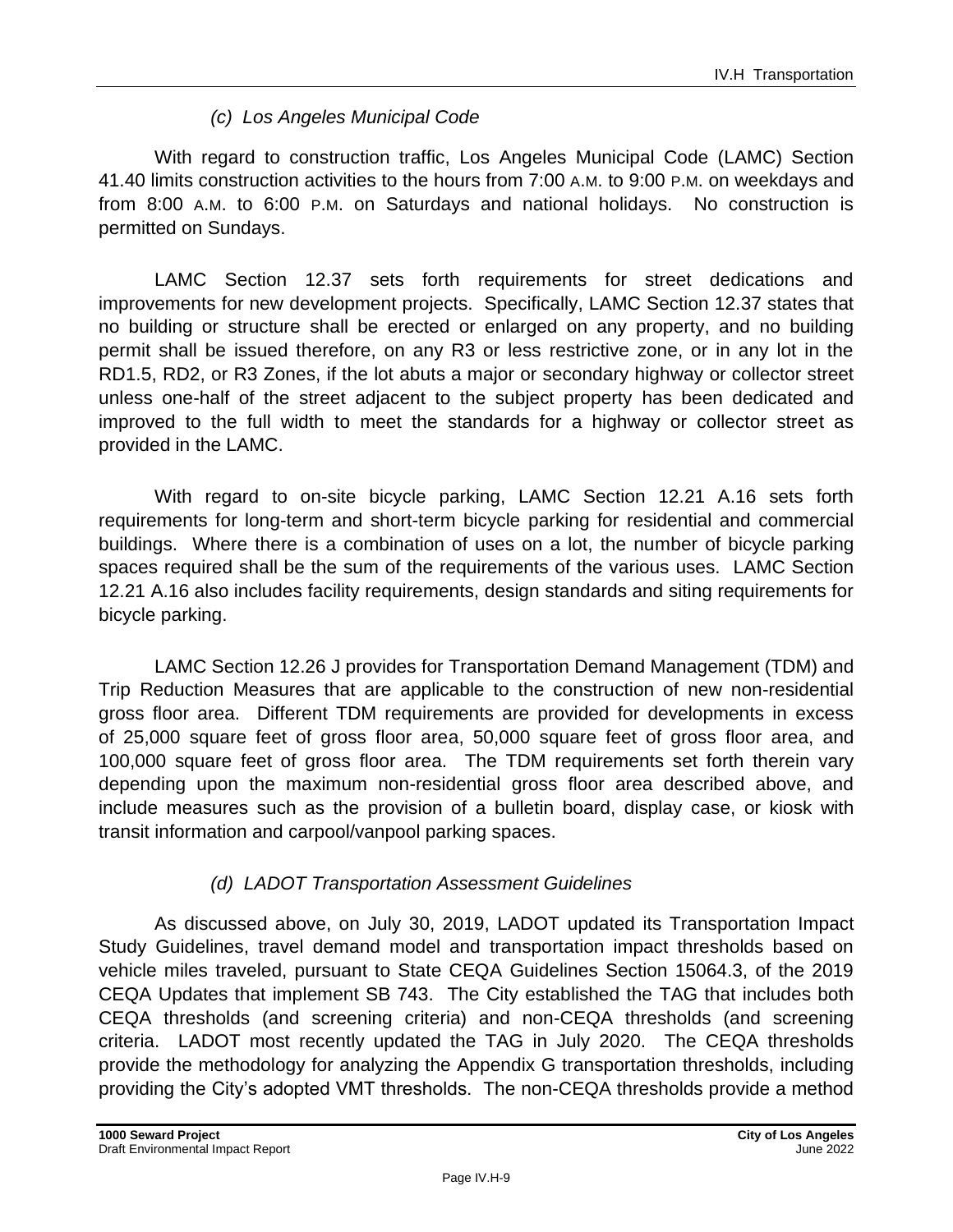to analyze projects for purposes of entitlement review and making necessary findings to ensure the project is consistent with adopted plans and policies including the Mobility Plan. Specifically, the TAG is intended to effectuate a review process that advances the City's vision of developing a safe, accessible, well-maintained, and well-connected multimodal transportation network. The TAG have been developed to identify land use development and transportation projects that may impact the transportation system; to ensure proposed land use development projects achieve site access design requirements and on-site circulation best practices; to define whether off-site improvements are needed; and to provide step-by-step guidance for assessing impacts and preparing Transportation Assessment Studies.<sup>4</sup>

### *(e) LADOT Manual of Policies and Procedures Section 321*

LADOT Manual of Policies and Procedures (MPP) Section 321 provides the basic criteria for the review of driveway design. As discussed in MPP Section 321, the basic principle of driveway location planning is to minimize potential conflicts between users of the parking facility and users of the abutting street system, including the safety of pedestrians.

### *(f) Interim Guidance for Freeway Safety*

In May 2020, LADOT issued Interim Guidance for Freeway Safety Analysis (City Freeway Guidance) identifying City requirements for a CEQA safety analysis of Caltrans facilities as part of a transportation assessment. The City Freeway Guidance relates to the identification of potential safety impacts at freeway off-ramps as a result of increased traffic from development projects. It provides a methodology and significance criteria for assessing whether additional vehicle queueing at off-ramps could result in a safety impact due to speed differentials between the mainline freeway lanes and the queued vehicles at the off-ramp.

Based on the City Freeway Guidance, a transportation assessment for a development project must include analysis of any freeway off-ramp where the project adds 25 or more peak-hour trips. A project would result in a significant impact at such a ramp if each of the following three criteria were met:

• Under a scenario analyzing future conditions upon project buildout, with project traffic included, the off-ramp queue would extend to the mainline freeway lanes based on the 95th percentile queue length using Synchro or a comparable Highway Capacity Manual analysis methodology.

*<sup>4</sup> LADOT, Transportation Assessment Guidelines, July 2020.*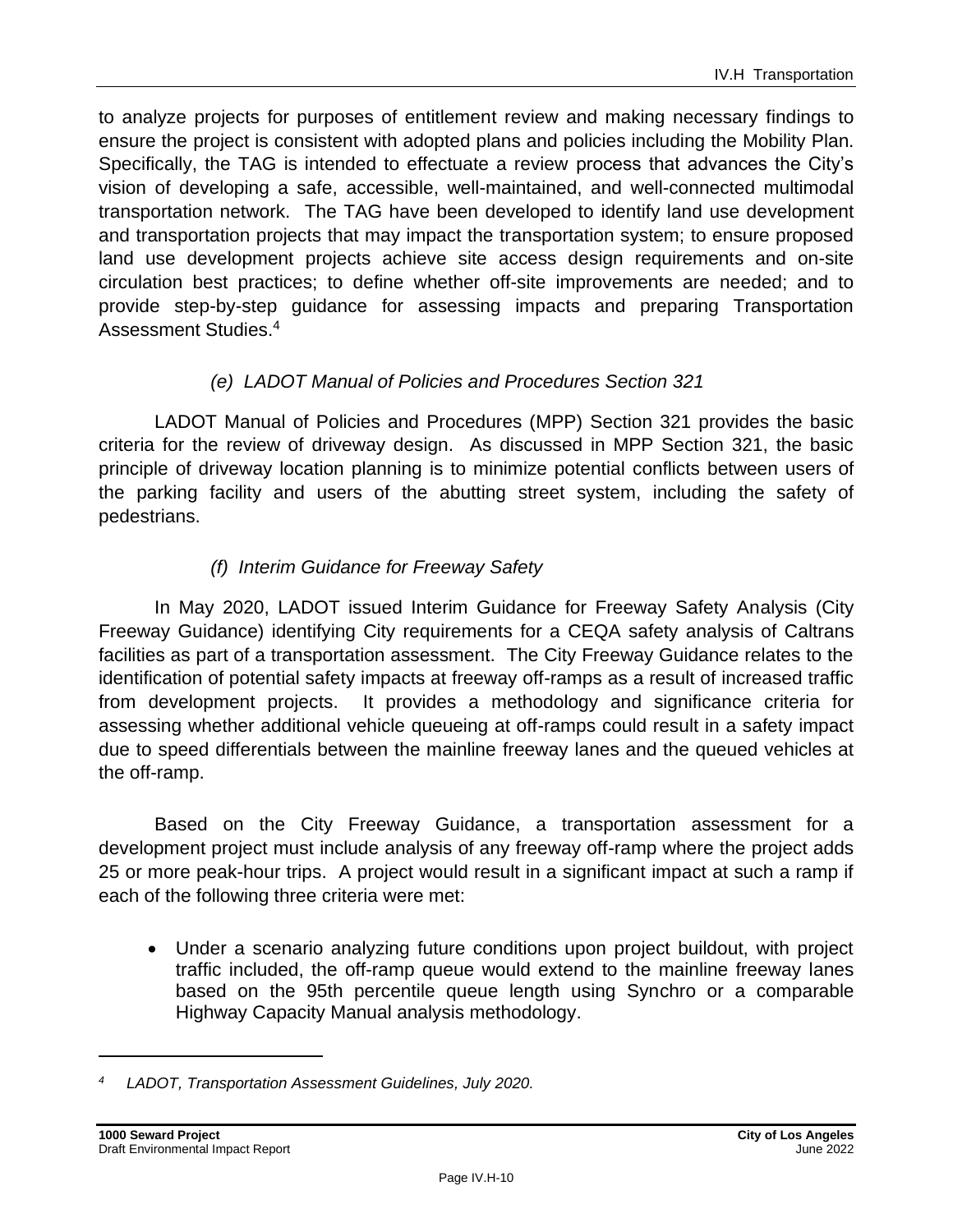- The project would contribute at least two vehicle lengths (50 feet, assuming 25 feet per vehicle) to the queue.
- The average speed of mainline freeway traffic adjacent to the off-ramp during the analyzed peak hour(s) is greater than 30 miles per hour (mph).

Should a significant impact be identified, mitigation measures to be considered include TDM measures to reduce the project's trip generation, investments in active transportation or transit system infrastructure to reduce the project's trip generation, changes to the traffic signal timing/phasing or lane assignments at the ramp intersection, or physical changes to the off-ramp. Any physical change to the ramp would have to improve safety, not induce greater VMT, and not result in secondary environmental impacts.

### *(g) Vision Zero*

The Vision Zero Los Angeles program, implemented by LADOT, represents a citywide effort to eliminate traffic deaths in the City by 2025. Vision Zero has two goals: a 20-percent reduction in traffic deaths by 2017; and zero traffic deaths by 2025. In order to achieve these goals, LADOT has identified a network of streets, called the High Injury Network, which has a higher incidence of severe and fatal collisions. The High Injury Network, which was last updated in 2018, represents 6 percent of the City's street miles but accounts for approximately two-thirds (64 percent) of all fatalities and serious injury collisions involving people walking and biking.

### *(h) Citywide Design Guidelines*

The Citywide Design Guidelines serve to implement the Framework Element's urban design principles and are intended to be used by City of Los Angeles Department of City Planning staff, developers, architects, engineers, and community members in evaluating project applications, along with relevant policies from the Framework Element and Community Plans. The Citywide Design Guidelines were updated in October 2019 and include guidelines pertaining to pedestrian-first design which serves to reduce VMT.

## **b. Existing Street Systems**

The existing street system in the study area consists of freeways, arterials, collector, and local streets, which provide regional, sub-regional, and local access and circulation in the vicinity of the Project Site. The existing street system and transit network is shown in Figure IV.H-1 on page IV.H-12.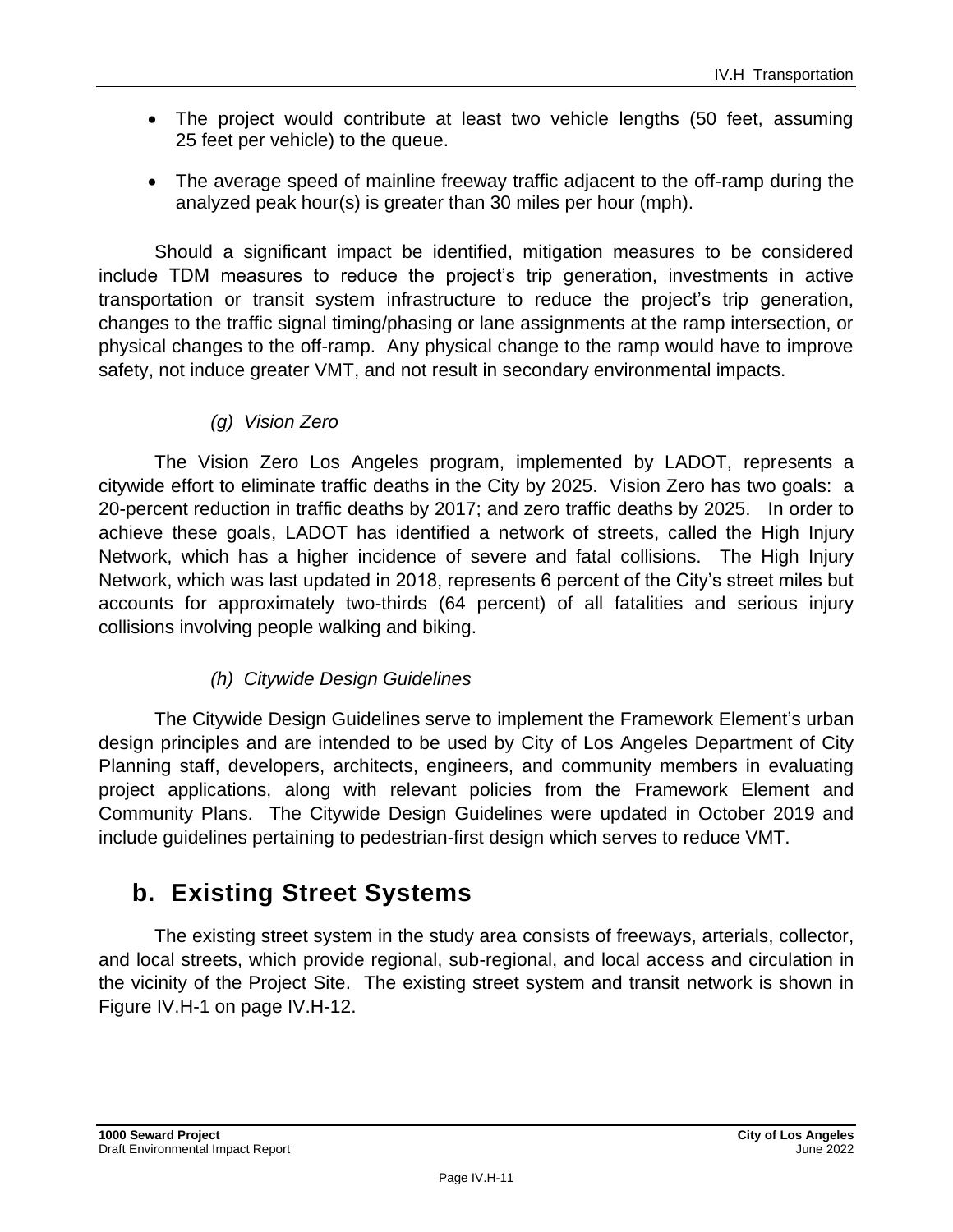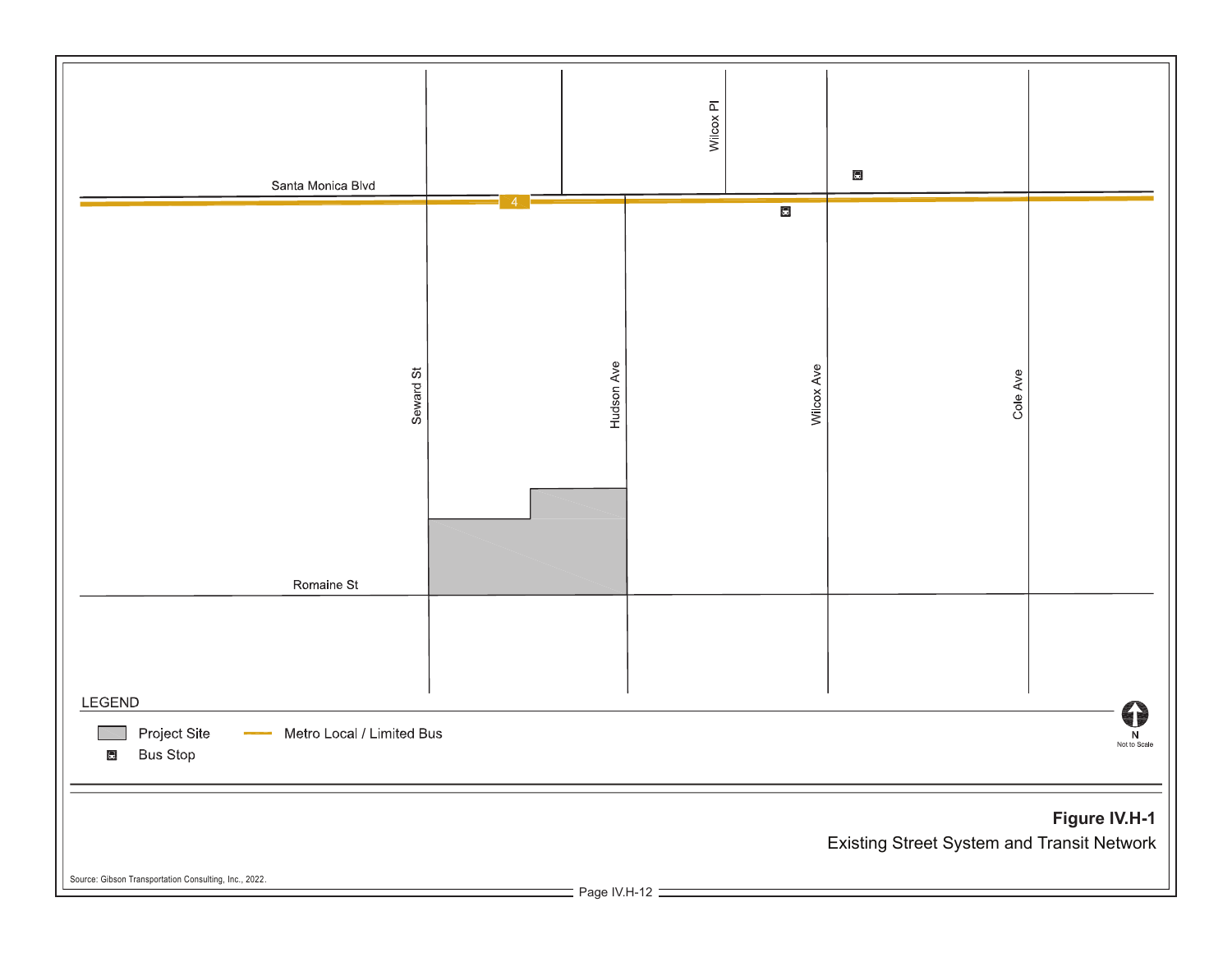## (1) Freeways

The Project Site is located in the Hollywood Community Plan area. The Project area is served by an extensive freeway network. Primary regional access to the Project area is provided by the Hollywood Freeway (US-101), which is located approximately 1.5 miles east of the Project Site. US-101 runs in the southeast/northwest direction, extending from the East Los Angeles Interchange through Hollywood, the San Fernando Valley and beyond. In the vicinity of the study area, the Hollywood freeway provides three lanes in each direction. Access is provided via interchanges at Santa Monica Boulevard and Western Avenue.

### (2) Streets

The roadways adjacent to the Project Site are part of the existing urban roadway network and do not contain hazardous geometric design features, such as sharp curves or dangerous intersections. Listed below are the primary streets that provide local access to the Project Site.

- Santa Monica Boulevard—Santa Monica Boulevard is a designated Modified Avenue I that travels in the east-west direction and is located north of the Project Site. It generally provides four travel lanes, two lanes in each direction, with left-turn lanes at major intersections. One-hour metered parking is generally provided on both sides of the street in the vicinity of the Project Site. Travel lanes are typically 11 to 12 feet wide in the vicinity of the Project Site.
- Wilcox Avenue—Wilcox Avenue is a designated Modified Avenue III that travels in the north-south direction and is located east of the Project Site. It generally provides two travel lanes, one lane in each direction. One-hour metered and unmetered parking is generally provided on both sides of the street in the vicinity of the Project Site. The approximate paved width of Wilcox Avenue is 40 feet in the vicinity of the Project Site.
- Hudson Avenue—Hudson Avenue is a designated Local Street that travels in the north-south direction and is located adjacent to the eastern boundary of the Project Site. Two-hour unmetered parking is generally provided on the north side of the street in the vicinity of the Project Site. The approximate paved width of Hudson Avenue is 40 feet in the vicinity of the Project Site.
- Romaine Street—Romaine Street is a designated Local Street that travels in the east-west direction and is located adjacent to the southern boundary of the Project Site. It generally provides two travel lanes, one lane in each direction. Unmetered parking is generally provided on both sides of the street in the vicinity of the Project Site. The approximate paved width of Romaine Street is 30 feet in the vicinity of the Project Site.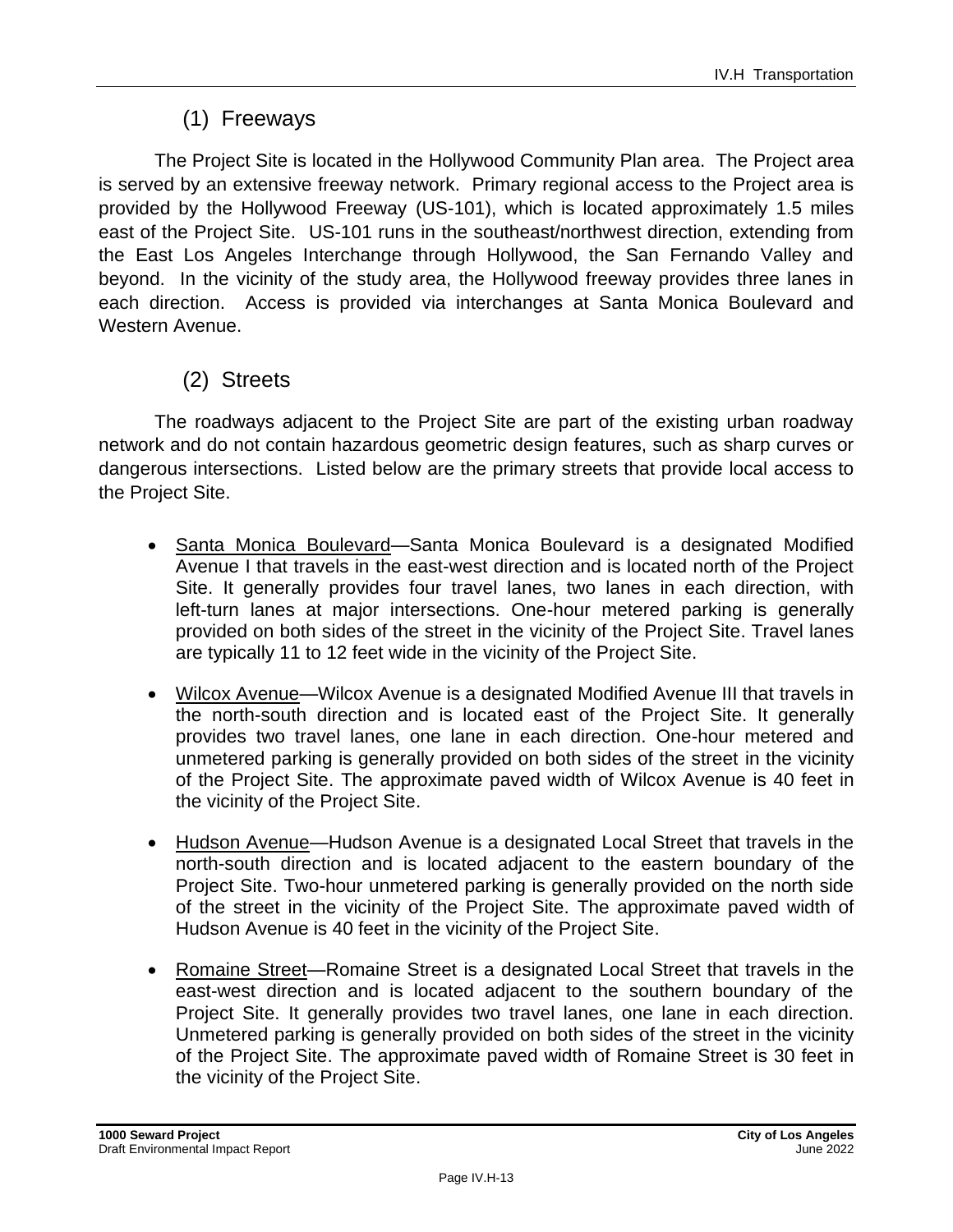• Seward Street—Seward Street is a designated Local Street that travels in the north-south direction and is located adjacent to the western boundary of the Project Site. It generally provides two travel lanes, one lane in each direction. Unmetered parking is generally provided on the west side of the street in the vicinity of the Project Site. The approximate width of Seward Street is 30 feet in the vicinity of the Project Site.

### (3) Regional Transportation System

### *(a) Freeways*

As discussed above, primary regional access to the Project area is provided by US-101 located approximately 1.5 miles east of the Project Site.

### *(b) Transit System*

The Project Site is served by bus lines operated by Metro along Santa Monica Boulevard, Highland Avenue, and Vine Street. Metro Local Route 4 is located within 0.2 mile of the Project Site and runs eastbound to Los Angeles and westbound to Santa Monica via Santa Monica Boulevard, with a bus stop located northwest of the Project Site at Wilcox Avenue and Santa Monica Boulevard. In addition, Metro Local Routes 210 and 224 also operate within 0.5 mile of the Project Site with bus stops located at Vine Street & Santa Monica Boulevard and Highland Avenue & Santa Monica Boulevard, respectively. LADOT's DASH Hollywood line also operates 0.4 mile north of the Project Site. Existing transit services in the study area are shown in Figure IV.H-1 on page IV.H-12. The Project Site is not located along any streets identified in the Mobility Plan's Transit Enhanced Network.

## **c. Existing Project Site Conditions**

The Project Site is currently developed with two one story buildings totaling 10,993 square feet, comprised of a 2,551 square foot restaurant and 8,442 square foot studio and production space, along with surface parking areas. Vehicular access to the Project Site is provided via driveways along Romaine Street and Hudson Avenue. Pedestrian access to the Project Site is located along Seward Street and Romaine Street in the form of concrete sidewalks.

## **d. Existing Pedestrian and Bicycle Facilities**

## (1) Pedestrian Facilities

The sidewalks that serve as routes to the Project Site provide proper connectivity and adequate widths for a comfortable and safe pedestrian environment. The sidewalks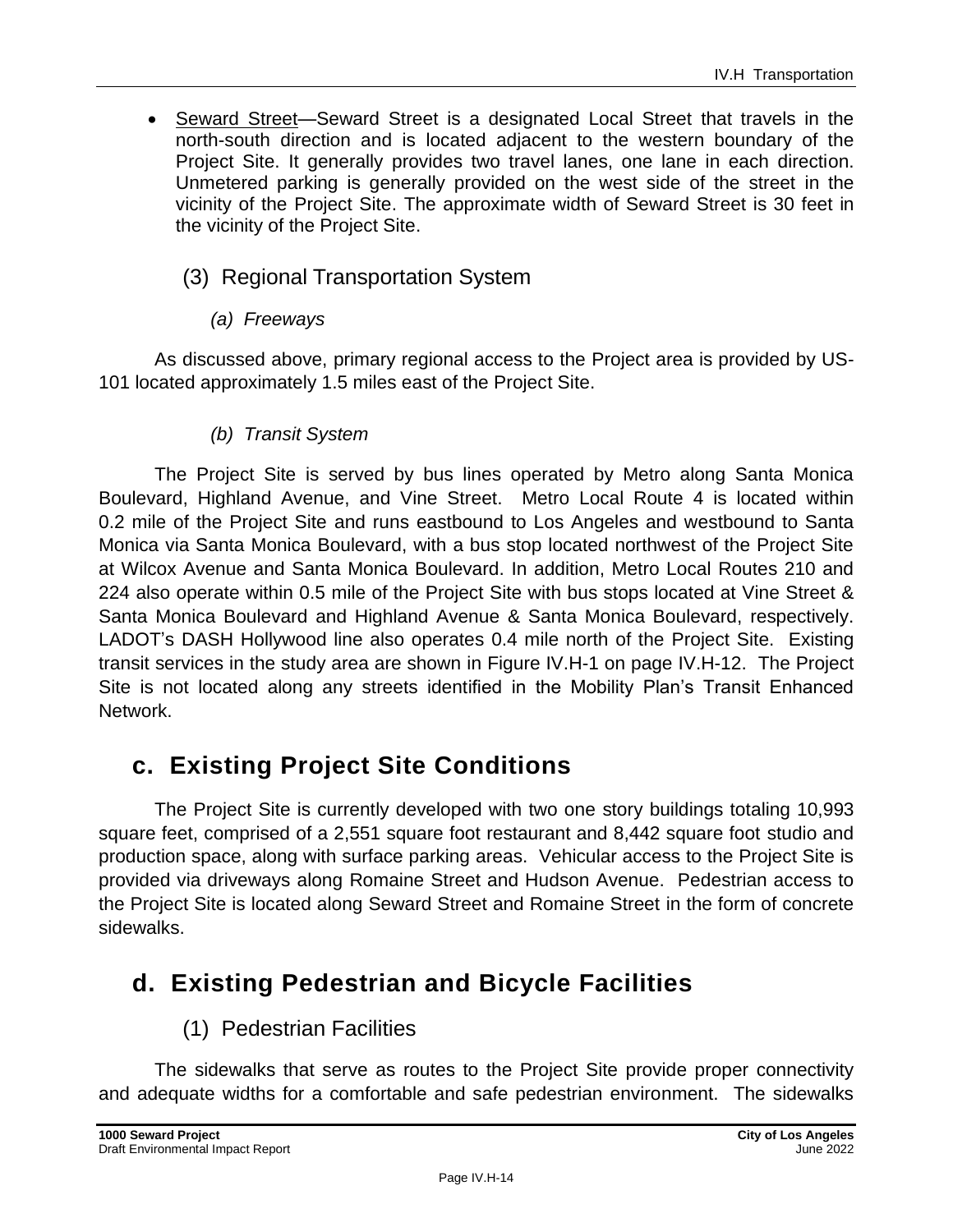provide connectivity to existing pedestrian crossings at intersections within the Project vicinity. Adjacent to the Project Site, approximately 5- to 10-foot-wide sidewalks are provided along Seward Street, Hudson Street, and Romaine Street. Many areas around the Project Site provide pedestrian facilities, including curb ramps on all approaches. The signalized intersection at Wilcox Avenue and Santa Monica Boulevard provides pedestrian phasing, high-visibility crosswalk striping, and ADA accessible curb ramps.

### (2) Bicycle Facilities

Based on the City's 2010 Bicycle Plan, the existing bicycle system in the study area consists of a limited coverage of bicycle lanes (Class II) and bicycle routes (Class III). Bicycle lanes (Class II) are a component of street design with dedicated striping, separating vehicular traffic from bicycle traffic to ensure safety. Bicycle routes (Class III) are identified as bicycle-friendly streets where motorists and cyclists share the roadway and there is no dedicated striping of a bicycle lane. Bicycle routes and bicycle-friendly streets are preferably placed on collector and low volume arterial streets. Bicycle routes with shared lane markings, or "sharrows," remind bicyclists to ride farther from parked cars to prevent collisions, increase awareness of motorists that bicycles maybe in the travel lane, and show bicyclists the correct direction of travel. In the vicinity of the Project Site, Class III sharrows are provided along Wilcox Avenue. Additional sharrows are provided outside the Study Area in the vicinity of the Project along Willoughby Avenue.

## **e. Future Transportation Context**

## (1) Related Projects

The Transportation Assessment also considers the effects of other development proposals (related projects) either proposed, approved, or under construction near the Project Site. The list of related projects was compiled based on information obtained from the Department of City Planning and LADOT, as well as recent studies of projects in the area. A total of 16 related development projects were identified in the vicinity of the Project Site, as well as the Hollywood Community Plan Update, as shown in Figure III-1 and listed in Table III-1 in Section III, Environmental Setting, of this Draft EIR. Although the buildout years of many of these related projects are uncertain and may well be beyond the Project's buildout year, and notwithstanding that some may not be approved or developed, all related projects were considered.

## (2) Future Base Transportation System Improvements

### *(a) Future Roadway Improvements*

The analysis of future conditions considered roadway improvements that were funded and reasonably expected to be implemented prior to the buildout of the Project. Any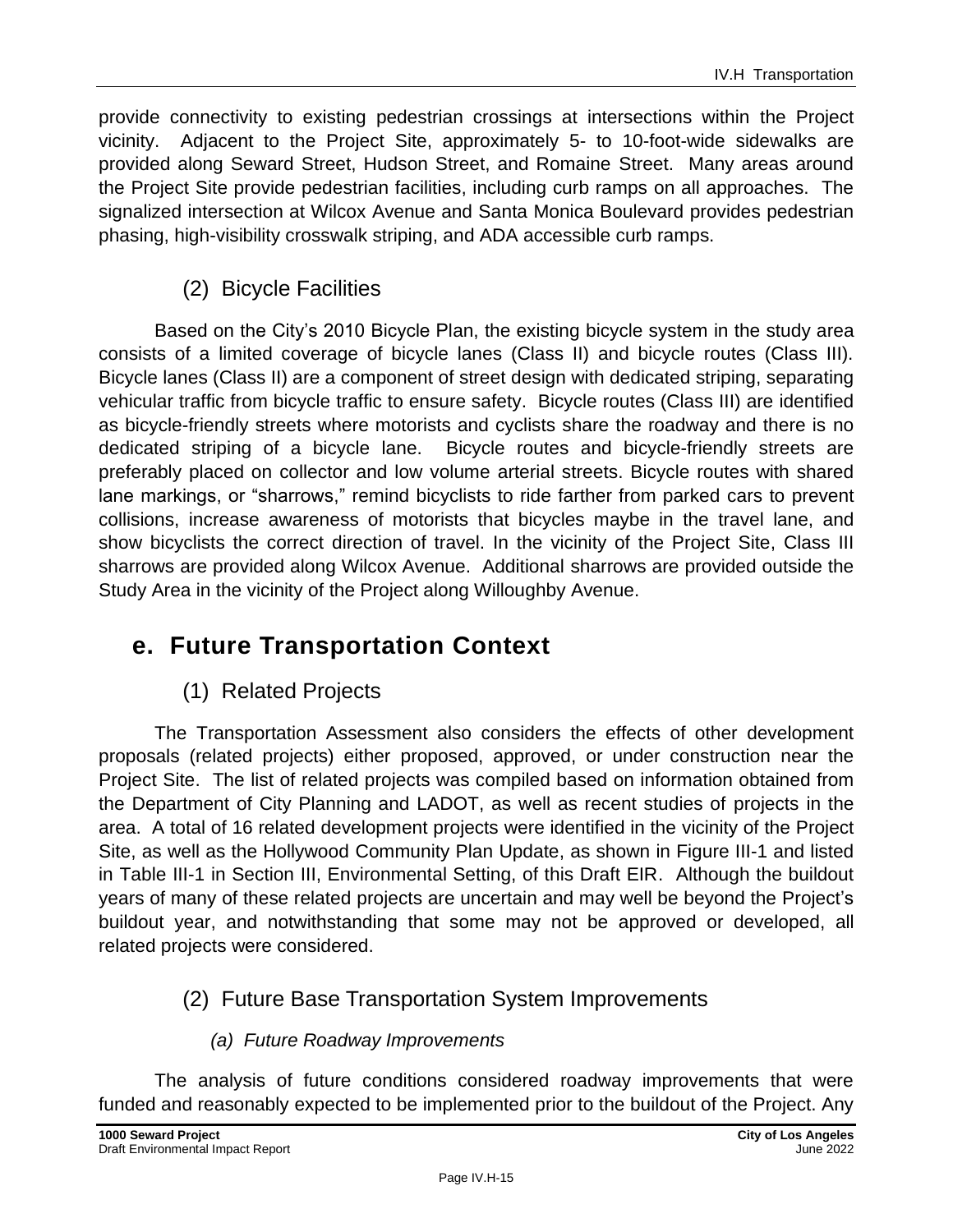roadway improvement that would result in changes to the physical configuration at the study intersections would be incorporated into the analysis. However, these improvements depend on the construction of the projects, which are not guaranteed to be built or may not be completed by Project buildout. Therefore, this analysis conservatively concluded that these improvements would not be implemented by 2025. Other proposed traffic/trip reduction strategies such as the proposed creation of a Hollywood Transportation Management Organization (TMO) and TDM programs for individual buildings and developments were not applied to the Future Conditions analysis.

### *(b) Mobility Plan 2035*

In the Mobility Plan, the City identifies key corridors of mobility-enhanced networks. Specific improvements in such networks have not yet been identified, and no schedule for implementation has been made available. As such, there have been no changes to vehicular lane configurations as a result of the Mobility Plan. However, as described above in Subsection 2.c.(2), the Transportation Assessment provides a list of the corridors identified as part of the mobility-enhanced networks.

## **3. Project Impacts**

## **a. Thresholds of Significance**

In accordance with the State CEQA Guidelines Appendix G, the Project would have a significant impact related to transportation/traffic if it would:

- *Threshold (a): Conflict with program, plan, ordinance or policy addressing the circulation system, including transit, roadway, bicycle and pedestrian facilities;*
- *Threshold (b): Conflict or be inconsistent with CEQA Guidelines section 15064.3, subdivision (b);*
- *Threshold (c): Substantially increase hazards due to a geometric design feature (e.g., sharp curves or dangerous intersections) or incompatible uses (e.g., farm equipment);*

### *Threshold (d): Result in inadequate emergency access.*

As previously discussed, SB 743 (PRC Section 21099(b)(1)) directed OPR to prepare and develop revised guidelines for determining the significance of transportation impacts. The revised guidelines are required to prohibit the consideration of automobile delay, as described solely by level of service or similar measures of vehicular capacity or traffic congestion, as a significant impact on the environment pursuant to CEQA, except in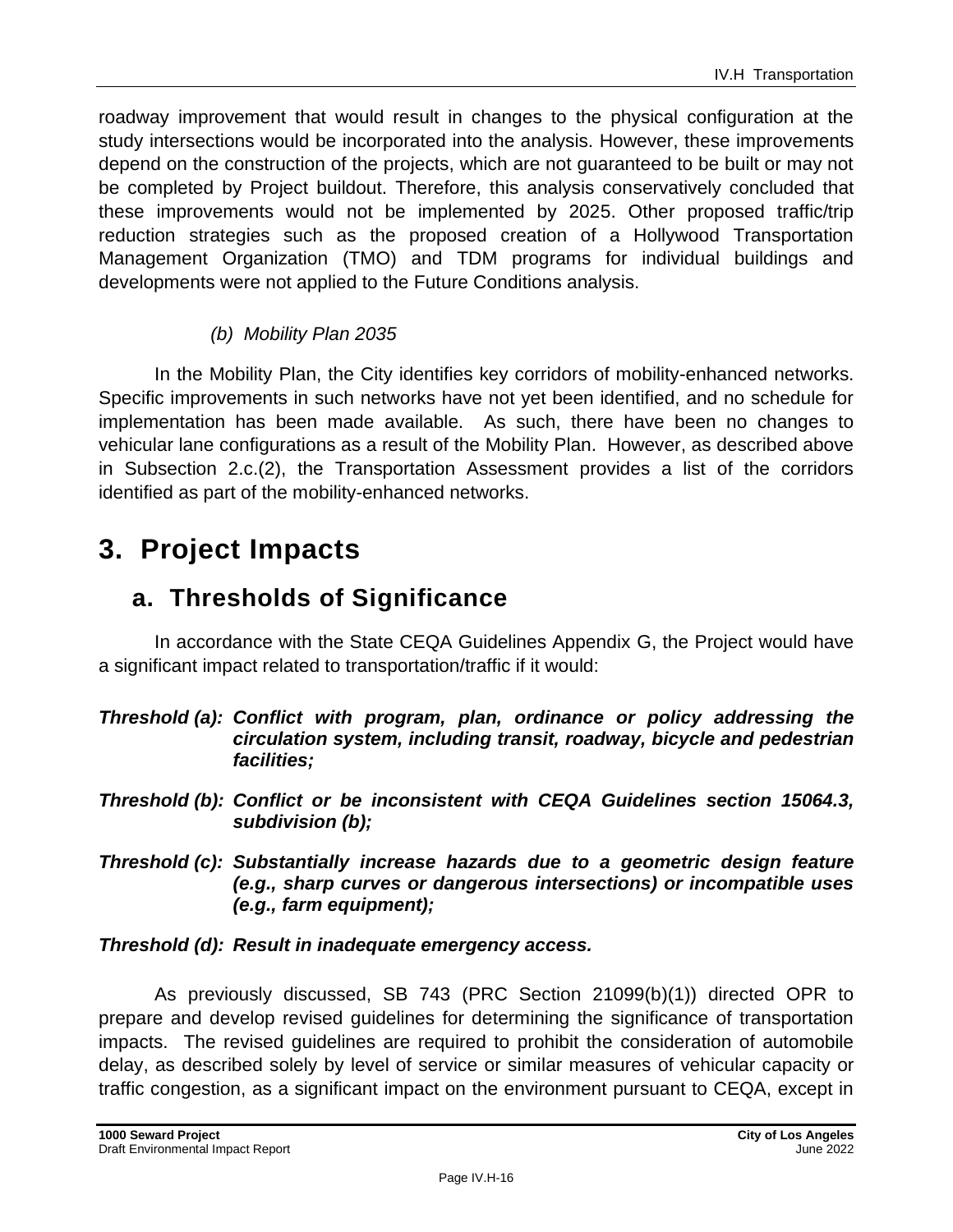locations specifically identified in the revised guidelines, if any. In accordance with this requirement, new CEQA Guidelines Section 15064.3(a), adopted in December 2018, states "a project's effect on automobile delay does not constitute a significant environmental impact." As noted above, on July 30, 2019, the City adopted VMT as a criterion in determining transportation impacts under CEQA and LADOT issued guidance on August 9, 2019.

For this analysis the Appendix G Thresholds provided above are relied upon. The methodology and base assumptions used in this analysis were established by LADOT.

## **b. Methodology**

(1) Consistency with Plans, Programs, Ordinances, or Policies

As discussed above, with implementation of SB 743, the updated Appendix G thresholds, and the City's revised guidance on thresholds of significance for transportation impacts under CEQA, vehicle delay is not considered a potential significant impact on the environment. As described above, CEQA Guidelines threshold (a) has been updated to require an analysis of the Project's potential to conflict with plans, programs, ordinances, or policies that address the circulation system including transit, roadway, bicycle and pedestrian facilities. Therefore, the impact analysis below evaluates the Project's potential to conflict with the plans, programs, ordinances, and policies listed above in the Regulatory Framework section. In accordance with the TAG, a project that generally conforms with, and does not obstruct the City's development policies and standards will generally be considered to be consistent.

- (2) Vehicle Miles Traveled
	- *(a) VMT Impact Thresholds*

OPR has found that a VMT per capita or per employee that is 15 percent or more below that of existing development is a reasonable and achievable threshold in determining significant transportation impacts under CEQA, although CEQA allows lead agencies to set or apply their own significance thresholds.<sup>5</sup> The TAG identifies significance thresholds to apply to development projects when evaluating potential VMT impacts consistent with the OPR's CEQA guidance.

As discussed above, SB 743, which went into effect in January 2014, required OPR to change the way public agencies evaluate transportation impacts of projects under

*<sup>5</sup> OPR, Technical Advisory on Evaluating Transportation Impacts in CEQA, December 2018.*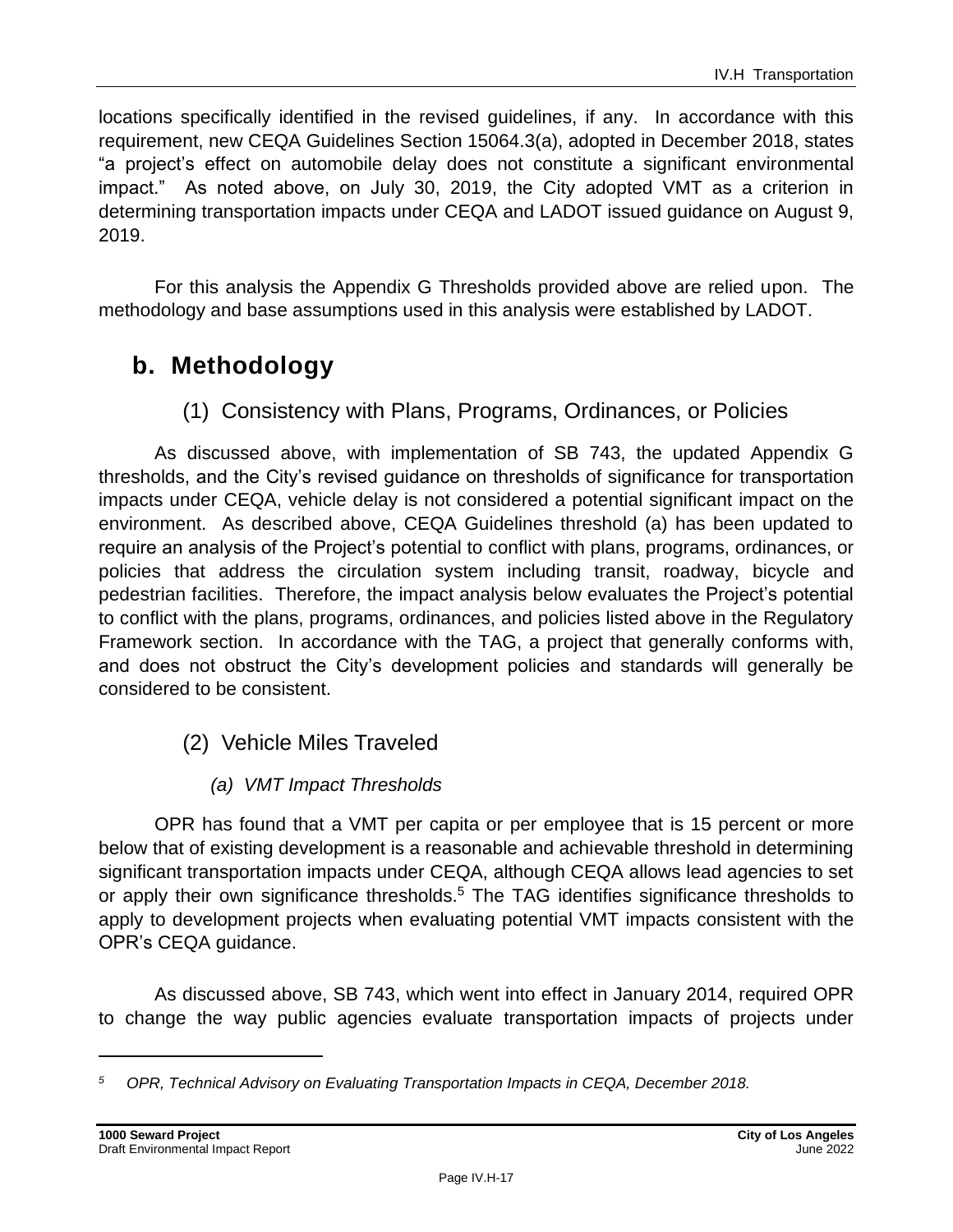CEQA. Under SB 743, the focus of transportation analysis shifts from driver delay, which is typically measured by traffic LOS, to a new measurement that better addresses the state's goals on reduction of GHG emissions, creation of a multi-modal transportation, and promotion of mixed-use developments. In accordance with SB 743, CEQA Guidelines Section 15064.3 establishes VMT as the most appropriate measure of transportation impacts. On July 30, 2019, the City of Los Angeles adopted the CEQA Transportation Analysis Update, which sets forth the revised thresholds of significance for evaluating transportation impacts as well as screening and evaluation criteria for determining impacts. The CEQA Transportation Analysis Update establishes VMT as the City's formal method of evaluating a project's transportation impacts. In conjunction with this update, LADOT adopted the TAG in July 2019 and adopted an update in July 2020.

The City's VMT impact criteria for development projects is specified in Threshold T-2.1 (Causing Substantial Vehicle Miles Traveled) of the TAG. Per the criteria, a development project would have a potential significant impact if the project meets one or more of the following:

For office projects, a development project may have a potential significant impact if it generates work VMT per employee exceeding 15 percent below the existing average work VMT per employee for the Area Planning Commission (APC) in which the project is located. The Project is located in the Central APC and the corresponding threshold is 7.6 daily VMT per employee. This criterion was used for the office component of the Project.

Per the TAG, if a project includes less than 50,000 square feet of retail uses (including restaurants), then such retail uses are deemed to be small-scale or local-serving and are assumed to have less than significant VMT impacts.<sup>6</sup> Local-serving retail development, tends to shorten trips and reduce VMT whereas regional-serving retail development can lead to substitution of longer trips for shorter ones and could increase VMT.<sup>7</sup>

Per the TAG, a project could have a significant cumulative impact on VMT if the project has both a significant project-level impact as determined above and is not consistent with the RTP/SCS in terms of development location, density, and intensity.

*<sup>6</sup> LADOT, Transportation Assessment Guidelines, July 2020, p. 2-7.*

*<sup>7</sup> LADOT, Transportation Assessment Guidelines, July 2020, p. 2-7.*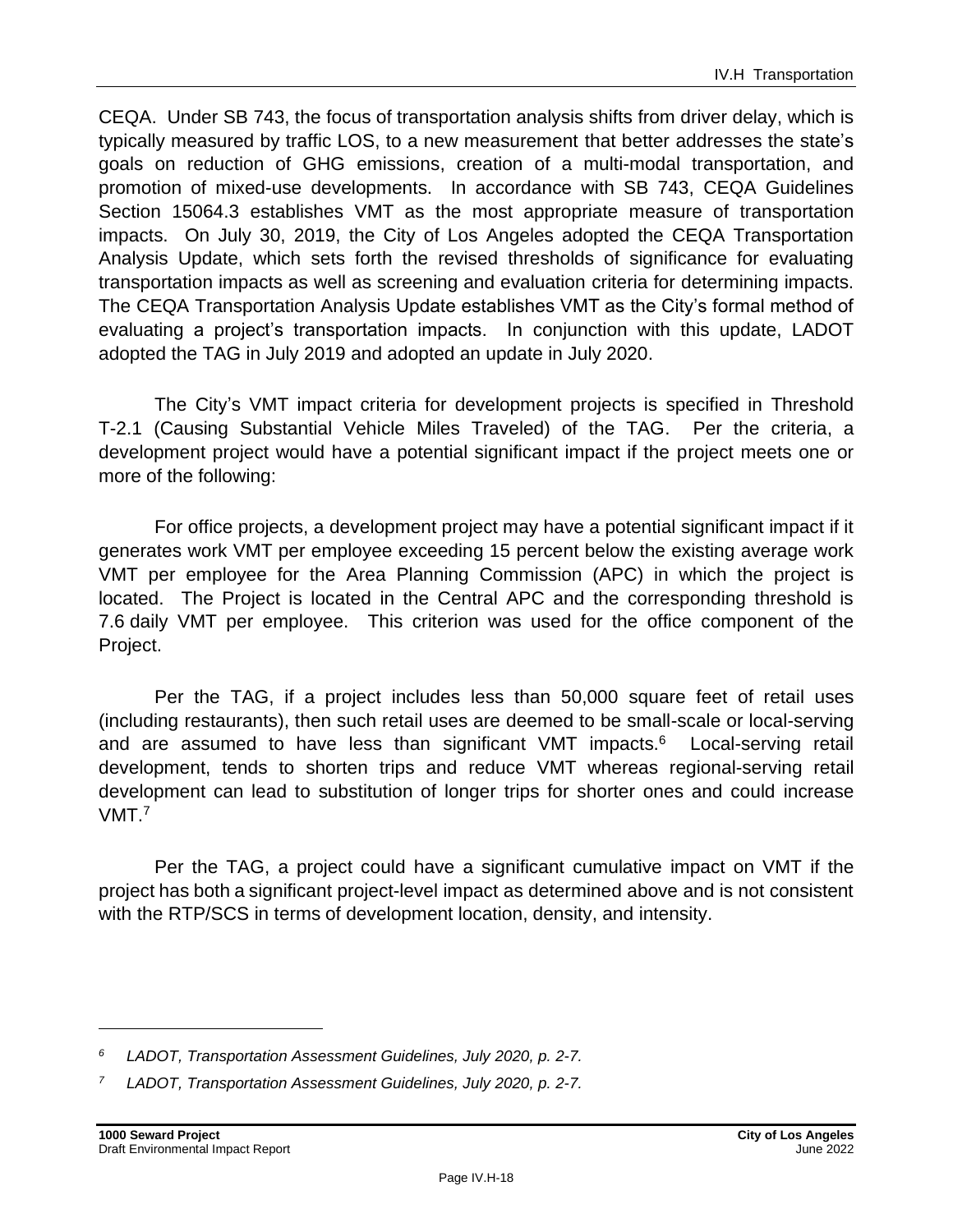### *(b) VMT Analysis Methodology*

LADOT prepared a tool (VMT Calculator) designed to estimate project-specific daily household VMT per capita and daily work VMT per employee for developments within City limits. The VMT Calculator (Version 1.3, released July 2020) accounts for a variety of sociodemographic, land use, and built environment factors estimated for each census tract within the City as well as the interaction of land uses within a mixed-use development. Some of the key factors built into the VMT Calculator include travel behavior zones, mixed-use development methodology, population and employment assumptions, and transportation demand management (TDM) measures.

### *(i) Travel Behavior Zone*

The City developed travel behavior zone (TBZ) categories to determine the magnitude of VMT and vehicle trip reductions that could be achieved through TDM strategies. As detailed in City of Los Angeles VMT Calculator Documentation, the development of the TBZs considered the population density, land use density, intersection density, and proximity to transit of each Census tract in the City and are categorized as follows:

- 1. Suburban (Zone 1): Very low-density primarily centered around single-family homes and minimally connected street network.
- 2. Suburban Center (Zone 2): Low-density developments with a mix of residential and commercial uses with larger blocks and lower intersection density.
- 3. Compact Infill (Zone 3): Higher density neighborhoods that include multi-story buildings and well-connected streets.
- 4. Urban (Zone 4): High-density neighborhoods characterized by multi-story buildings with a dense road network.

The VMT Calculator determines a project's TBZ based on the latitude and longitude of the project address.

### *(ii) Mixed-Use Development Methodology<sup>8</sup>*

As detailed in City of Los Angeles VMT Calculator Documentation, the VMT Calculator accounts for the interaction of land uses within a mixed-use development and

*<sup>8</sup> For purposes of VMT, "mixed-use" refers to any development with more than a single use.*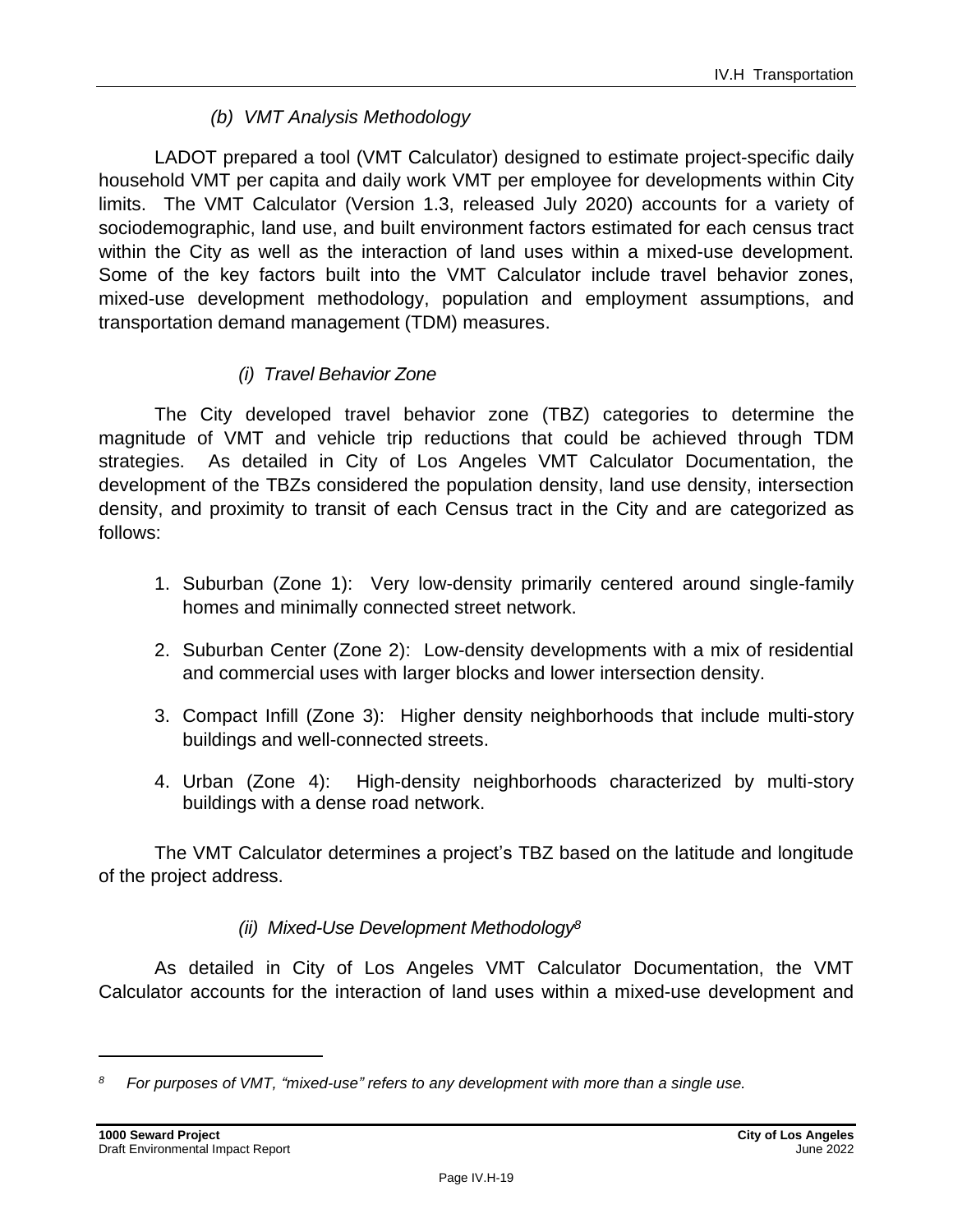considers the following sociodemographic, land use, and built environment factors for the project area:

- The project's jobs/housing balance
- Land use density of the project
- Transportation network connectivity
- Availability of and proximity to transit
- Proximity to retail and other destinations
- Vehicle ownership rates
- Household size

#### *(iii) Travel Demand Forecasting*

The VMT Calculator determines a project's VMT based on trip length information from the City's Travel Demand Forecasting (TDF) Model. The TDF Model considers the traffic analysis zone where the project is located to determine the trip length and trip type, which factor into the calculation of the project's VMT.

#### *(iv) Population and Employment Assumptions*

As previously stated, the VMT thresholds identified in the TAG are based on household VMT per capita and work VMT per employee. Thus, the VMT Calculator contains population assumptions developed based on Census data for the City and employment assumptions derived from multiple data sources, including 2012 Developer Fee Justification Study (Los Angeles Unified School District, 2012), the San Diego Association of Governments Activity Based Model, Trip Generation, 9th Edition (Institute of Transportation Engineers, 2012), the United States Department of Energy, and other modeling resources.<sup>9</sup> A summary of population and employment assumptions for various land uses is provided in Table 1 of City of Los Angeles VMT Calculator Documentation.

*<sup>9</sup> The 2020 LAUSD Developer Fee Justification Study and Trip Generation 11th Edition are now available, but City's VMT Calculator utilized the editions indicated herein.*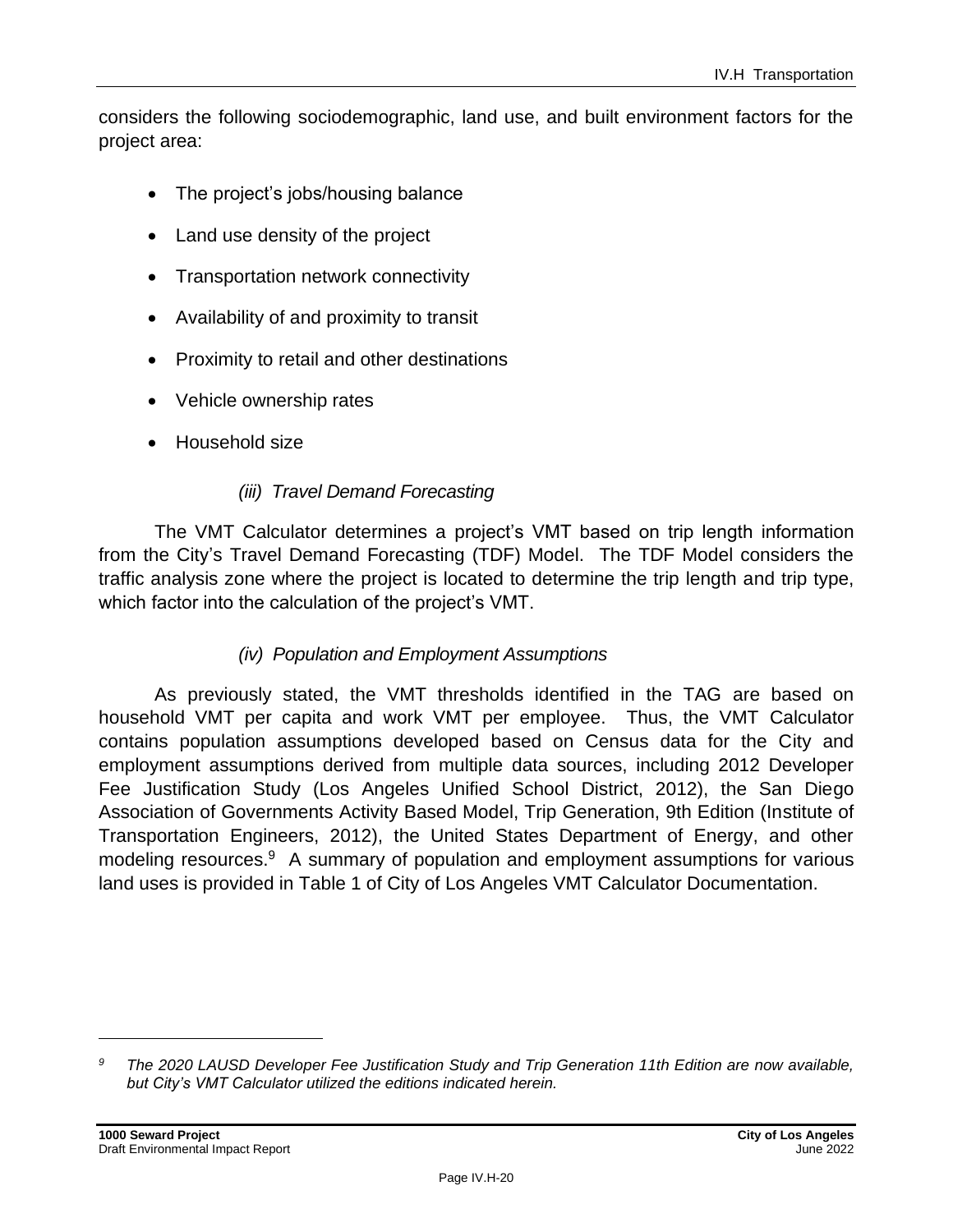### *(v) Transportation Demand Management Measures*

Additionally, the VMT Calculator measures the reduction in VMT resulting from a project's incorporation of TDM strategies as project design features or mitigation measures. The following seven categories of TDM strategies are included in the VMT Calculator:

- 1. Parking
- 2. Transit
- 3. Education and Encouragement
- 4. Commute Trip Reductions
- 5. Shared Mobility
- 6. Bicycle Infrastructure
- 7. Neighborhood Enhancement

TDM strategies within each of these categories have been empirically demonstrated to reduce trip-making or mode choice in such a way as to reduce VMT, as documented in Quantifying Greenhouse Gas Mitigation Measures (California Air Pollution Control Officers Association, 2010).

### (3) Hazardous Design Features

TAG Threshold T-3 requires that the determination of significance should be based on commonly-accepted traffic engineering design standards (such as those identified in LADOT MPP Section 321, regarding driveway design) while considering the amount of pedestrian and bicycle activity crossing vehicular access points, sight distance and physical conditions like curves or grade changes, and the project's proximity to streets identified in the High Injury Network or the Safe Routes to School program. Significance may be determined qualitatively or quantitatively as best suits the circumstances of each project.

If a significant impact is identified, mitigation measures may include installation of new traffic control devices, redesign or relocation of access points, turn restrictions, pavement markings, or vehicular demand management.

## (4) Emergency Access

In consultation with the Los Angeles Fire Department (LAFD), the analysis of the Project's potential access impacts will include a review of the proposed vehicle access points and internal circulation. A determination was made pursuant to the thresholds of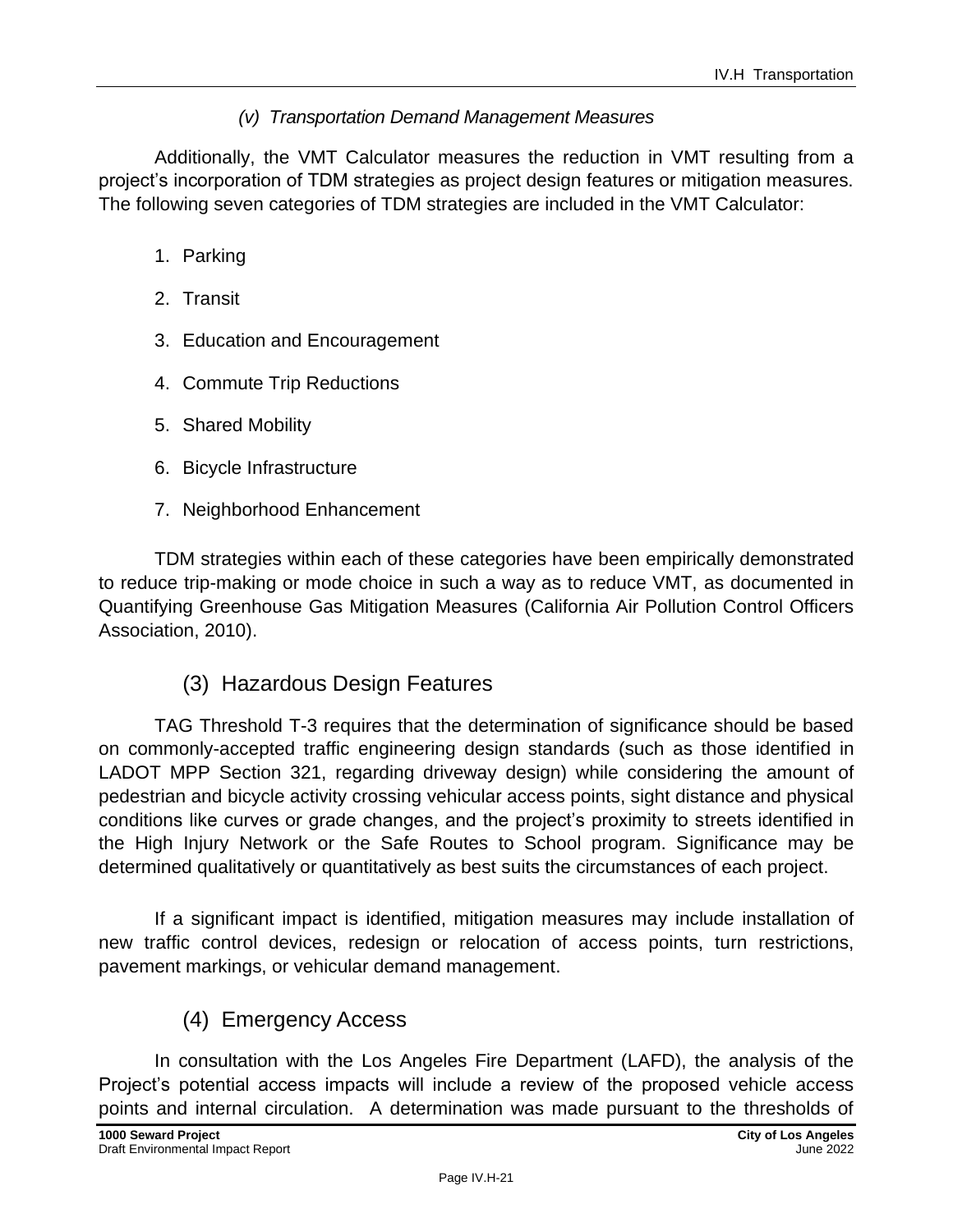significance identified above regarding the potential for these features of the Project to impede traffic flows on adjacent City streets and/or result in potential safety impacts.

## **c. Project Design Features**

The Project would implement the following project design features, which are relevant to the assessment of emergency access:

**TR-PDF-1:** The Project shall prepare a TDM program. The City of Los Angeles requires that the TDM plan be prepared during construction, with the final TDM plan approved by LADOT prior to the City's issuance of the certificate of occupancy for the Project. Implementation of the TDM plan occurs after building occupancy.

The following TDM elements will be included in the Project:

- Reduced Parking Supply to provide less parking than required by the LAMC, without consideration of additional parking reduction mechanisms (i.e., Bicycle Parking Ordinance or Enterprise Zone areas, etc.);
- Parking Cash-Out: offer employees the opportunity to "cash-out" the monthly value of their currently free or subsidized parking space;
- Promotions & Marketing to educate and inform travelers about sitespecific transportation options and the effects of travel choices;
- Include secure bike parking and showers to support safe and comfortable bicycle travel by providing end-of-trip amenities;
- Pedestrian network improvements within the Project Site and connecting to off-site pedestrian facilities to encourage walking.
- **TR-PDF-2:** Prior to the start of construction, a Construction Traffic Management Plan shall be prepared and submitted to LADOT for review and approval. The Construction Traffic Management Plan will include a Worksite Traffic Control Plan, which will facilitate traffic and pedestrian movement, and minimize the potential conflicts between construction activities, street traffic, bicyclists, and pedestrians. Furthermore, the Construction Traffic Management Plan and Worksite Traffic Control Plan will include, but not be limited to, the following measures:
	- As parking lane and/or sidewalk closures are anticipated, worksite traffic control plan(s), approved by the City of Los Angeles, will be implemented to route vehicular traffic, bicyclists, and pedestrians around any such closures;
	- Ensure that access will remain unobstructed for land uses in proximity to the Project Site during construction;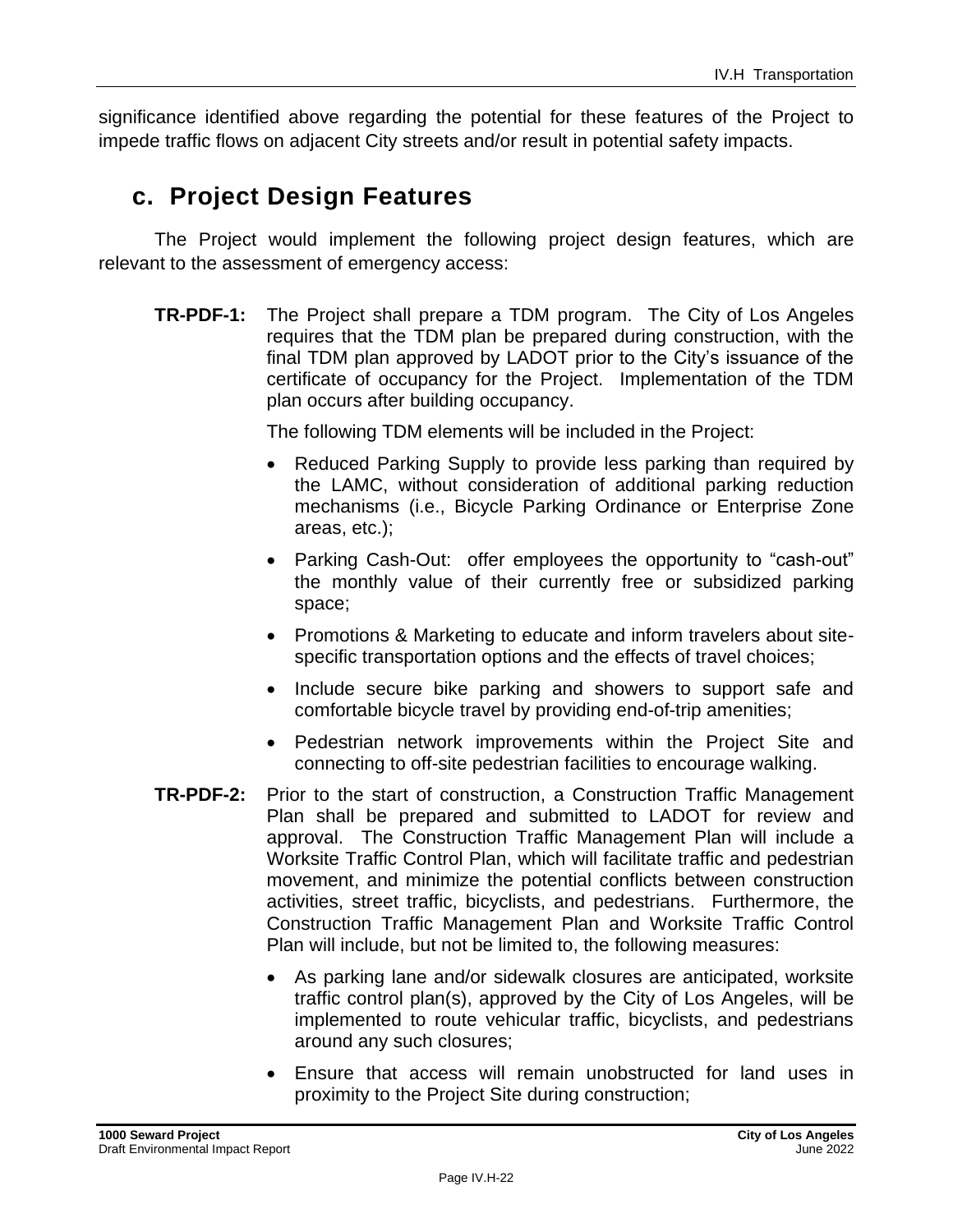- Parking for construction workers will be provided either on-site or at off-site, off-street locations. Parking shall be prohibited on streets in the vicinity of the Project Site; and
- Coordinate with the City and emergency service providers to ensure adequate access is maintained to the Project Site and neighboring businesses and residences.

## **d. Analysis of Project Impacts**

#### *Threshold (a): Would the Project conflict with a program, plan, ordinance, or policy addressing the circulation system, including transit, roadway, bicycle, and pedestrian facilities?*

(1) Impact Analysis

Table 2.1-1 in the TAG identifies a series of City adopted programs, plans, ordinances, and policies that establish the transportation planning regulatory framework for development in the City. Attachment D to the TAG also provides a series of questions to help guide the review of the documents in Table 2.1-1. Those questions and their responses are provided in Appendix C of the Transportation Assessment included as Appendix J of this Draft EIR.

Each of the documents listed in TAG Table 2.1-1 was reviewed for applicability to the Project, and the relevant transportation-related policies are described below, along with the Project's conformance. Although not listed in TAG Table 2.1-1, this discussion also includes a freeway safety analysis based on the City Freeway Guidance issued by LADOT in May 2020.

### *(a) Mobility Plan 2035*

The Mobility Plan combines "complete street" principles with the following five goals that define the City's mobility priorities:

- 1. Safety First: Design and operate streets in a way that enables safe access for all users, regardless of age, ability, or transportation mode of choice.
- 2. World Class Infrastructure: A well-maintained and connected network of streets, paths, bikeways, trails, and more provides Angelenos with the optimum variety of mode choices.
- 3. Access for All Angelenos: A fair and equitable system must be accessible to all and must pay particularly close attention to the most vulnerable users.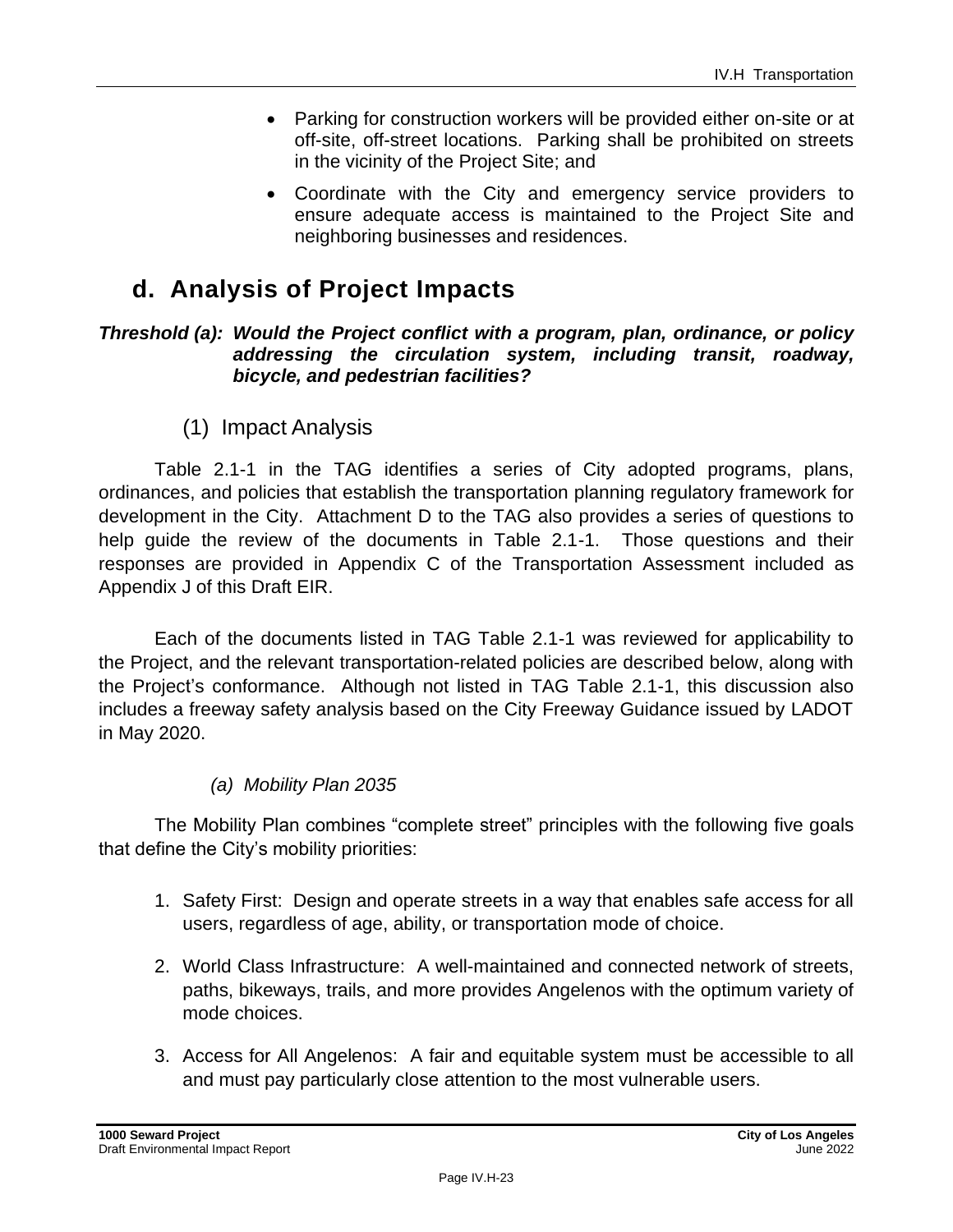- 4. Collaboration, Communication, and Informed Choices: The impact of new technologies on our day-to-day mobility standards will continue to become increasingly important to the future. The amount of information made available by new technologies must be managed responsibly in the future.
- 5. Clean Environments and Healthy Communities: Active transportation modes such as bicycling and walking can significantly improve personal fitness and create new opportunities for social interaction, while lessening impacts on the environment.

It further enumerates a variety of policies and programs in support of those goals. The policies and programs that are applicable to the Project are provided in Table IV.H-1 on page IV.H-25. As discussed in the Transportation Assessment, the Mobility Plan identifies key corridors in the vicinity of the Project Site as components of various "mobilityenhanced networks." No specific improvements have been identified and there is no schedule for implementation, however, the mobility enhanced networks represent a focus on improving a particular aspect of urban mobility, including transit, neighborhood connectivity, bicycles, pedestrians, and vehicles. As discussed below, the Project would be designed with the mobility-enhanced networks as a top priority.

As discussed above, the three streets adjacent to the Project Site are classified as Local Streets in the Mobility Plan. Consistent with the driveway location planning guidelines, vehicular access to the Project would be provided via a non-arterial street, Hudson Avenue. The driveway would be designed in accordance with the standards set forth in MPP. The Project would provide off-street parking to satisfy LAMC requirements. The Project would also retain all other existing on-street parking around Project frontage.

The Project would also enhance pedestrian access within and around the Project Site by providing a commercial plaza entrance into the Project from Romaine Street and improvements to the sidewalk landscaping and street trees within the Project's entrance area and along the perimeter of the Project Site. Secured bicycle parking facilities within the Project Site would also be provided and accessed via the commercial lobby entrance on Romaine Street. These measures would promote active transportation modes such as biking and walking, thereby reducing the Project VMT per capita for employees compared to the average for the area. Furthermore, the Project does not propose modifying, removing, or otherwise affecting existing bicycle infrastructure, and the Project driveway is not proposed along a street with an existing bicycle facility.

As detailed in Table IV.H-1 and summarized above, the Project is consistent with all applicable policies of the Mobility Plan and the Project does not interfere with other policies identified in the Mobility Plan. Therefore, the Project does not conflict with the Mobility Plan.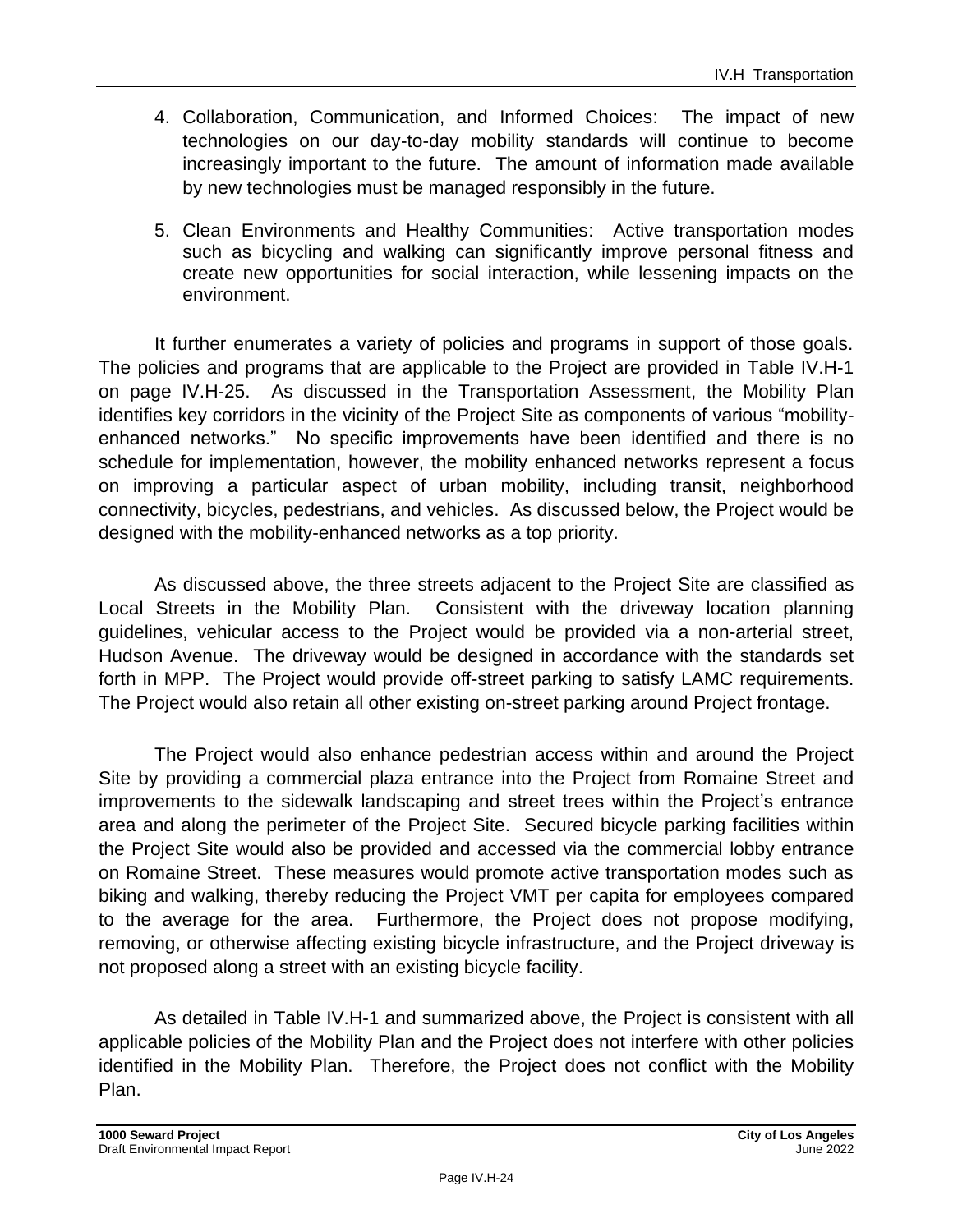| Table IV.H-1                                       |  |  |
|----------------------------------------------------|--|--|
| <b>Project Consistency With Mobility Plan 2035</b> |  |  |

| Objective, Policy, Program, or Plana                                                                                                                                                                                                                                          | <b>Analysis of Project Consistency</b>                                                                                                                                                                                                                                                                                                                                                                                                                                                                                                                                                                                                                                                                                                                                                                                                                                                                                                                                                                                                                                                                                                                                                                                                                                           |
|-------------------------------------------------------------------------------------------------------------------------------------------------------------------------------------------------------------------------------------------------------------------------------|----------------------------------------------------------------------------------------------------------------------------------------------------------------------------------------------------------------------------------------------------------------------------------------------------------------------------------------------------------------------------------------------------------------------------------------------------------------------------------------------------------------------------------------------------------------------------------------------------------------------------------------------------------------------------------------------------------------------------------------------------------------------------------------------------------------------------------------------------------------------------------------------------------------------------------------------------------------------------------------------------------------------------------------------------------------------------------------------------------------------------------------------------------------------------------------------------------------------------------------------------------------------------------|
| <b>Chapter 1: Safety First</b>                                                                                                                                                                                                                                                |                                                                                                                                                                                                                                                                                                                                                                                                                                                                                                                                                                                                                                                                                                                                                                                                                                                                                                                                                                                                                                                                                                                                                                                                                                                                                  |
| <b>Policy 1.1 Roadway User Vulnerability</b><br>Design, plan, and operate streets to prioritize<br>the safety of the most vulnerable roadway<br>user.                                                                                                                         | <b>Consistent.</b> With development of the Project, Seward<br>Street, Hudson Avenue, and Romaine Street along the<br>Project frontage would be improved to provide adequate<br>The Project would also include all<br>pedestrian safety.<br>dedications and corner cuts necessary to safeguard and<br>meet the goals and long-term needs of the Mobility Plan.<br>Further, the Project would not propose modifying, removing,<br>or otherwise affecting existing bicycle infrastructure, and the<br>Project driveway would not be proposed along a street with<br>an existing bicycle facility.                                                                                                                                                                                                                                                                                                                                                                                                                                                                                                                                                                                                                                                                                   |
| <b>Policy 1.2 Complete Streets</b><br>Implement a balanced transportation system<br>on all streets, tunnels, and bridges using<br>complete streets principles to ensure the<br>safety and mobility of all users.                                                              | <b>Consistent.</b> The Project Site is located in the vicinity of<br>several Complete Street Networks that each prioritize a<br>specific mode with the goal of providing improved<br>connectivity around the Project Site. The Transit-Enhanced<br>Network (TEN) includes streets that prioritize travel for public<br>transit riders. TEN improvements often include prioritizing<br>bus lanes and/or providing enhanced transit amenities at<br>existing stops. Santa Monica Boulevard north of the Project<br>Site is identified as part of the TEN. The Bicycle Enhanced<br>Network (BEN) and Bicycle Lane Network (BLN) includes<br>low-stressed protected bicycle paths, lanes, and routes that<br>prioritize bicycle safety by providing improved bicycle<br>facilities. Santa Monica Boulevard is also identified as part<br>of the BLN. Finally, Pedestrian-Enhanced Districts (PED)<br>include arterial streets that could benefit from additional<br>pedestrian amenities to improve the overall safety and<br>attractiveness of walking connectivity.<br>Santa Monica<br>Boulevard west of Seward Street and east of Wilcox Avenue<br>is identified as part of the PED. The Project would not<br>interfere with the City's goals of the Complete Streets<br>Network. |
| <b>Chapter 2: World Class Infrastructure</b>                                                                                                                                                                                                                                  |                                                                                                                                                                                                                                                                                                                                                                                                                                                                                                                                                                                                                                                                                                                                                                                                                                                                                                                                                                                                                                                                                                                                                                                                                                                                                  |
| <b>Policy 2.3 Pedestrian Infrastructure</b><br>Recognize walking as a component of every<br>high-quality pedestrian<br>and ensure<br>trip,<br>access in all site planning and public right-of-<br>way modifications to provide a safe and<br>comfortable walking environment. | <b>Consistent.</b> The Project provides pedestrian and bicycle<br>access via the commercial plaza entrance on Romaine<br>Street. This entrance is separate from the vehicular access<br>on Hudson Avenue. Sidewalks along the east, south, and<br>west boundaries of the Project Site provide connectivity to<br>curb ramps at adjacent intersections. The study intersection<br>of Wilcox Avenue and Santa Monica Boulevard east of the<br>Project Site includes pedestrian phasing and high-visibility<br>continental crosswalks. Thus, the Project ensures high-<br>quality pedestrian access and provides a safe and<br>comfortable walking environment.                                                                                                                                                                                                                                                                                                                                                                                                                                                                                                                                                                                                                     |
| <b>Policy 2.5 Transit Network</b><br>Improve the performance and reliability of<br>existing and future bus service.                                                                                                                                                           | <b>Consistent.</b> As discussed above, the TEN includes streets<br>that prioritize travel for public transit riders.<br>TEN<br>improvements often include prioritizing bus lanes and/or<br>providing enhanced transit amenities at existing stops.                                                                                                                                                                                                                                                                                                                                                                                                                                                                                                                                                                                                                                                                                                                                                                                                                                                                                                                                                                                                                               |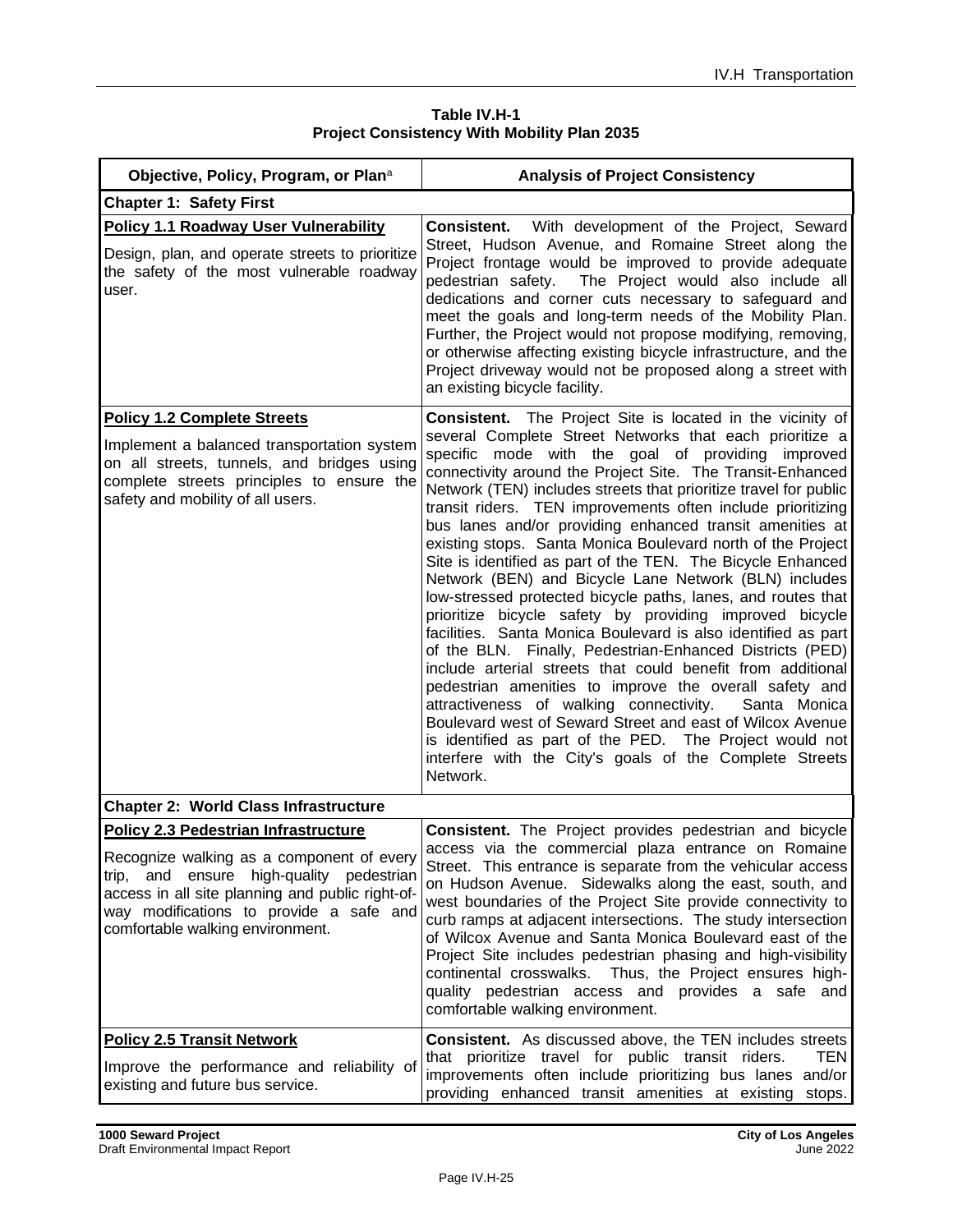#### **Table IV.H-1 (Continued) Project Consistency With Mobility Plan 2035**

| Objective, Policy, Program, or Plana                                                                                                                                                                                                         | <b>Analysis of Project Consistency</b>                                                                                                                                                                                                                                                                                                                                                                                                                                                                                                                                                                                                                                                                                                                                                                                                                                                                                                         |
|----------------------------------------------------------------------------------------------------------------------------------------------------------------------------------------------------------------------------------------------|------------------------------------------------------------------------------------------------------------------------------------------------------------------------------------------------------------------------------------------------------------------------------------------------------------------------------------------------------------------------------------------------------------------------------------------------------------------------------------------------------------------------------------------------------------------------------------------------------------------------------------------------------------------------------------------------------------------------------------------------------------------------------------------------------------------------------------------------------------------------------------------------------------------------------------------------|
|                                                                                                                                                                                                                                              | Santa Monica Boulevard north of the Project Site is identified<br>as part of the TEN. The Project supports the goals of the<br>TEN.                                                                                                                                                                                                                                                                                                                                                                                                                                                                                                                                                                                                                                                                                                                                                                                                            |
| <b>Policy 2.6 Bicycle Networks</b><br>Provide safe, convenient, and comfortable<br>local and regional bicycling facilities for<br>people of all types and abilities.<br>(includes<br>scooters, skateboards, rollerblades, etc.)              | <b>Consistent.</b> As discussed above, the BEN/BLN includes<br>low-stressed protected bicycle paths, lanes, and routes that<br>prioritize bicycle safety by providing improved bicycle<br>facilities. Santa Monica Boulevard is identified as part of the<br>BLN. Further, the Project Site also provides 22 short-term<br>bicycle parking spaces and 36 long-term bicycle parking<br>spaces for all uses on-site. The Project supports the goals of<br>the BEN/BLN.                                                                                                                                                                                                                                                                                                                                                                                                                                                                           |
| <b>Chapter 3: Access for All Angelenos</b>                                                                                                                                                                                                   |                                                                                                                                                                                                                                                                                                                                                                                                                                                                                                                                                                                                                                                                                                                                                                                                                                                                                                                                                |
| Policy 3.1 Access for All<br>Recognize all modes of travel, including<br>pedestrian, bicycle, transit, and vehicular<br>modes-including<br>goods<br>movement-as<br>integral<br>components<br>the<br>City's<br>of<br>transportation system.   | <b>Consistent.</b> As discussed above, the Project would provide<br>pedestrian and bicycle access via the commercial plaza<br>entrance on Romaine Street. This entrance is separate from<br>the vehicular access on Hudson Avenue. Sidewalks along<br>the east, south, and west boundaries of the Project Site<br>would provide connectivity to curb ramps at adjacent<br>intersections. Additionally, the Project would provide 22<br>short-term bicycle parking spaces and 36 long-term bicycle<br>parking spaces for all uses on-site, and Santa Monica<br>Boulevard north of the Project Site is identified as part of the<br>BEN. Transit bus service is provided in and around the<br>Study Area by Metro Local and Metro Rapid bus lines. As<br>such, the Project recognizes all moves of travel as integral to<br>the City of Los Angeles' (City) transportation system and<br>would encourage multi-modal access to the Project Site. |
| <b>Policy 3.2 People with Disabilities</b><br>Accommodate the needs of people with<br>disabilities when modifying or installing<br>infrastructure in the public right-of-way.                                                                | The Project's vehicular and pedestrian<br><b>Consistent.</b><br>entrances would be designed in accordance with LADOT<br>standards and would comply with ADA requirements. The<br>Project design would also be in compliance with all ADA<br>requirements and would provide direct connections to<br>pedestrian amenities at nearby intersections.                                                                                                                                                                                                                                                                                                                                                                                                                                                                                                                                                                                              |
| <b>Policy 3.8 Bicycle Parking</b><br>Provide bicyclists with convenient, secure,<br>and well-maintained bicycle parking facilities.                                                                                                          | <b>Consistent.</b> As discussed above, the Project would provide<br>22 short-term bicycle parking spaces and 36 long-term<br>bicycle parking spaces for all uses on-site, and Santa Monica<br>Boulevard north of the Project Site are identified as part of<br>the BEN.                                                                                                                                                                                                                                                                                                                                                                                                                                                                                                                                                                                                                                                                        |
| <b>Chapter 4: Collaboration, Communication, &amp; Informed Choices</b>                                                                                                                                                                       |                                                                                                                                                                                                                                                                                                                                                                                                                                                                                                                                                                                                                                                                                                                                                                                                                                                                                                                                                |
| Policy<br>4.8<br><b>Transportation</b><br>Demand<br><b>Management Strategies</b><br>utilization<br>0f<br>Encourage<br>greater<br>Transportation Demand Management (TDM)<br>strategies to reduce dependence on single-<br>occupancy vehicles. | <b>Consistent.</b> The Project would incorporate several design<br>features, which include TDM measures as defined by the<br>VMT Calculator to reduce the number of single occupancy<br>vehicle trips to the Project Site, including the following:<br>• Reduced parking supply-provide 310 spaces of base<br>LAMC requirement of 403 spaces<br>• Parking cash-out-30% employee eligible                                                                                                                                                                                                                                                                                                                                                                                                                                                                                                                                                       |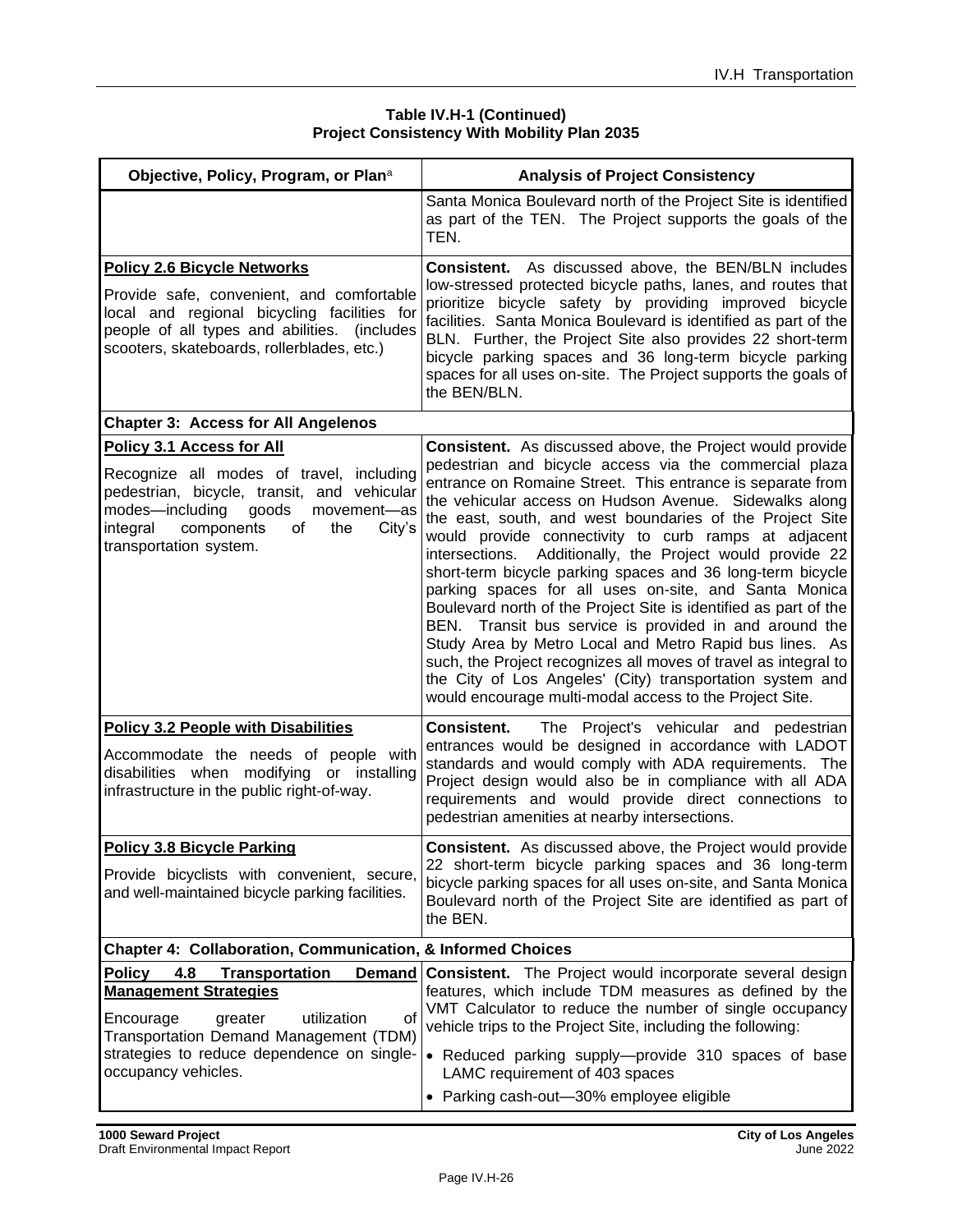#### **Table IV.H-1 (Continued) Project Consistency With Mobility Plan 2035**

| Objective, Policy, Program, or Plana                                                                                           | <b>Analysis of Project Consistency</b>                                                                                                                                                                                                                                                                                                                                                                                                                             |  |  |
|--------------------------------------------------------------------------------------------------------------------------------|--------------------------------------------------------------------------------------------------------------------------------------------------------------------------------------------------------------------------------------------------------------------------------------------------------------------------------------------------------------------------------------------------------------------------------------------------------------------|--|--|
|                                                                                                                                | • Promotions & marketing-100% employee eligible<br>• Include bike parking per LAMC, including short-term and<br>long-term parking facilities                                                                                                                                                                                                                                                                                                                       |  |  |
|                                                                                                                                | • Include secure bike parking and showers                                                                                                                                                                                                                                                                                                                                                                                                                          |  |  |
|                                                                                                                                | • Pedestrian network improvements, within the Project site<br>and connecting off-site                                                                                                                                                                                                                                                                                                                                                                              |  |  |
| Land<br><b>Policy 4.13</b><br><b>Parking</b><br>and                                                                            | <b>Use Consistent.</b> The Project would provide sufficient off-street                                                                                                                                                                                                                                                                                                                                                                                             |  |  |
| <b>Management</b>                                                                                                              | parking to accommodate Project parking demand.<br>The<br>Project would also retain the existing on-street parking                                                                                                                                                                                                                                                                                                                                                  |  |  |
| Balance on-street and off-street parking<br>supply with other transportation and land use<br>objectives.                       | around Project frontage.                                                                                                                                                                                                                                                                                                                                                                                                                                           |  |  |
| <b>Chapter 5: Clean Environments &amp; Healthy Communities</b>                                                                 |                                                                                                                                                                                                                                                                                                                                                                                                                                                                    |  |  |
| <b>Policy 5.1 Sustainable Transportation</b>                                                                                   | <b>Consistent.</b> As part of the Project, secured bicycle parking                                                                                                                                                                                                                                                                                                                                                                                                 |  |  |
| Encourage the development of a sustainable<br>transportation<br>that<br>system<br>promotes<br>environmental and public health. | facilities and pedestrian connections within the Project Site<br>and connecting to off-site pedestrian facilities would be<br>provided. This would promote active transportation modes<br>such as biking and walking. Additionally, transit bus service<br>is provided in the vicinity of the Project Site by Metro Local<br>and Metro Rapid bus lines, providing residents, employees,<br>and visitors to the Project with public transportation<br>alternatives. |  |  |
| Policy 5.2 Vehicle Miles Traveled (VMT)                                                                                        | <b>Consistent.</b> The Project is estimated to generate lower                                                                                                                                                                                                                                                                                                                                                                                                      |  |  |
| Support ways to reduce vehicle miles<br>traveled (VMT) per capita.                                                             | VMT per capita for residents and employees than the<br>average for the area, as discussed further under Threshold<br>(b) below. Additionally, the Project would incorporate several<br>design features, which include TDM measures as defined by<br>the VMT Calculator to reduce the number of single<br>occupancy vehicle trips to the Project Site, including the<br>following:                                                                                  |  |  |
|                                                                                                                                | • Reduced parking supply--provide 310 spaces of base<br>LAMC requirement of 403 spaces                                                                                                                                                                                                                                                                                                                                                                             |  |  |
|                                                                                                                                | • Promotions & marketing-100% employee eligible                                                                                                                                                                                                                                                                                                                                                                                                                    |  |  |
|                                                                                                                                | Include bike parking per LAMC, including short-term and<br>long-term parking facilities                                                                                                                                                                                                                                                                                                                                                                            |  |  |
|                                                                                                                                | Include secure bike parking and showers<br>$\bullet$                                                                                                                                                                                                                                                                                                                                                                                                               |  |  |
|                                                                                                                                | • Pedestrian network improvements, within the Project site<br>and connecting off-site                                                                                                                                                                                                                                                                                                                                                                              |  |  |
| а                                                                                                                              | Objectives, Policies, Programs, or Plans based on information provided in Mobility Plan 2035:<br>Anl<br>Element of the General Plan (Los Angeles Department of City Planning, January 2016).                                                                                                                                                                                                                                                                       |  |  |

*Source: Gibson Transportation, July 2021. Refer to Appendix J of this Draft EIR.*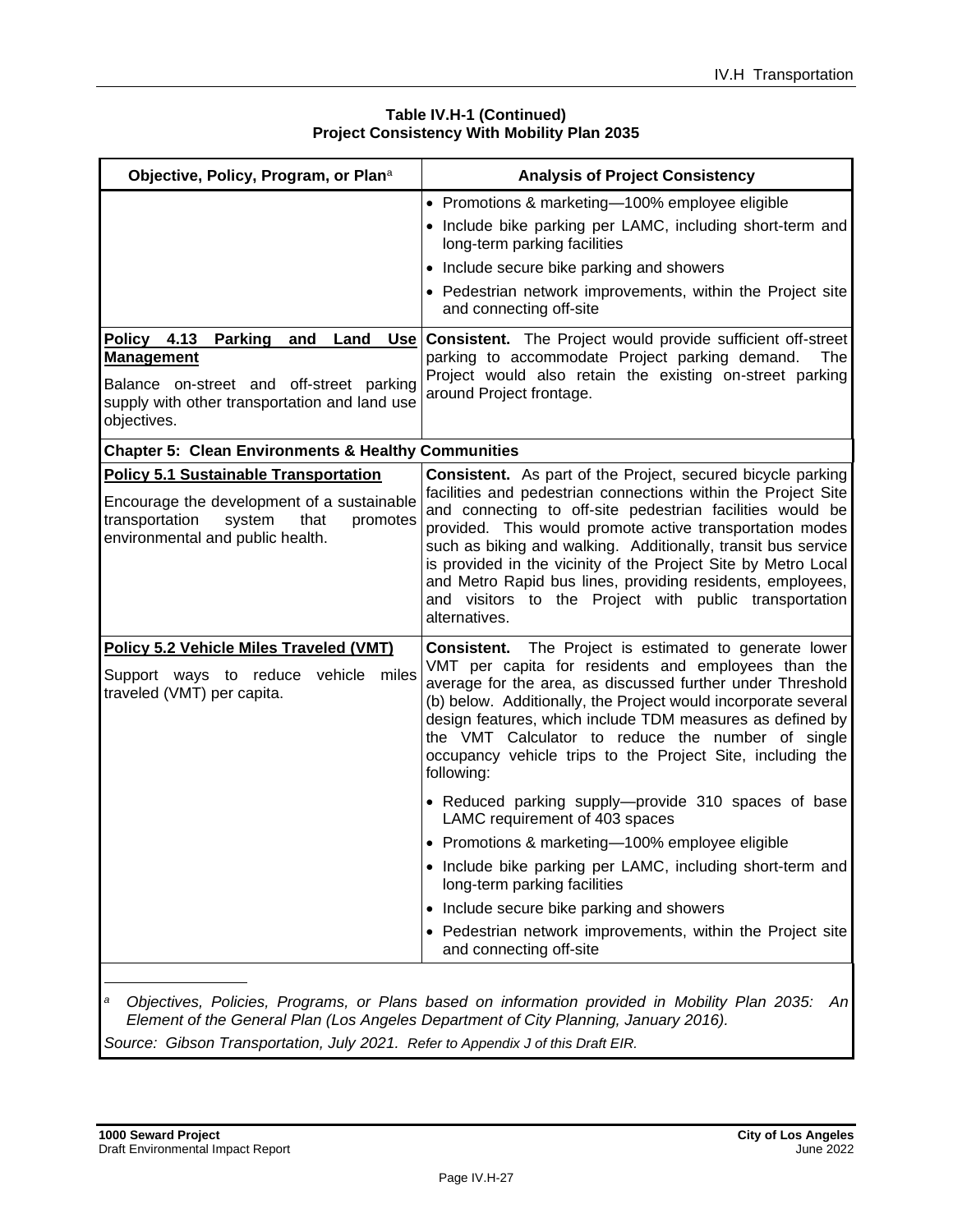### *(b) Plan for a Healthy Los Angeles*

A detailed analysis of the Project's consistency with the policies in the Plan for a Healthy Los Angeles is provided in Table IV.H-2 on page IV.H-29. In summary, the Project prioritizes safety and access for all individuals utilizing the Site by complying with all ADA requirements and providing direct connections to pedestrian amenities. Further, the Project supports healthy lifestyles by locating jobs near transit (Metro and LADOT Local Bus Lines), providing bicycle amenities, and enhancing the pedestrian environment by providing shade trees and landscaping for a more comfortable pedestrian environment. The Project would promote healthy living as a pedestrian- and transit-oriented mixed-use development where active travel modes are encouraged.

Thus, the Project would not conflict with the goals of Plan for a Healthy Los Angeles.

### *(c) Hollywood Community Plan*

A detailed analysis of the Project's consistency with the Hollywood Community Plan is provided in Table IV.H-3 on page IV.H-31. The Project would provide employment opportunities with the proposal of new office, restaurant, and retail land uses to further the development of Hollywood as a major center of employment and retail services. The Project is consistent with the circulation standards and criteria of the Hollywood Community Plan as the transportation system within the vicinity of the Project Site would adequately serve the traffic generated by the Project without major congestion. In addition, the Project would implement TDM strategies to further reduce the number of single-occupancy vehicle trips generated by the Project. Thus, the Project would promote and encourage development standards in line with the goals and objectives of the Hollywood Community Plan.

### *(d) LAMC Section 12.21.A.16 (Bicycle Parking)*

LAMC Section 12.21.A.16 details the bicycle parking requirements for new developments. The Project's bicycle parking requirement is 21 short-term and 34 longterm spaces. The Project would provide 58 bicycle parking spaces (including 36 long-term and 22 short-term spaces), which would meet the LAMC requirements for on-site bicycle parking supply.

### *(e) LAMC Section 12.26J (TDM Ordinance)*

LAMC Section 12.26J establishes TDM requirements for new non-residential floor area. Key requirements of the TDM Ordinance include providing carpool/vanpool loading areas, walkways between buildings and public sidewalks, and improving adjacent bus stops to the satisfaction of local transit agencies. Pursuant to the requirements of the TDM Ordinance, the Project design would implement the following TDM strategies: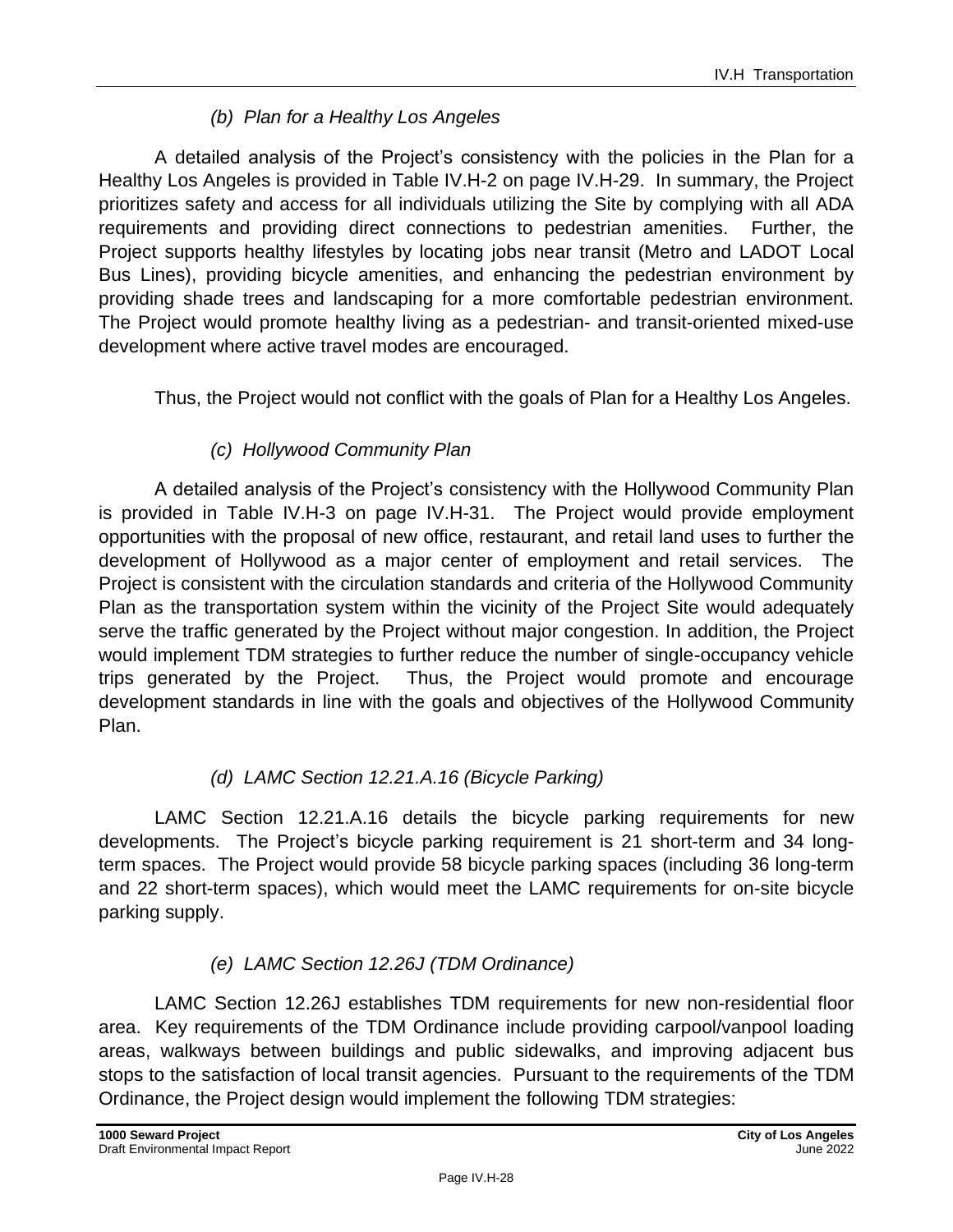| Table IV.H-2                                                   |  |  |
|----------------------------------------------------------------|--|--|
| <b>Project Consistency With Plan for a Healthy Los Angeles</b> |  |  |

| Objective, Policy, Program, or Plana                                                                                                                                                                                                                                                                                          | <b>Analysis of Project Consistency</b>                                                                                                                                                                                                                                                                                                                                                                                                                                                                                                                                                                                                                                                                                                                  |
|-------------------------------------------------------------------------------------------------------------------------------------------------------------------------------------------------------------------------------------------------------------------------------------------------------------------------------|---------------------------------------------------------------------------------------------------------------------------------------------------------------------------------------------------------------------------------------------------------------------------------------------------------------------------------------------------------------------------------------------------------------------------------------------------------------------------------------------------------------------------------------------------------------------------------------------------------------------------------------------------------------------------------------------------------------------------------------------------------|
| Chapter 1: Los Angeles, a Leader in Health and Equity                                                                                                                                                                                                                                                                         |                                                                                                                                                                                                                                                                                                                                                                                                                                                                                                                                                                                                                                                                                                                                                         |
| Policy 1.5 Plan for Health<br>Improve Angelenos' health and well-being by<br>incorporating a health perspective into land<br>use, design, policy, and zoning decisions<br>existing tools,<br>through<br>practices,<br>and<br>programs.                                                                                        | <b>Consistent.</b><br>The Project would enhance pedestrian<br>access within and around the Project Site by providing<br>access via the commercial plaza entrance on Romaine<br>This entrance is separate from the vehicular<br>Street.<br>access on Hudson Avenue. Sidewalks along the east,<br>south, and west boundaries of the Project Site provide<br>connectivity to curb ramps at adjacent intersections. The<br>intersection of Wilcox Avenue and Santa Monica<br>Boulevard east of the Project Site includes pedestrian<br>high-visibility continental<br>and<br>phasing<br>crosswalks.<br>Sidewalk landscaping and street trees<br>would be<br>implemented within the Project's entrance area and along<br>the perimeters of the Project Site. |
|                                                                                                                                                                                                                                                                                                                               | Further, the Project would provide infrastructure and<br>services to encourage bicycling for residents, employees,<br>and visitors to the Project Site. There would be 22 short-<br>term and 36 long-term bicycle parking spaces provided by<br>the Project. As such, it would encourage the use of active<br>travel modes and thereby promote healthy living.                                                                                                                                                                                                                                                                                                                                                                                          |
| <b>Chapter 2: A City Built for Health</b>                                                                                                                                                                                                                                                                                     |                                                                                                                                                                                                                                                                                                                                                                                                                                                                                                                                                                                                                                                                                                                                                         |
| <b>Policy 2.8 Basic Amenities</b><br>Promote increased access to basic amenities,<br>which include public restrooms and free<br>drinking water in public spaces, to support<br>active living and access to health-promoting<br>resources.                                                                                     | <b>Consistent.</b> The Project would provide open space to<br>support active living. The commercial plaza entrance<br>provides an open, accessible area for outdoor rest and<br>recreation, and users of the Project Site will have access<br>to basic amenities including restrooms and drinking water.                                                                                                                                                                                                                                                                                                                                                                                                                                                |
| <b>Chapter 5: An Environment Where Life Thrives</b>                                                                                                                                                                                                                                                                           |                                                                                                                                                                                                                                                                                                                                                                                                                                                                                                                                                                                                                                                                                                                                                         |
| Policy 5.7 Land Use Planning for Public<br><b>Health and GHG Emission Reduction</b><br>Promote land use policies that reduce per<br>capita greenhouse gas emissions, result in<br>improved air quality and decreased<br>air<br>pollution, especially for children, seniors and<br>others susceptible to respiratory diseases. | <b>Consistent.</b> The Project is estimated to generate lower<br>VMT per capita for residents and employees than the<br>average for the area, as discussed further under<br>Threshold (b) below. Additionally, the Project would<br>incorporate several design features, which include TDM<br>measures as defined by the VMT Calculator to reduce the<br>number of single occupancy vehicle trips to the Project<br>Site, including the following:                                                                                                                                                                                                                                                                                                      |
|                                                                                                                                                                                                                                                                                                                               | • Reduced parking supply—provide 310 spaces of base<br>LAMC requirement of 403 spaces<br>• Parking cash-out-30% employee eligible<br>• Promotions & marketing-100% employee eligible<br>• Include bike parking per LAMC, including short-term<br>and long-term parking facilities<br>• Include secure bike parking and showers<br>• Pedestrian network improvements, within the Project<br>site and connecting off-site                                                                                                                                                                                                                                                                                                                                 |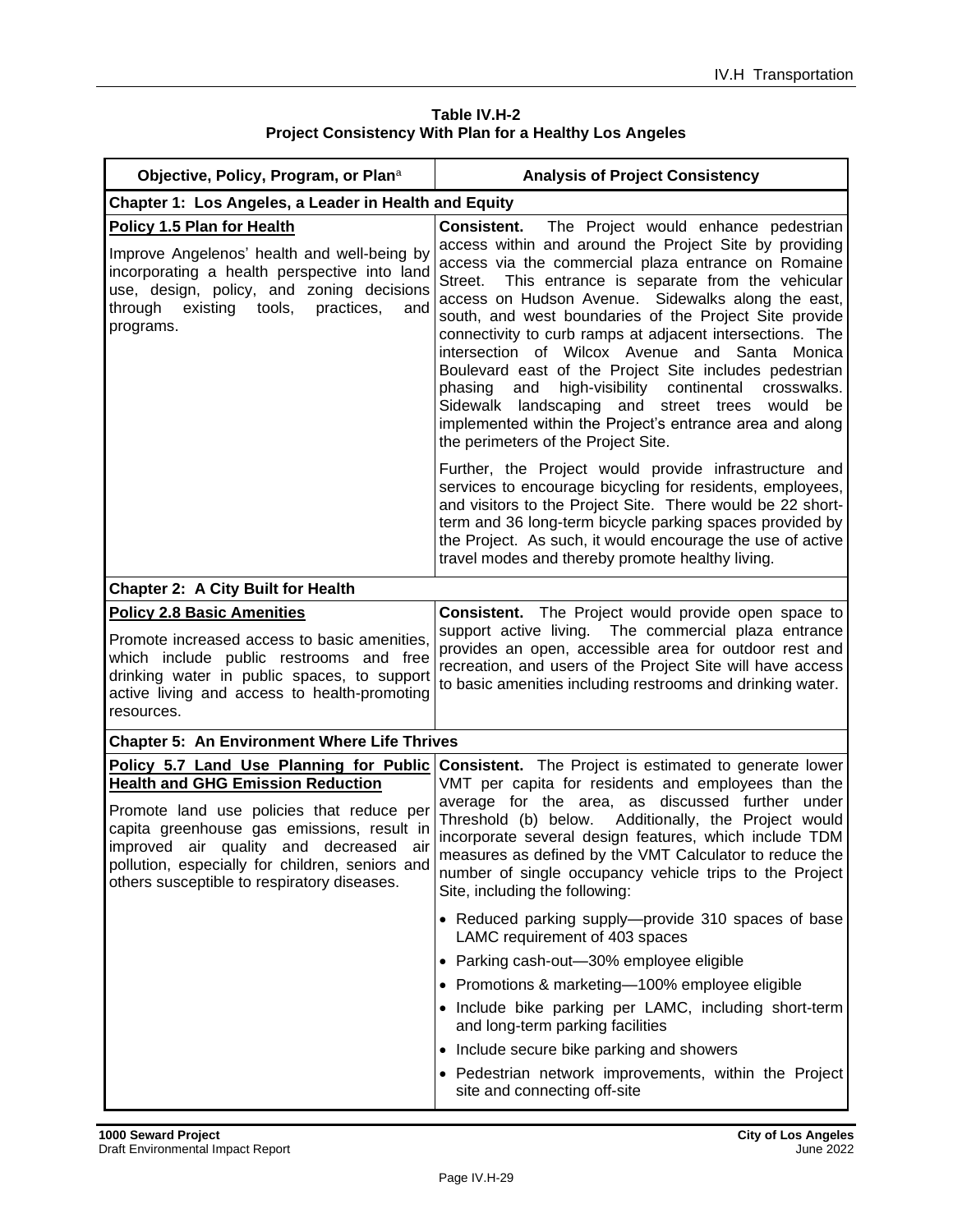#### **Table IV.H-2 (Continued) Project Consistency With Plan for a Healthy Los Angeles**

| Objective, Policy, Program, or Plan <sup>a</sup>                                                                                                                                                                                                                                                                   | <b>Analysis of Project Consistency</b>                                                                 |  |
|--------------------------------------------------------------------------------------------------------------------------------------------------------------------------------------------------------------------------------------------------------------------------------------------------------------------|--------------------------------------------------------------------------------------------------------|--|
|                                                                                                                                                                                                                                                                                                                    | VMT directly contributes to GHG emissions, so a reduced<br>VMT per capita also reduces GHG per capita. |  |
| Objectives, Policies, Programs, or Plans based on information provided in Plan for a Healthy Los<br>а<br>Angeles: A Health and Wellness Element of the General Plan (Los Angeles Department of City)<br>Planning, March 2015).<br>Source: Gibson Transportation, July 2021. Refer to Appendix J of this Draft EIR. |                                                                                                        |  |

- **Bicycle parking**
- Bicycle amenities
- Pedestrian network improvements

Details of the Project's TDM program are provided in Project Design Feature TR-PDF-1. The Project would therefore be consistent with the current TDM Ordinance.

### *(f) LAMC Section 12.37 (Waivers of Dedications and Improvements)*

LAMC Section 12.37 states that a project must dedicate and improve adjacent streets to half-ROW standards consistent with the street designations of the Mobility Plan if the site abuts an Arterial or Collector street. None of the streets adjacent to the Project Site are designated Arterial or Collector streets. All of the adjacent streets are classified as Local streets in accordance with the Mobility Plan 2035. Therefore, LAMC Section 12.37 does not apply to the Project. The Project will satisfy or request relief from any dedication and improvement requirements necessary to meet City standards through a T Classification Condition under LAMC Section 12.32-G.1.

### *(g) Vision Zero Action Plan/Vision Zero Corridor Plans*

Vision Zero implements projects that are designed to increase safety on the most vulnerable City streets. The City has identified a number of streets as part of the High Injury Network where City projects will be targeted. As noted above, none of the streets adjacent to the Project Site have been identified as part of the High Injury Network. Nonetheless, the Project improvements to the pedestrian environment would not preclude future Vision Zero Safety Improvements by the City. Thus, the Project would not conflict with Vision Zero.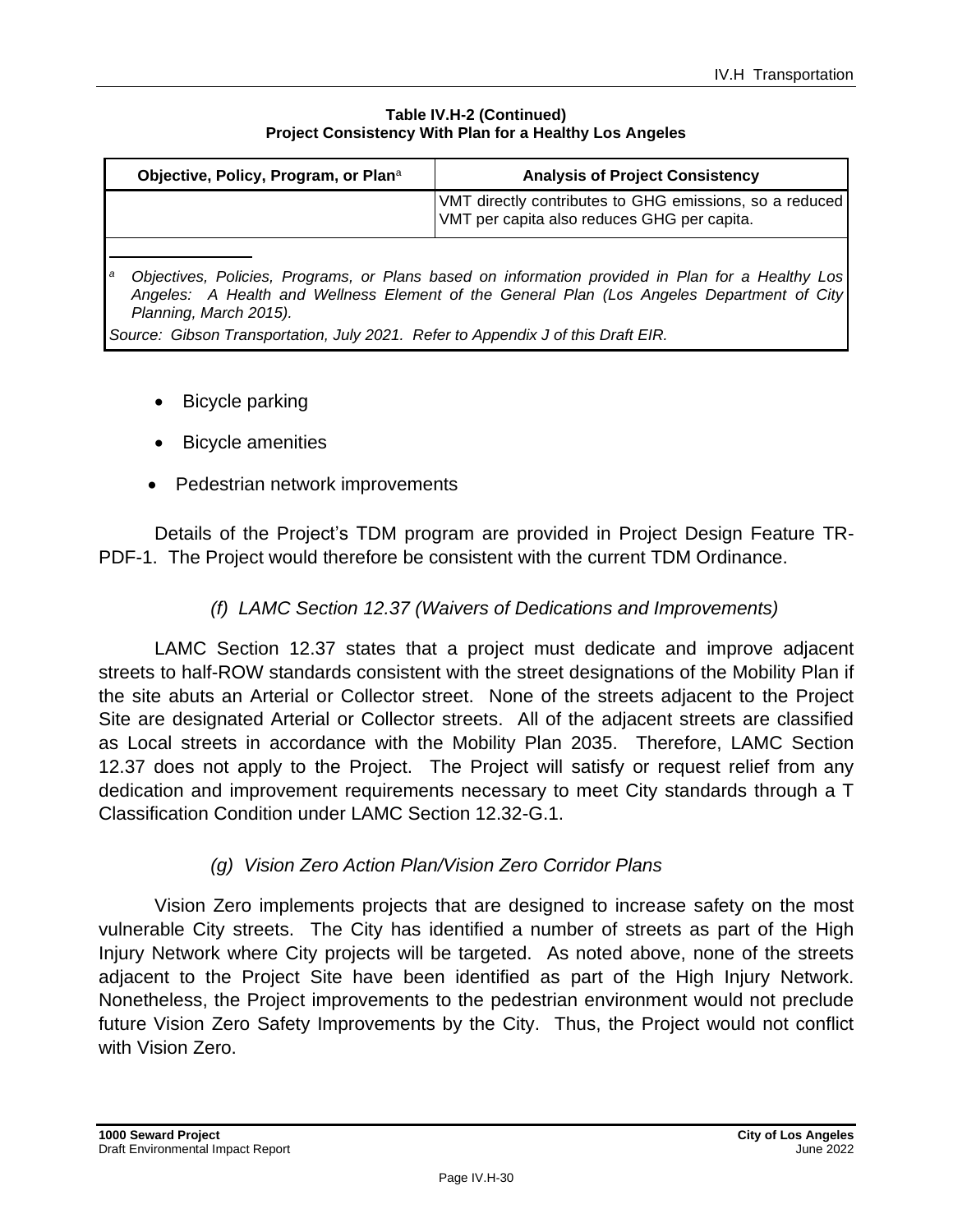| Objective, Policy, Program, or Plan <sup>a</sup>                                                                                                                                                                                                                                                                            | <b>Analysis of Project Consistency</b>                                                                                                                                                                                                                                                                                                                                                                                                                                                                      |
|-----------------------------------------------------------------------------------------------------------------------------------------------------------------------------------------------------------------------------------------------------------------------------------------------------------------------------|-------------------------------------------------------------------------------------------------------------------------------------------------------------------------------------------------------------------------------------------------------------------------------------------------------------------------------------------------------------------------------------------------------------------------------------------------------------------------------------------------------------|
| Hollywood with that of other parts of the City of Los<br>Angeles and the metropolitan area.<br>To further the development of Hollywood as a major<br>center of population, employment, retail services,<br>and entertainment; and to perpetuate its image as<br>the international center of the motion picture<br>industry. | <b>Objective 1:</b> To coordinate the development of <b>Consistent.</b> The Project would provide office,<br>restaurant, and retail land uses, contributing to the<br>development of Hollywood as a major center or<br>employment and retail services.                                                                                                                                                                                                                                                      |
| public transportation service.                                                                                                                                                                                                                                                                                              | <b>Objective 6:</b> To make provision for a circulation <b>Consistent.</b> Transit bus service is provided in the<br>system coordinated with land uses and densities vicinity of the Project Site by Metro Local and Metro<br>and adequate to accommodate traffic; and to Rapid bus lines. The Project Site's close proximity<br>encourage and the expansion and improvement of to transit would allow employees and visitors to<br>utilizes such services while traveling to and from the<br>Project Site. |

#### **Table IV.H-3 Project Consistency With Hollywood Community Plan**

*<sup>a</sup> Objectives, Policies, Programs, or Plans based on information provided in the Hollywood Community Plan, Los Angeles Department of City Planning, 1988.*

*Source: Gibson Transportation, July 2021. Refer to Appendix J of this Draft EIR.*

#### *(h) Streetscape Plans*

There are no streetscape plans adjacent to the Project Site and, therefore, streetscape plans do not apply to the Project.

### *(i) Citywide Design Guidelines*

The Pedestrian-First Design approach of the Citywide Design Guidelines (LADCP Urban Design Studio, October 2019) identifies design strategies that "create human scale spaces in response to how people actually engage with their surroundings, by prioritizing active street frontages, clear paths of travel, legible wayfinding, and enhanced connectivity. Pedestrian-First Design promoted healthy living, increases economic activity at the street level, enables social intersection, creates equitable and accessible public spaces, and improves public safety."

The Pedestrian-First Design guidelines are as follows:

- Guideline 1: Promote a safe, comfortable, and accessible pedestrian experience for all.
- Guideline 2: Carefully incorporate vehicular access such that it does not degrade the pedestrian experience.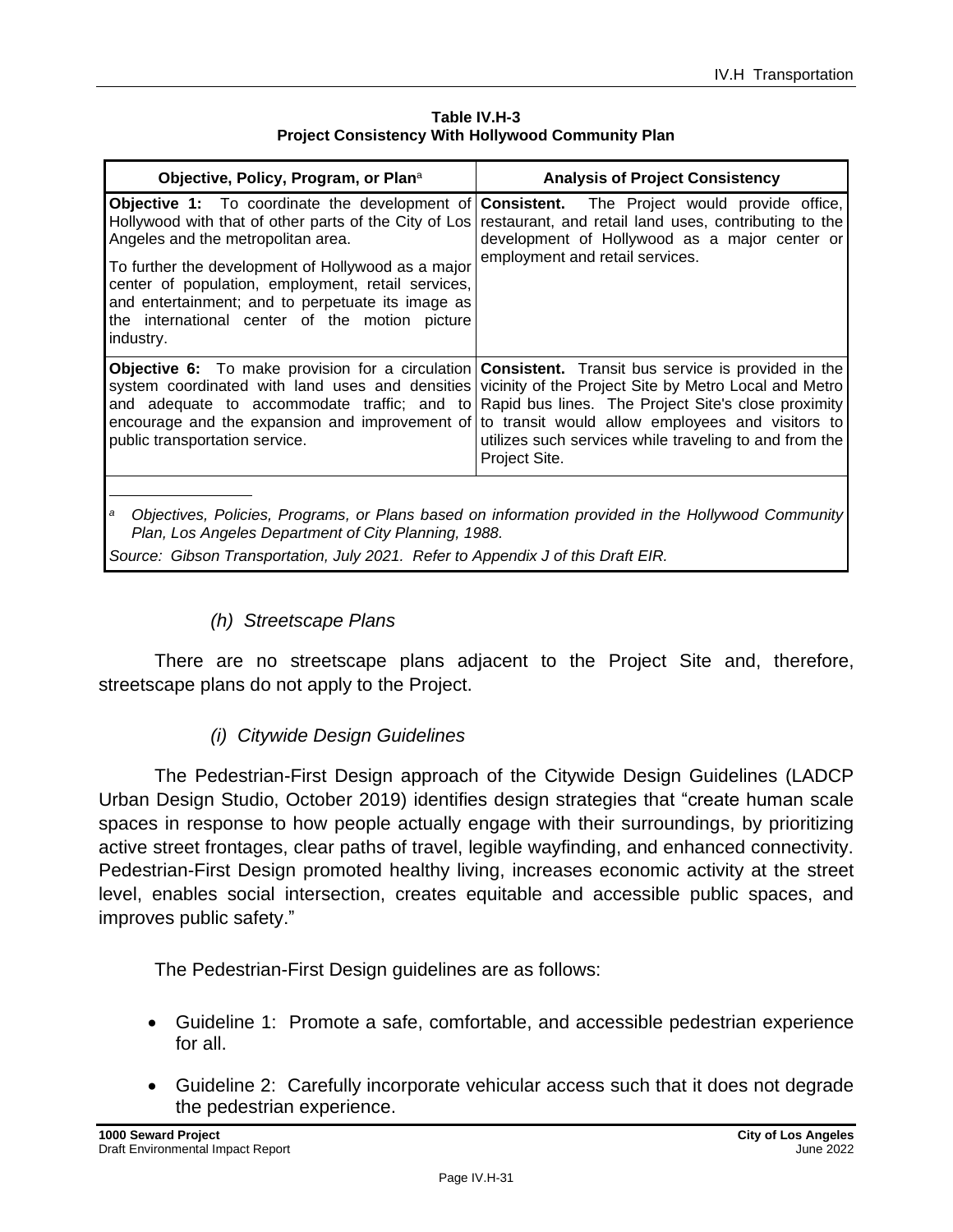• Guideline 3: Design projects to actively engage with streets and public space and maintain human scale.

A detailed analysis of the Project's consistency with the guidelines of the Pedestrian-First Design approach is provided in Table IV.H-4 on page IV.H-33. The Project design includes accessible sidewalks, access to nearby pedestrian amenities, and a vehicular access driveway designed in accordance with the City's design considerations. The Project would implement landscaping and street trees uniformly within the sidewalk to provide adequate shade, as well as a more comfortable environment for pedestrians. Further, the orientation of the Project, including an open, outdoor commercial plaza along Romaine Street, would ensure that the Project actively engages with the street and its surrounding uses. Thus, the Project design includes pedestrian facilities and amenities to provide a more comfortable and engaging environment for pedestrians aligning with the Pedestrian-First Design approach.

### *(j) Freeway Safety Analysis*

Based on the Project's trip generation estimates and traffic distribution pattern detailed in Chapter 3 of the Transportation Assessment, which was reviewed and approved by LADOT as part of the Project's MOU, the Project would not add 25 or more peak hour trips to any freeway off-ramp. Therefore, no freeway off-ramp analysis is required, and the Project satisfies the City requirements for a CEQA safety analysis of Caltrans facilities.

### *(k) Conclusion*

**As discussed above, and in Table IV.H-1, Table IV.H-2, Table IV.H-3, and Table IV.H-4 on pages IV.H-25, IV.H-29, IV.H-31, and IV.H-33, respectively, the Project would not conflict with a program, plan, ordinance, or policy addressing the circulation system, including transit, roadway, bicycle, and pedestrian facilities.**

### (2) Mitigation Measures

Impacts with respect to conflicts with plans would be less than significant. Therefore, no mitigation measures are required.

### (3) Level of Significance After Mitigation

Impacts were determined to be less than significant without mitigation. Therefore, no mitigation measures were required, and the impact level remains less than significant.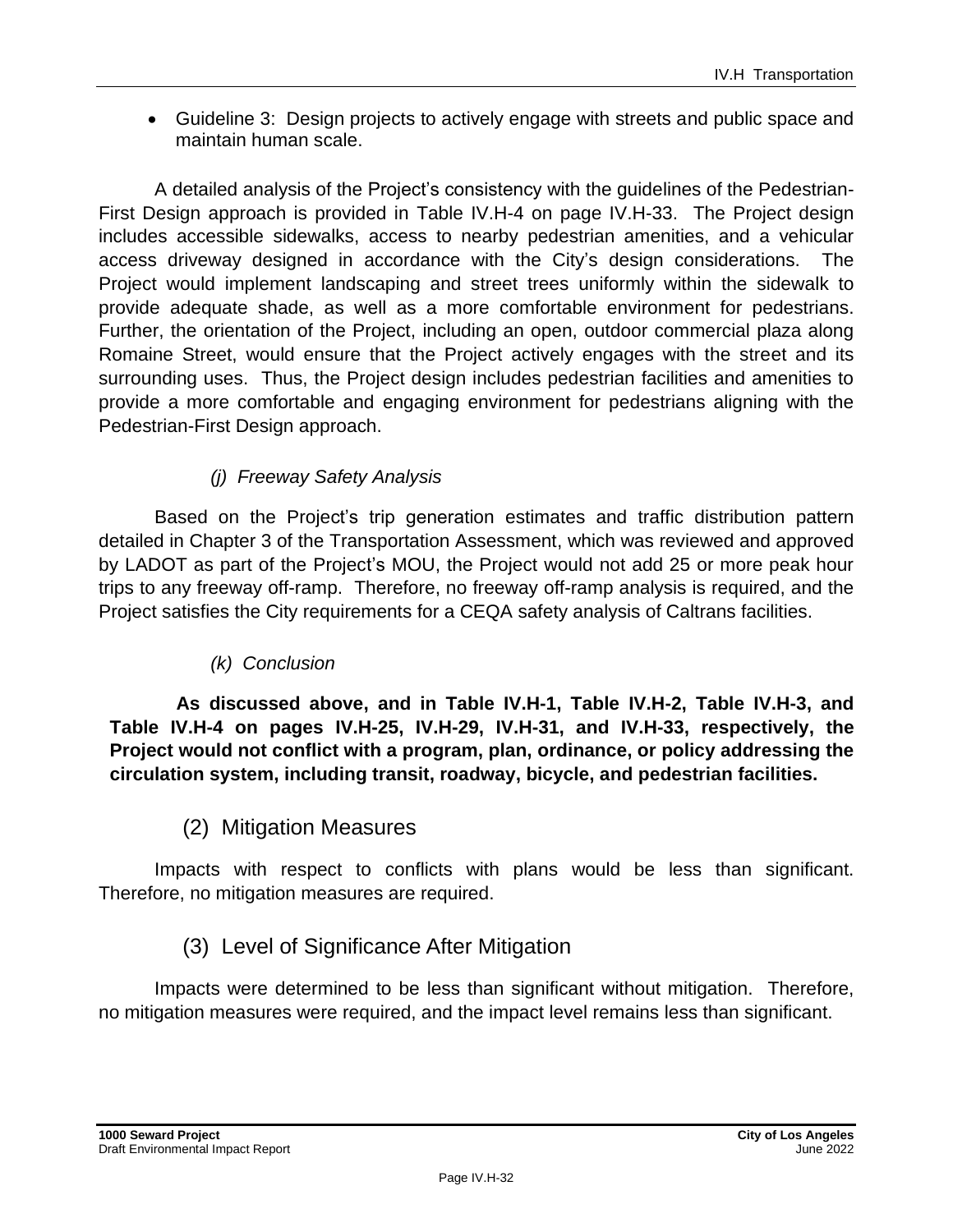| Table IV.H-4                                               |  |  |
|------------------------------------------------------------|--|--|
| <b>Project Consistency with Citywide Design Guidelines</b> |  |  |

| Objective, Policy, Program, or Plana                                                                                                                                                                                                                               | <b>Analysis of Project Consistency</b>                                                                                                                                                                                                                                                                  |
|--------------------------------------------------------------------------------------------------------------------------------------------------------------------------------------------------------------------------------------------------------------------|---------------------------------------------------------------------------------------------------------------------------------------------------------------------------------------------------------------------------------------------------------------------------------------------------------|
| <b>Pedestrian-First Design</b>                                                                                                                                                                                                                                     |                                                                                                                                                                                                                                                                                                         |
| Guideline 1: Promote a safe, comfortable, and<br>accessible pedestrian experience for all                                                                                                                                                                          | The Project<br>includes<br>Consistent.<br>design<br>accessible sidewalks, access to nearby pedestrian                                                                                                                                                                                                   |
| Design projects to be safe and accessible and<br>contribute to a better public right-of-way for people of<br>all ages, genders, and abilities, especially the most<br>vulnerable-children, seniors, and people<br>with<br>disabilities.                            | amenities, and a vehicular access driveway<br>designed in accordance with the City's design<br>considerations.<br>The Project would implement<br>landscaping and street trees uniformly within the<br>sidewalk to provide adequate shade, as well as a<br>more comfortable environment for pedestrians. |
| Guideline 2: Carefully incorporate vehicular                                                                                                                                                                                                                       | Further, the orientation of the Project, including an                                                                                                                                                                                                                                                   |
| access such that it does not degrade the<br>pedestrian experience                                                                                                                                                                                                  | open, outdoor commercial plaza along Romaine<br>Street would ensure that the Project actively                                                                                                                                                                                                           |
| Design to avoid pedestrian and vehicular conflicts<br>and to create an inviting and comfortable public right-<br>of-way. A pleasant and welcoming public realm<br>reinforces walkability and improves the quality of life<br>for users.                            | engages with the street and its surrounding uses.                                                                                                                                                                                                                                                       |
| Guideline 3: Design projects to actively engage<br>with streets and public space and maintain<br>human scale                                                                                                                                                       |                                                                                                                                                                                                                                                                                                         |
| New projects should be designed to contribute to a<br>vibrant and attractive public realm that promotes a<br>sense of civic pride. Better connections within the<br>built environment contribute to a livable and<br>accessible city and a healthier public realm. |                                                                                                                                                                                                                                                                                                         |
| a<br>Guidelines (Los Angeles Department of City Planning, 2019).<br>Source: Gibson Transportation, July 2021. Refer to Appendix F of this Draft EIR.                                                                                                               | Objectives, Policies, Programs, or Plans based on information provided in the Citywide Design                                                                                                                                                                                                           |

#### *Threshold (b): Would the Project conflict or be inconsistent with CEQA Guidelines section 15064.3, subdivision (b)?*

## (1) Impact Analysis

The VMT Calculator was used to evaluate Project VMT and compare it to the VMT impact criteria. The VMT Calculator was set up with the Project's land uses and their respective sizes as the primary input. As noted above, because the Project's restaurant and retail component is less than 50,000 square feet and considered local serving, the retail and restaurant component would not generate regional VMT, and a no impact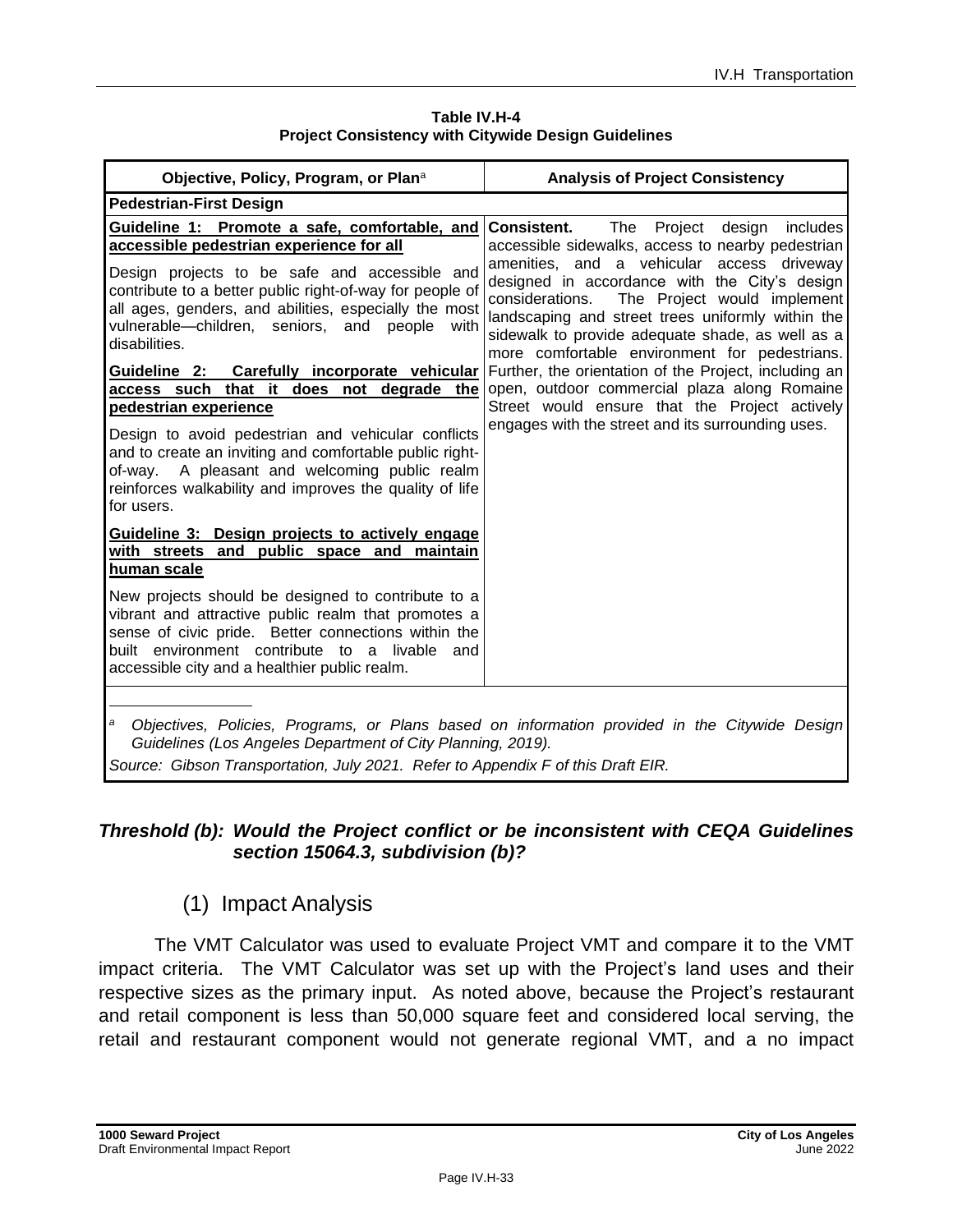determination can be made. <sup>10</sup> However, the restaurant and retail components are part of the larger non-residential Project, and therefore were conservatively considered in the Project VMT analysis. Based on the Project's proposed land uses and location, the following assumptions were identified in the VMT Calculator:

- Total Population: 0
- Total Employees: 598
- APC: Central
- TBZ: Compact Infill
- Maximum VMT Reduction: 40 percent

As shown in Table IV.H-5 on page IV.H-35, using these assumptions, the Project is estimated to result in 1,542 daily vehicle trips and a total daily VMT of 11,717 and a daily work VMT of 4,509, resulting in a daily work VMT per employee of 7.5, which is below the threshold for the Central APC of 7.6 VMT per employee. Thus, the Project's office component would not result in a significant impact with respect to work VMT as estimated by the VMT calculator. The Project does not include any residential uses and, therefore, would not result in a significant household VMT impact.

### (2) Mitigation Measures

Project-level impacts with respect to VMT would be less than significant. Therefore, no mitigation measures are required.

(3) Level of Significance After Mitigation

Impacts were determined to be less than significant without mitigation. Therefore, no mitigation measures were required, and the impact level remains less than significant.

#### *Threshold (c): Would the Project substantially increase hazards due to a geometric design feature (e.g., sharp curves or dangerous intersections) or incompatible uses (e.g., farm equipment)?*

As evaluated in the Initial Study for the Project, included as Appendix A of this Draft EIR, the Project does not include hazardous geometric design features. The Project Site is located in a highly urbanized area developed with roadways and infrastructure. All access

*<sup>10</sup> LADOT, Transportation Assessment Guidelines, July 2020, p. 2-7.*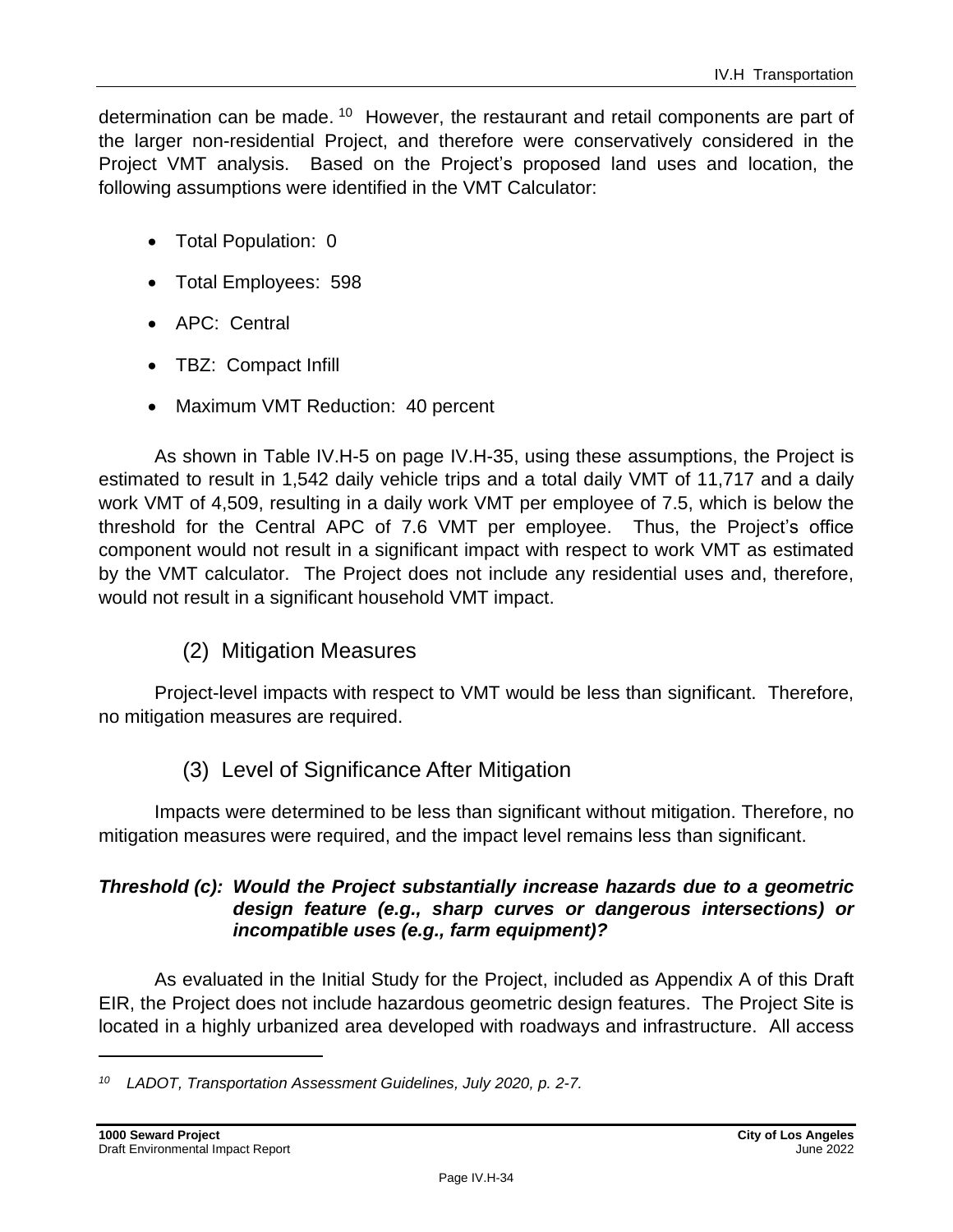| Table IV.H-5                |  |  |
|-----------------------------|--|--|
| <b>VMT Analysis Summary</b> |  |  |

| <b>Project Information-Option A</b>          |                |  |
|----------------------------------------------|----------------|--|
| <b>Land Use</b>                              | <b>Size</b>    |  |
| Office   General Office                      | 136,200 sf     |  |
| Retail   General Retail                      | $2,200$ sf     |  |
| Retail   High-Turnover Sit-Down Restaurant   | 12,200 sf      |  |
| Project Analysis <sup>a</sup>                |                |  |
| Resident Population <sup>b</sup>             | $\Omega$       |  |
| Employee Population <sup>c</sup>             | 598            |  |
| Project Area Planning Commission             | Central        |  |
| Travel Behavior Zone (TBZ)                   | Compact Infill |  |
| Maximum Allowable VMT Reduction <sup>d</sup> | 40%            |  |
| <b>VMT Analysis<sup>e</sup></b>              |                |  |
| Daily Vehicle Trips                          | 1,542          |  |
| Daily VMT                                    | 11,717         |  |
| Household VMT per Capitaf                    | N/A            |  |
| Impact Threshold                             | 6.0            |  |
| Significant Impact                           |                |  |
| Work VMT per Employee <sup>9</sup>           | 7.5            |  |
| Impact Threshold                             | 7.6            |  |
| Significant Impact                           | No             |  |

*<sup>a</sup> Project Analysis based on the City of Los Angeles VMT Calculator Version 1.3 (July 2020).*

*<sup>b</sup> Total Population and Household VMT do not apply to the land uses of this Project.*

*<sup>c</sup> Total Employment estimate is base don the following employment factors:*

| General Office:                                   | 4.0/1.000 st |
|---------------------------------------------------|--------------|
| General Retail:                                   | 2.0/1.000 sf |
| High-Turnover (Sit-Down) Restaurant: 4.0/1,000 sf |              |

*The employment factors are based on employee data from the Los Angeles Unified School District, 2012 SANDAG Activity Based Model, ITE trip generation rates, US Department of Energy, and other modeling resources.*

- *<sup>d</sup> The maximum allowable VMT reduction is based on the Project's designated TBZ as determined from Transportation Demand Management Strategies in LA VMT Calculator (LADOT, November 2019) and Quantifying Greenhouse Gas Mitigation Measures (California Air Pollution Control Officers Association, 2010).*
- *<sup>e</sup> Project design features include:*
	- *1. Reduce parking supply—Provide 310 spaces of base LAMC requirement of 403 spaces*
	- *2. Parking cash-out—30% employees eligible*
	- *3. Promotions and marketing—100% employees eligible*
	- *4. Include bike parking per LAMC*
	- *5. Include secure bike parking and showers*
	- *6. Pedestrian network improvements within project and connecting off-site*
	- *<sup>f</sup> Based on home-based production trips only.*
- *<sup>g</sup> Based on home-based work attraction trips only.*

*Source: Gibson Transportation, July 2021. Refer to Appendix F of this Draft EIR.*

and circulation associated with the Project would be designed and constructed in conformance with all applicable requirements established by the City Department of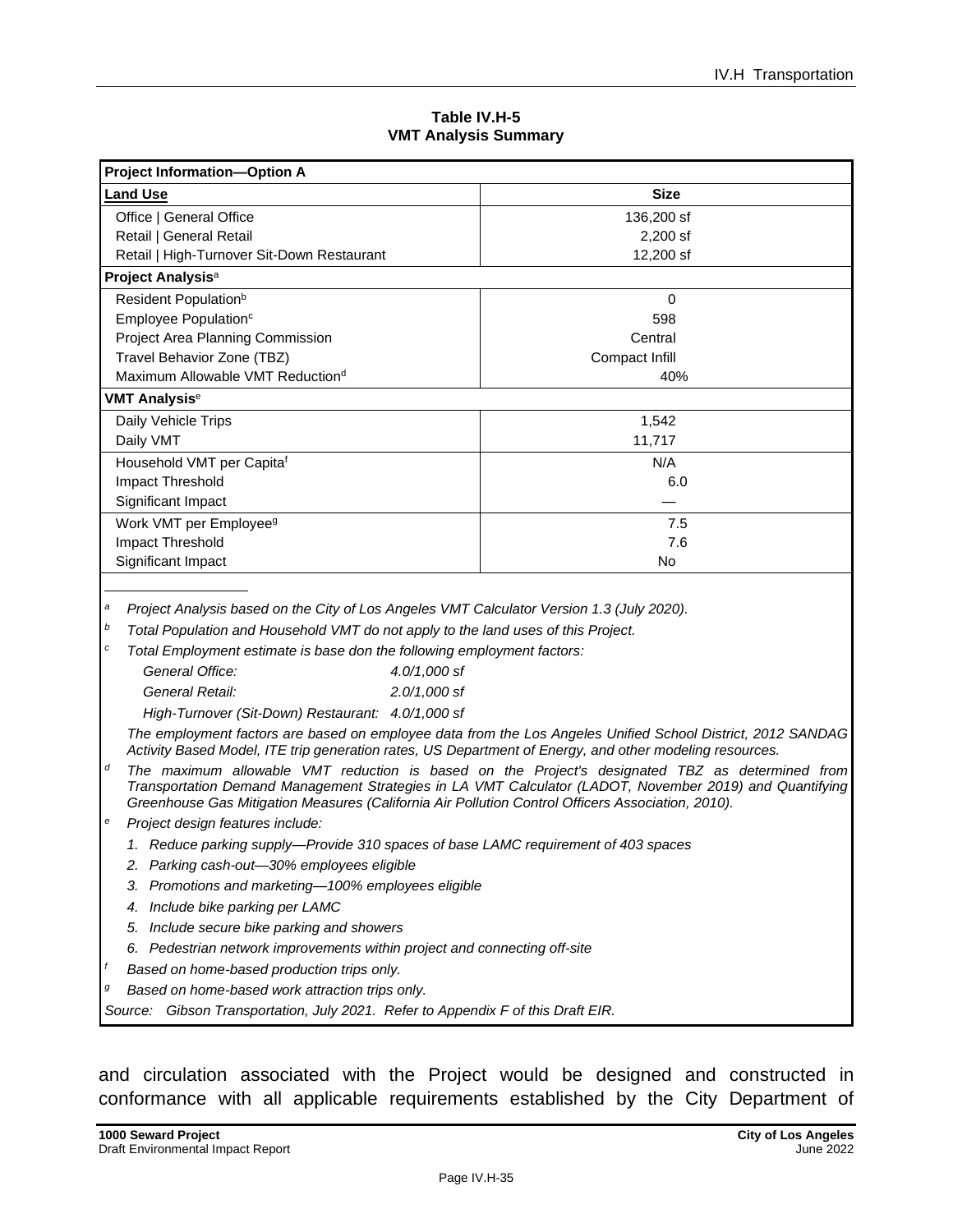Building Safety, LAFD, and the LAMC. The Project would not include any new roads that would result in an increase in hazards due to a design feature. Vehicular access to the Project Site would be provided via a two-way driveway along Hudson Avenue that would provide access to the building's ground-level, above-grade, and subterranean parking. As such, the number of curb cuts on the Project Site would be reduced from five to one. In addition, the Project would not result in incompatible uses as the proposed uses are consistent with the types of commercial and office uses already present in the surrounding area. **Thus, impacts related to hazardous geometric design features would be less than significant, and no mitigation measures are required.**

### *Threshold (d): Would the Project result in inadequate emergency access?*

As evaluated in the Initial Study for the Project, included as Appendix A of this Draft EIR, while it is expected that the majority of construction activities for the Project would be confined to the Project Site, limited off-site construction activities may occur in adjacent street rights-of-way during certain periods of the day, which could potentially require temporary lane closures. However, the Project would implement a Construction Traffic Management Plan pursuant to Project Design Feature TR-PDF-2 which would provide routing around any parking lane and or sidewalk closures, ensure access to surrounding land uses, provide parking for construction workers, and coordinate with the City and emergency service providers to ensure adequate access to the Project Site and neighboring businesses and residents. With regard to operation, the Project would not require the permanent closure of any local public or private streets and would not impede emergency vehicle access to the Project Site or surrounding area. In addition, the Project would comply with LAFD access requirements and applicable LAFD regulations regarding safety. Additionally, pursuant to California Vehicle Code (CVC) Section 21806, the drivers of emergency vehicles are generally able to avoid traffic in the event of an emergency by using sirens to clear a path of travel or by driving in the lanes of opposing traffic. Therefore, the Project would not result in inadequate emergency access. **Impacts related to emergency access would be less than significant, and no mitigation measures are required.** 

## **e. Cumulative Impacts**

- (1) Impact Analysis
	- *(a) Conflict with a Program, Plan, Ordinance, or Policy Addressing the Circulation System*
		- *(i) Mobility Plan 2035*

Implementation of the Project, together with the Related Projects, would not create inconsistencies with the Mobility Plan. The related projects primarily propose high-density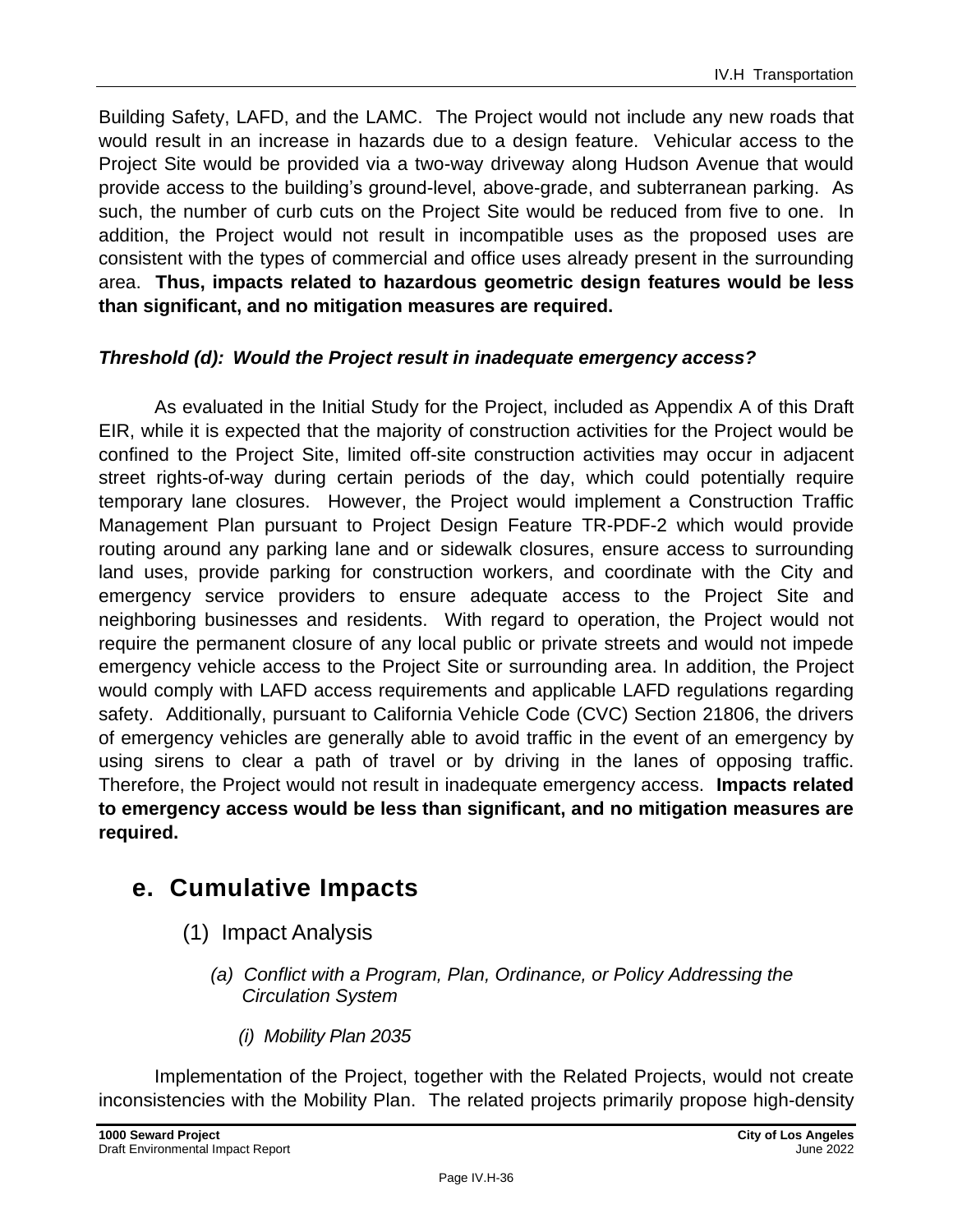residential, office, and commercial uses in an area with good transit connectivity, reducing dependence on automobiles and encouraging more active travel modes. Therefore, the Project, together with the Related Projects, would not result in cumulative impacts with respect to consistency with applicable policies identified in the Mobility Plan.

### *(ii) Plan for a Healthy Los Angeles*

Implementation of the Project, together with the Related Projects, would not create inconsistencies with Plan for a Healthy Los Angeles. The related projects primarily propose mixed use developments that include high-density housing (including some affordable housing), office, and commercial uses in an area well served by public transit, thereby reducing dependence on automobiles, encouraging more active travel modes, and reducing GHG emissions. Therefore, the Project, together with the related projects, would not result in cumulative impacts with respect to consistency with applicable policies identified in Plan for a Healthy Los Angeles.

### *(iii) Hollywood Community Plan*

Implementation of the Project, together with the Related Projects, would not create inconsistencies with Hollywood Community Plan. The related projects propose highdensity housing (including some affordable housing), office, and commercial uses in an area with good transit connectivity and, thereby, would be consistent with the circulation standards and criteria of the Hollywood Community Plan. Therefore, the Project, together with the related projects, would not result in cumulative impacts with respect to consistency with applicable policies identified in Hollywood Community Plan.

### *(iii) LAMC 12.21.A.16 (Bicycle Parking)*

Similar to the Project, each of the related projects would be individually responsible for providing on-site bicycle parking based on LAMC requirements. Therefore, the Project, together with the related projects, would not result in cumulative impacts with respect to consistency with LAMC Section 12.21.A.16.

### *(iv) LAMC 12.26J (TDM Ordinance)*

Similar to the Project, each of the related projects would be individually responsible for implementing any required measures under the TDM Ordinance. Therefore, the Project, together with the related projects, would not result in cumulative impacts with respect to consistency with the TDM Ordinance.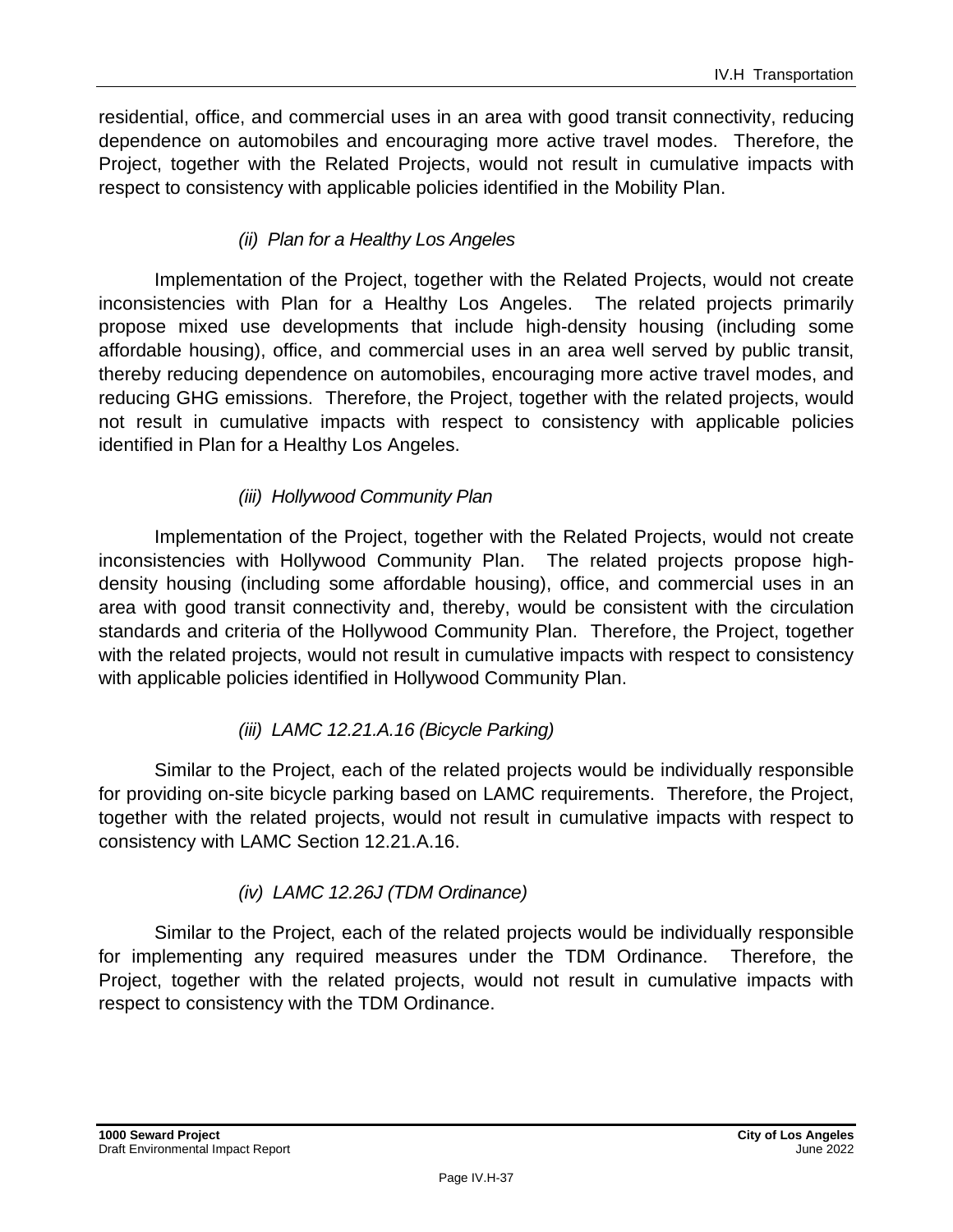### *(v) LAMC 12. 37 (Waivers of Dedications and Improvements)*

As previously noted, none of the streets adjacent to the Project Site are designated Arterial or Collector Streets. However, similar to the Project, each of the related projects would include all dedications and corner cuts necessary to meet City Standards where a Waiver of Dedication and Improvement has not been requested. Therefore, the Project, together with the related projects, would not result in cumulative impacts with respect to consistency with LAMC Section 12.37.

### *(vi) Vision Zero/Vision Zero Corridor Plans*

As previously noted, none of the streets adjacent to the Project Site have been identified as part of the High Injury Network. Nonetheless, similar to the Project, related project improvements to the pedestrian environment would not preclude future Vision Zero Safety Improvements by the City. The related projects would not interfere with implementation of any proposed or potential future Vision Zero improvements, and therefore the Project, together with the related projects, would not result in cumulative impacts with respect to consistency with Vision Zero.

### *(vii) Citywide Design Guidelines*

Similar to the Project, the related projects are also consistent with the Citywide Design Guidelines by providing additional high-density housing (including some affordable housing) and office uses in an area with good transit connectivity, thereby reducing dependence on automobiles and encouraging pedestrian travel modes and the increased social interaction that provides. Similar to the Project, it is likely that the related projects would include pedestrian facilities and amenities to provide a more comfortable and engaging environment for pedestrians aligning with the Pedestrian-First approach. Therefore, the Project, together with the related projects, would not result in cumulative impacts with respect to consistency with the Citywide Design Guidelines.

### *(viii) Conclusion*

**Based on the above, Project impacts with respect to conflicts with plans would not be cumulatively considerable, and cumulative impacts would be less than significant.**

### *(b) Vehicle Miles Traveled*

A development project would have a cumulative VMT impact if it were deemed inconsistent with SCAG's RTP/SCS, the regional plan to reach state air quality and greenhouse gas reduction targets. However, based on the TAG, a project that does not result in a significant VMT impact using the City's methodology described above would be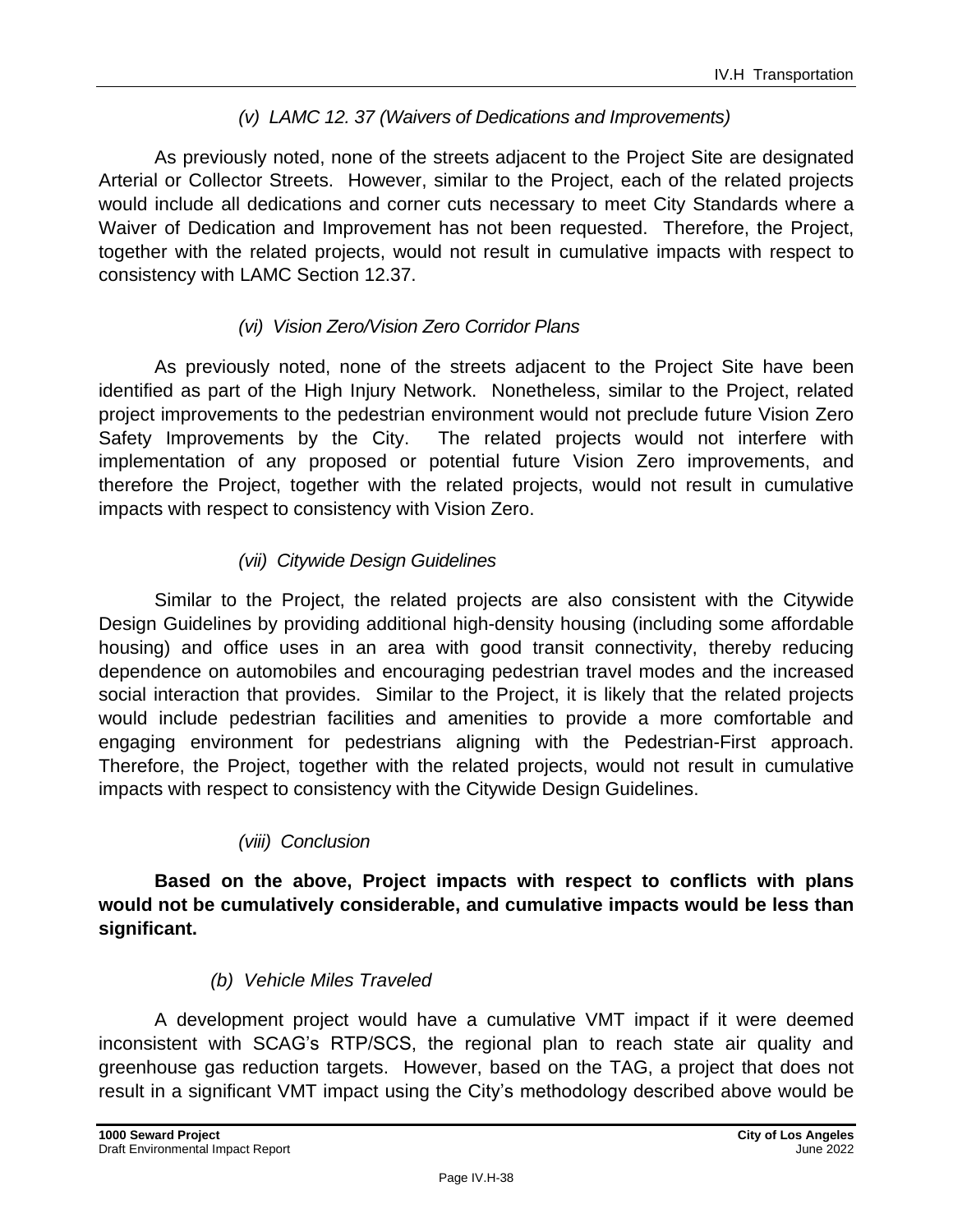in alignment with the RTP/SCS, and therefore would also have no cumulative VMT impact. Additionally, the Project is in an infill location with convenient access to public transit and opportunities for walking and biking would result in a reduction of vehicle trips, VMT, and GHG emissions. Specifically, the Project Site is located in a transit-rich neighborhood serviced by Metro local and rapid bus lines and LADOT regional lines. In addition, the Project Site's proximity to a variety of commercial uses and services would encourage employees of the Project Site to walk to nearby destinations to meet their shopping needs, thereby reducing VMT and GHG emissions.

Furthermore, as described in detail above, the Project's retail and restaurant uses will be local-serving and are therefore not considered for purposes of identifying significant work VMT impacts, as those trips are assumed to have a negligible effect on regional VMT. When considered with the related projects, most of which propose additional residential development near the Project Site, the Project would help to provide local retail and dining options to the new residents and office employees in the area.

### **Therefore, Project impacts with respect to VMT would not be cumulatively considerable, and cumulative impacts would be less than significant.**

### *(c) Hazardous Geometric Design Features*

According to the TAG, a project could contribute to a significant cumulative impact with respect to hazardous geometric design features if the project, in combination with related projects with access points proposed along the same block(s), would result in significant impacts. However, there are no related projects with access points along the same blocks as the Project. Furthermore, as discussed above, the Project would not result in a significant impact associated with hazardous geometric design features. **Therefore, Project impacts with respect to hazardous geometric design features would not be cumulatively considerable, and cumulative impacts would be less than significant.**

### *(d) Emergency Access*

As analyzed above, the Project would not result in inadequate emergency access*,*  and Project impacts to emergency access would be less than significant. As with the Project, any driveway and/or circulation modifications proposed within or adjacent to the related project sites would be required to meet all applicable City Building Code and Fire Code requirements regarding site access, including providing adequate emergency vehicle access. Compliance with applicable City Building Code and Fire Code requirements, including emergency vehicle access, would be confirmed as part of LAFD's fire/life safety plan review and LAFD's fire/life safety inspection for new construction projects, as set forth in LAMC Section 57.118, and which are required prior to the issuance of a building permit. Additionally, the additional traffic generated by the related projects would be dispersed